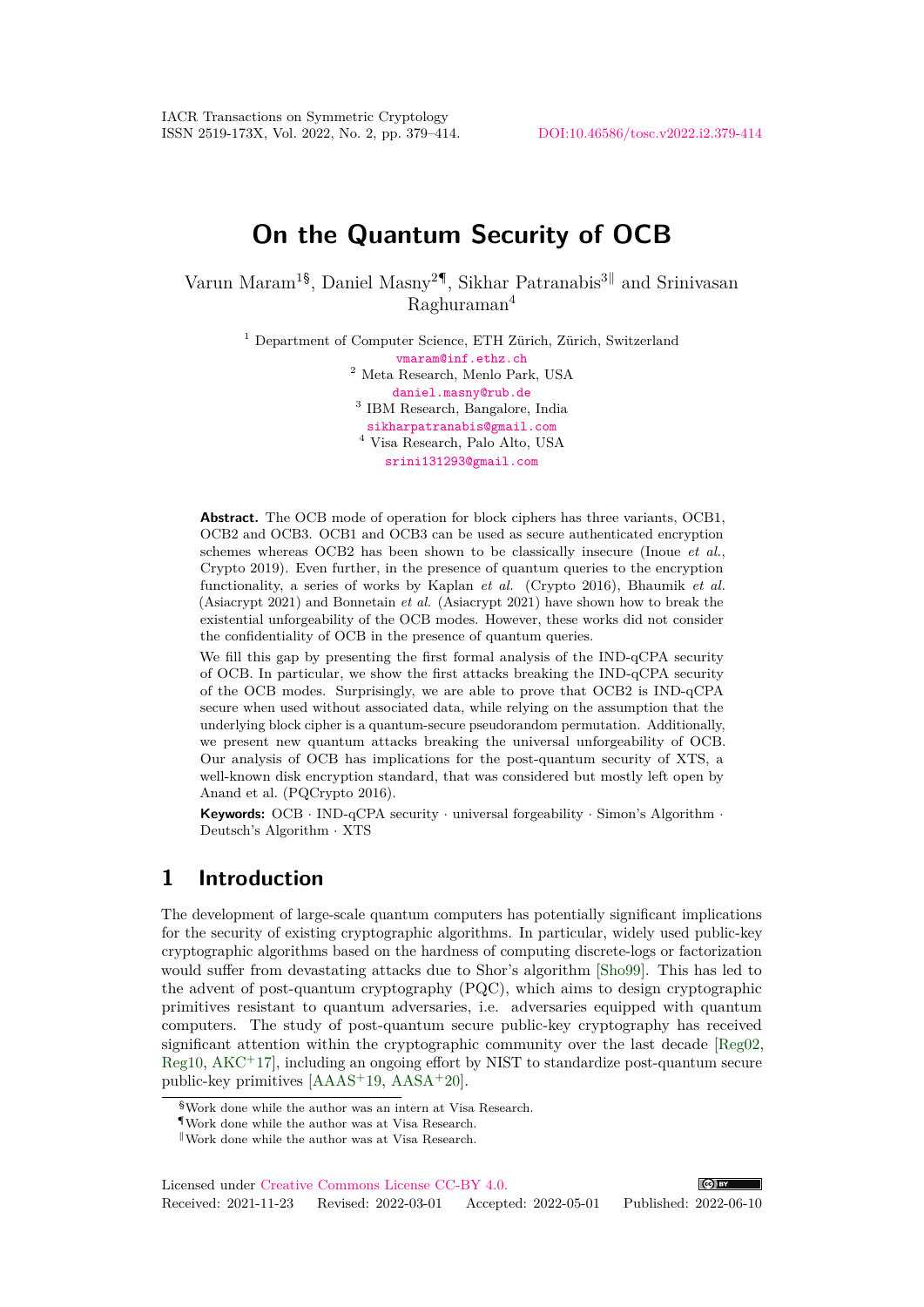**Post-Quantum Symmetric-Key Cryptography.** The impact of quantum computers on symmetric-key cryptographic primitives is somewhat less understood, and was, for a long time, believed to be significantly less severe. Indeed, generic attacks against ideal symmetric-key primitives such as pseudorandom permutations (PRPs), and their realworld instantiations such as block ciphers, would only gain a quadratic speed-up due to Grover's algorithm [\[Gro96\]](#page-33-0). This seems to indicate that simply doubling the key length would essentially restore equivalent classical security against quantum adversaries; indeed, the community initially considered the situation of post-quantum secure symmetrickey cryptography settled based purely on this observation [\[Ber09\]](#page-32-3). However, a number of recent works have revisited the need for new security definitions and frameworks for handling quantum adversaries, leading to interesting observations [\[BDF](#page-32-4)<sup>+</sup>11, [BZ13a,](#page-33-1) [BZ13b,](#page-33-2) [DFNS14,](#page-33-3) [BJ15,](#page-32-5) [GHS16,](#page-33-4) [ABF](#page-32-6)<sup>+</sup>16].

In particular, a line of recent results [\[KM10,](#page-34-2) [KM12,](#page-34-3) [ATTU16,](#page-32-7) [KLLN16,](#page-34-4) [SS17,](#page-35-1) [BHN](#page-32-8)<sup>+</sup>19, [BBC](#page-32-9)<sup>+</sup>21, [BLNS21\]](#page-33-5) have shown that quantum computers can actually lead to devastating attacks targeting the way such ideal primitives are operated in practice, and simple techniques such as key length doubling do not prevent such *quantum* attacks. That is, a standalone block cipher is rarely used in practice because it can only encrypt messages of a fixed (and usually very short) length; real-world implementations typically extend the message space of a block cipher (and add other desirable features and/or security guarantees) by using it in conjunction with a so-called "mode of operation". Hence, in practice, it does not suffice to only consider the post-quantum security of the block cipher as a standalone primitive; the post-quantum security of the mode of operation is also of paramount importance.

Post-Quantum Security of Modes. A number of recent works [\[ATTU16,](#page-32-7) [KLLN16,](#page-34-4) [BBC](#page-32-9)<sup>+</sup>21, [BLNS21\]](#page-33-5) have studied the post-quantum security of modes of operation for block ciphers, message-authentication codes (MACs) and authenticated encryption (AE). The analysis is typically done in the quantum *superposition model*, where the adversary is capable of accessing a quantum encryption oracle, and of encrypting quantum states (i.e., the adversary can issue encryption queries which are quantum superpositions of different messages, to receive superpositions of different ciphertexts). While the practical significance of attacks in the superposition model is not fully settled within the com-munity (see [\[ATTU16,](#page-32-7) [KLLN16,](#page-34-4)  $BBC+21$  $BBC+21$ ] for discussions), analyzing the post-quantum security of symmetric-key primitives in this model is receiving significant attention.

Anand *et al.* [\[ATTU16\]](#page-32-7) studied a number of common modes of operation, namely those listed in the 20[1](#page-1-0)3 ENISA<sup>1</sup> report on recommended encryption algorithms [\[fNE13\]](#page-33-6): CBC, CFB, OFB, CTR, and XTS. They studied the confidentiality guarantees of these modes with respect to a security definition called "IND-qCPA security" [\[BZ13b\]](#page-33-2), which, unlike the classical notion of IND-CPA security, allows the adversary to issue quantum encryption queries as outlined earlier. They showed that many of these modes (notably, CBC and CFB), which are classically IND-CPA secure, are rendered insecure in the IND-qCPA setting by applications of Simon's quantum period-finding algorithm [\[Sim94\]](#page-35-2). This clearly motivates studying the post-quantum security of modes of operation.

**The OCB Mode.** OCB [\[RBBK01,](#page-34-5) [Rog04,](#page-34-6) [KR11\]](#page-34-7) is one of the most influential and well-studied authenticated encryption modes with three variants – OCB1 [\[RBBK01\]](#page-34-5), OCB2 [\[Rog04\]](#page-34-6), and OCB3 [\[KR11\]](#page-34-7). OCB1 and OCB3 were proven to be classically secure AE schemes under the assumption that the underlying block cipher is a classically secure strong PRP [\[RBBK01,](#page-34-5) [BN17\]](#page-33-7). On the other hand, a breakthrough result due to Inoue *et al.* [\[IIMP19\]](#page-34-8) exposed devastating breaks of the classical security of OCB2 when used as an AE scheme (even though OCB2 is IND-CPA secure when the underlying block cipher

<span id="page-1-0"></span><sup>1</sup>European Union Agency for Network and Information Security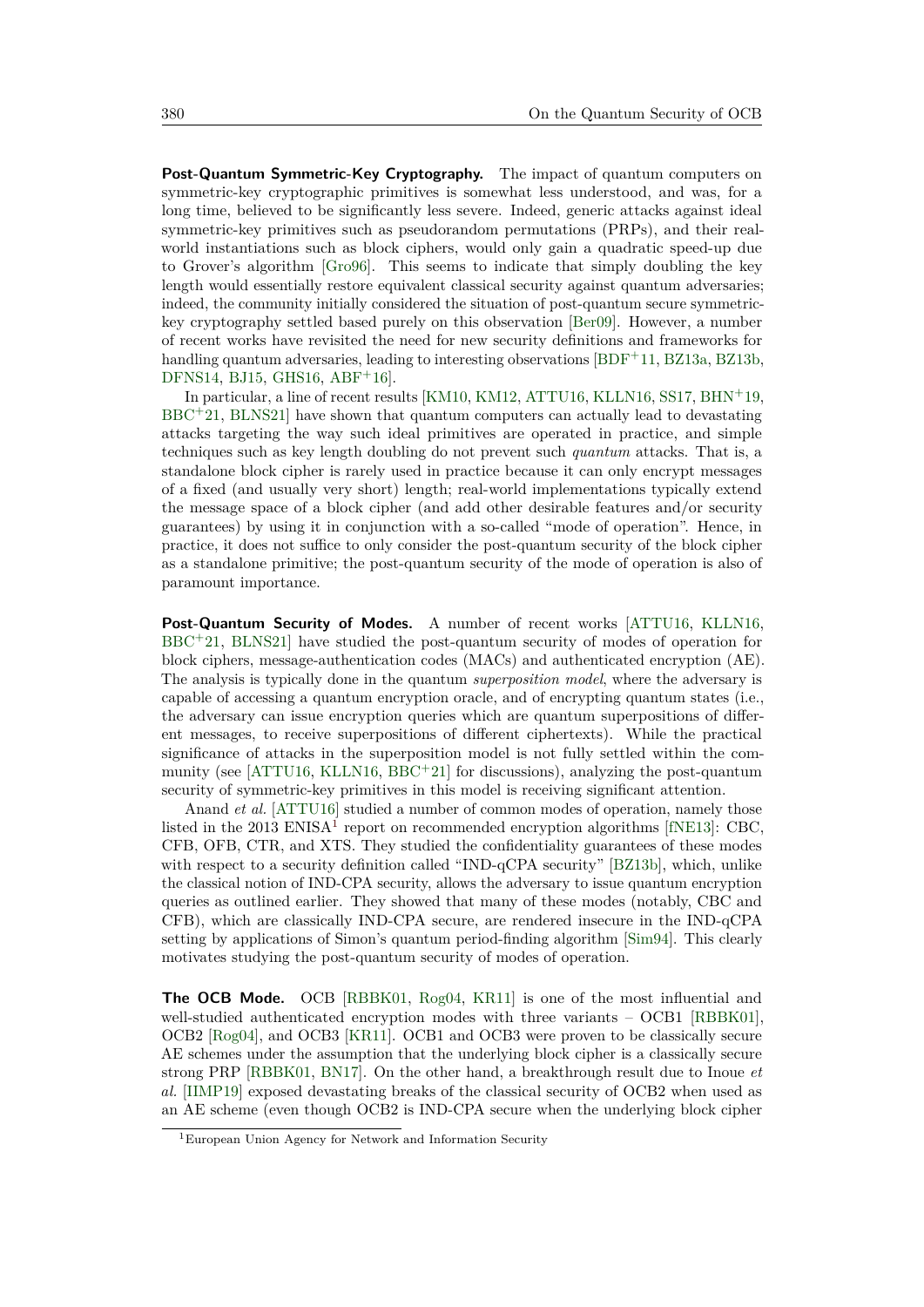is a classically secure PRP  $[Rog04]$ . These attacks led to the proposal of OCB2f – an alternative to OCB2 that was proven in [\[IIMP19\]](#page-34-8) to be a classically secure AE scheme.

**Post-Quantum Security of OCB.** Anand *et al.* [\[ATTU16\]](#page-32-7) did not study the postquantum security of OCB. However, other works due to Kaplan *et al.* [\[KLLN16\]](#page-34-4) and, more recently, Bhaumik *et al.*  $[BBC + 21]$  $[BBC + 21]$  have studied the post-quantum security of OCB as an AE mode. More concretely, their analyses focus on the authenticity guarantees provided by OCB when used as an AE in the post-quantum setting (more formally, existential unforgeability security against quantum chosen-message attacks, or EUF-qCMA security [\[BZ13a\]](#page-33-1) in short).

Kaplan *et al.* [\[KLLN16\]](#page-34-4) analyzed the EUF-qCMA security of each of the three variants of the OCB mode in a quantum superposition model, where the attacker has access to a superposition oracle that given a superposition of messages as input, returns the superposition of their encryptions. The key is a secret value and the nonce is chosen at random by the oracle for each query. In this attack setting, Kaplan *et al.* showed that all three variants of OCB are broken (as AE schemes) via existential forgery attacks. They also showed that OCB1 and OCB3 can be broken by additional forgery attacks that specifically target the encryption part, while ignoring the authentication tag generated as part of the output. All of these attacks are based on applications of Simon's quantum period finding algorithm [\[Sim94\]](#page-35-2).

Bhaumik *et al.* [\[BBC](#page-32-9)<sup>+</sup>21] extended the aforementioned analysis by considering natural variants of OCB that are resistant to attacks due to Kaplan *et al.* and subsequently describing new ways to attack such modified OCB modes in the quantum setting. The authors of  $[BBC + 21]$  $[BBC + 21]$  concluded that the existential forgery attacks on OCB arise inherently from the fact that OCB uses an underlying tweakable block cipher that is not quantumsecure, and simple modifications are unlikely to salvage its EUF-qCMA security.

Finally, in another recent work, Bonnetain *et al.* [\[BLNS21\]](#page-33-5) showed a new quantum attack against the EUF-qCMA security of OCB3. Unlike all other existing attacks that rely fundamentally on Simon's period finding algorithm, this attack relies on Deutsch's algorithm [\[Deu85\]](#page-33-8), which has been much less commonly used in the quantum cryptanalysis of symmetric-key cryptoprimitives.

**IND-qCPA Security of OCB.** Interestingly, none of the aforementioned works analyzed the confidentiality guarantees of OCB in the quantum superposition model (i.e., IND-qCPA security [\[BZ13b\]](#page-33-2)). Of course, forgery attacks immediately rule out any possibility of using OCB as an AE scheme in the post-quantum setting. However, we believe that investigating its IND-qCPA security remains a question of independent interest.

In particular, from a design perspective, it would be desirable to upgrade OCB to a post-quantum secure AE scheme while making only minimal changes to the original specifications. For this purpose, it seems important to understand whether OCB at least satisfies confidentiality in the post-quantum setting (in which case one could hope to make minimal changes to fix the issues related to authenticity), or is also broken via attacks on confidentiality (which indicates the need for more fundamental changes).

This motivates us to ask the following question:

#### *Are the OCB modes IND-qCPA secure?*

**Post-Quantum Universal Unforgeability of OCB.** Similarly, none of the aforementioned works analyzed the universal unforgeability guarantees of OCB in the quantum superposition model (more formally, the "UUF-qCMA" security of OCB). We note here that similar to the classical setting, quantum universal unforgeability attacks are seemingly harder to launch as compared to quantum existential unforgeability attacks, since the former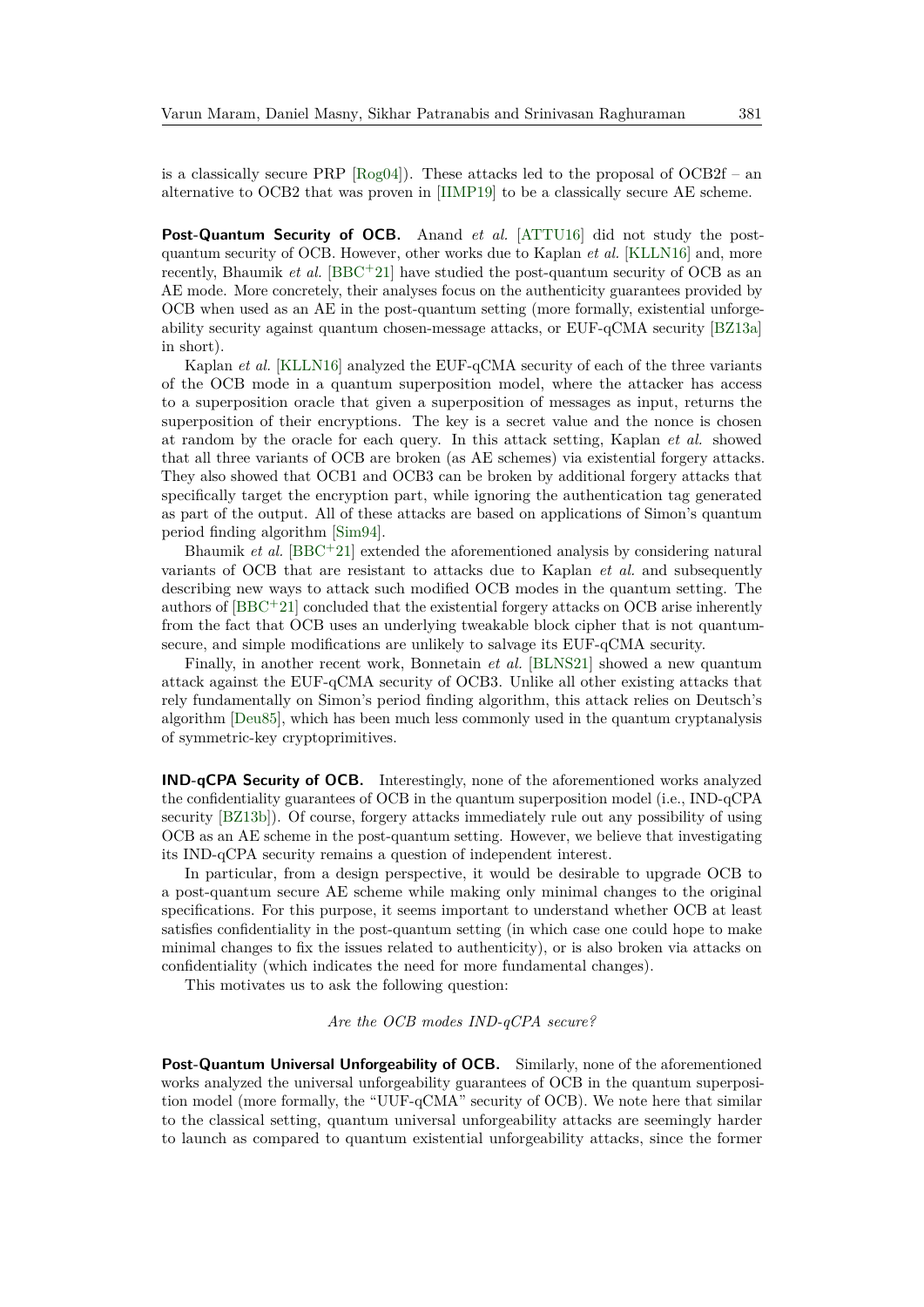requires the quantum adversary to output a forgery on a (classical) message chosen by the challenger in the unforgeability security game, while the latter allows the adversary to output a forgery on any (classical) message of its choice (subject to certain restrictions that we make formal subsequently).

We again believe that investigating the universal unforgeability guarantees of OCB in the post-quantum setting is an interesting open question. In fact, universal forgeries are seemingly more devastating since they allow the adversary to forge signatures on *any* message, whereas existential forgeries might only be possible for atypical or artificial messages. This motivates us to ask the following question:

*Are the OCB modes UUF-qCMA secure?*

#### **1.1 Our Contributions**

In this paper, we make significant progress towards answering the aforementioned questions by presenting appropriate positive and negative results with respect to the confidentiality and universal unforgeability of OCB in the post-quantum setting. Along the way, we also present some new insights into existential forgery attacks against OCB2 and OCB2f in the post-quantum setting. We also note that our results constitute the first concrete attempt to analyze the post-quantum security of OBC2f with respect to both confidentiality and unforgeability<sup>[2](#page-3-0)</sup>, which has not been addressed in any prior work to the best of our knowledge. Our main results are summarized below.

**OCB1 and OCB3 are NOT IND-qCPA Secure.** We present the first quantum attacks breaking the IND-qCPA security of OCB1 and OCB3. Our attacks rely on Simon's quantum period finding algorithm, and work in the weakest attack setting where the nonces used by the challenger in the IND-qCPA security game are uniformly randomly sampled *and hidden* from the adversary. Our attacks hold even if the underlying block ciphers used by OCB1 and OCB3 are quantum-secure PRPs. This is in contrast to the results in [\[ATTU16\]](#page-32-7), which showed that certain popular block-cipher modes of operation such as CBC, CFB, OFB and CTR are IND-qCPA secure when used with a quantum-secure PRP. Finally, our attack works even if OCB3 is used as a "pure" AE mode where the associated data (AD) is fixed to be empty always (OCB1 is a pure AE mode by default since it does not support any AD as part of the input to the encryption algorithm). As we discuss next, whether the AD is empty or not makes a difference to the IND-qCPA security of OCB2 and OCB2f; however, OCB1 and OCB3 are broken regardless.

**OCB2(f) is IND-qCPA Secure for "Empty" AD.** We present the first proofs of INDqCPA security for OCB2 and OCB2f when used as pure AE modes with empty associated data (AD) and random nonces. Concretely, our proofs of IND-qCPA security hold under the assumption that the following hold simultaneously:

- The block cipher underlying the OCB2 and OCB2f modes is a quantum-secure PRP.
- The nonces used by the challenger in the IND-qCPA security game are uniformly randomly sampled (we note here that this is a commonly accepted notion of quantum security in the literature for nonce-based cryptographic schemes; e.g., see  $[KLLN16])^3$  $[KLLN16])^3$  $[KLLN16])^3$ .

<span id="page-3-0"></span><sup>2</sup>We note that the EUF-qCMA attacks against the original three OCB modes due to Kaplan *et. al.* [\[KLLN16\]](#page-34-4) do apply to OCB2f in a straightforward manner.

<span id="page-3-1"></span><sup>&</sup>lt;sup>3</sup>It turns out that our proofs of IND-qCPA security for OCB2 and OCB2f as pure AE modes no longer hold when the adversary can adaptively pick the (classical) nonces for the encryption queries in the IND-qCPA security game. In fact, in this strong adversarial setting, it is straightforward to design a quantum attack on the IND-qCPA security of OCB2 and OCB2f. However, we believe that such an adversarial model is unreasonably strong and does not reflect the real-world security of using OCB2, where the adversary typically cannot program the nonces used by the encryption algorithm.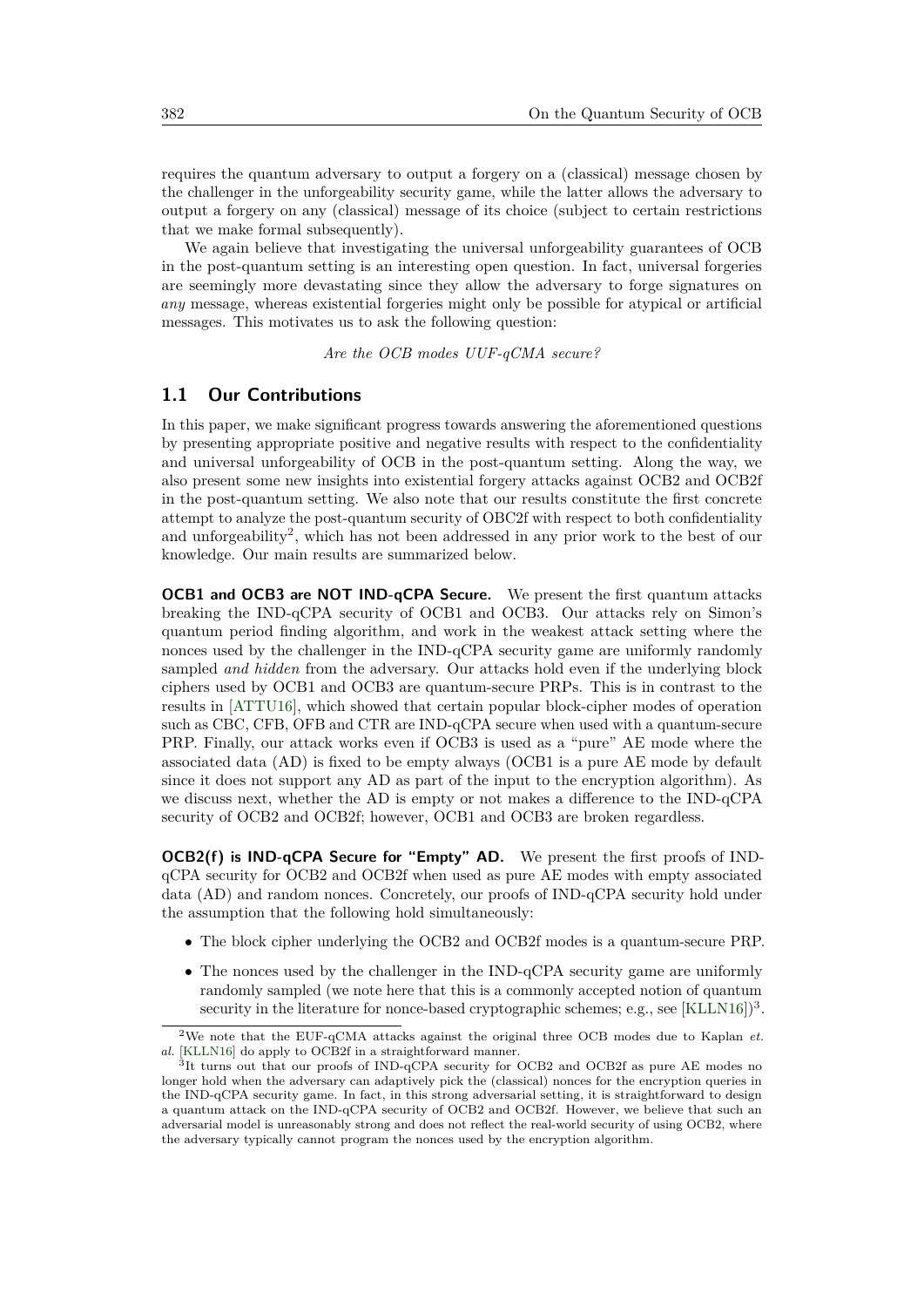We note here that our proof of IND-qCPA security of OCB2 (with random nonces) when operated as a pure AE mode does not contradict the findings of [\[IIMP19\]](#page-34-8) with respect to the classical confidentiality of OCB2. Indeed, the authors of [\[IIMP19\]](#page-34-8) showed that OCB2 fails to offer confidentiality in an IND-CCA sense, while simultaneously arguing that there were no obvious issues with its classical IND-CPA security, which was proven formally in [\[Rog04\]](#page-34-6).

However, our result is surprising and somewhat non-intuitive for a different reason. To begin with, OCB2 was proven to be classically IND-CPA secure in [\[Rog04\]](#page-34-6) under the assumption that the underlying block cipher is a classically secure tweakable block cipher. However, as already mentioned, Kaplan *et al.* [\[KLLN16\]](#page-34-4) and Bhaumik *et al.* [\[BBC](#page-32-9)<sup>+</sup>21] have argued that the tweakable block cipher underlying OCB2 is not quantum-secure. In fact (as a side contribution), we actually extend their arguments to show that the tweakable block cipher underlying OCB2 remains insecure in the quantum setting even when tweaks are not allowed to repeat across queries, which is the case w.r.t. OCB2's encryption algorithm. As a result, a similar proof strategy as the classical setting does not work when proving the IND-qCPA security of OCB2.

Of course, replacing the underlying tweakable block cipher underlying OCB2 with a quantum-secure counterpart leads to a more modular analysis, as was done in  $[BBC+21]$  $[BBC+21]$ . However, we are interested in the IND-qCPA security of *original* OCB2 when used as a pure AE mode, and hence we do not intend to change its specification in any way. To this end, we can only rely on a weaker assumption – namely, that the block cipher underlying the OCB2 and OCB2f modes is a quantum-secure PRP. Our proof of IND-qCPA security is therefore more involved, and is inspired by the IND-qCPA security proofs for CBC and CFB presented in [\[ATTU16\]](#page-32-7).

**OCB2(f) is NOT IND-qCPA Secure for "Non-Empty" AD.** We extend our analysis to present the first quantum attacks breaking the IND-qCPA security of OCB2 and OCB2f when the AD is not empty during encryption operations. Similar to our attacks on OCB1 and OCB3, these attacks again work in a weak attack setting where the nonces used by the challenger in the IND-qCPA security game are uniformly randomly sampled. However, unlike the attacks on OCB1 and OCB3 that rely fundamentally on Simon's algorithm, our attacks on OCB2 and OCB2f rely on Deutsch's algorithm [\[Deu85\]](#page-33-8), and are inspired by the existential forgery attack against OCB3 based on Deutsch's algorithm described in [\[BLNS21\]](#page-33-5). Finally, our attacks hold even if the underlying block cipher is a quantum-secure PRP.

It is interesting to note that our results on the IND-qCPA security of OCB2 contrast strongly in flavor with the *classical* cryptanalysis results for OCB2 proposed in [\[IIMP19\]](#page-34-8). A key component of *all* the classical attacks against OCB2 proposed in [\[IIMP19\]](#page-34-8) is that they *require* the AD to be empty. In fact,the authors of [\[IIMP19\]](#page-34-8) suggest that a potential fix to OCB2 is to *always* keep the AD non-empty during encryption/decryption operations. This is in stark contrast to our IND-qCPA security analysis of OCB2, where we show a positive result when AD is always kept empty and a negative result–via an attack–which exploits the processing of (non-empty) AD during encryption.

**OCB2(f) and OCB3 are NOT UUF-qCMA Secure.** We present the first quantum attacks breaking the universal unforgeability of OCB2[4](#page-4-0) , OCB2f and OCB3 in the superposition model. Our attacks work in the weakest attack setting where the nonces used by the challenger in the unforgeability security game are uniformly randomly sampled.

Our attacks on OCB2 and OCB2f actually follow from an extension of our attacks against the IND-qCPA security of these modes when used with non-empty AD during encryption. Our attack on OCB3 can be viewed as a strengthening of the existential

<span id="page-4-0"></span><sup>4</sup>Though *classical* universal forgery attacks against OCB2 were already presented in [\[IIMP19\]](#page-34-8).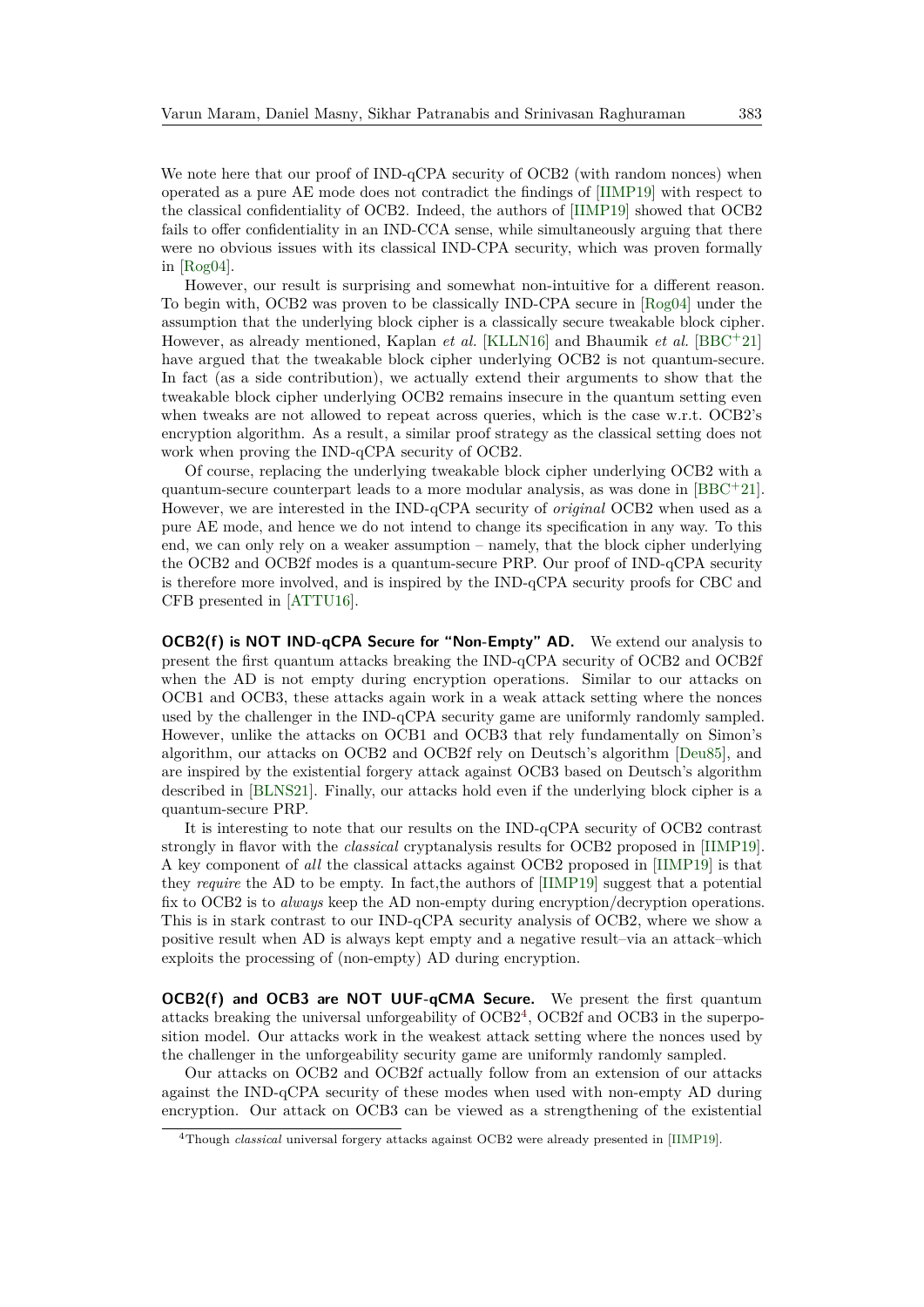forgery attack against OCB3 based on Deutsch's algorithm described in [\[BLNS21\]](#page-33-5). A common principle underlying both these attacks is the following: a quantum adversary can use non-empty AD inputs during encryption together with Deutsch's algorithm to gain the capability of evaluating the underlying block cipher on inputs of its choice. Given such a *raw* block-cipher access, it is straightforward for the adversary to compute universal forgeries with respect to any (nonce, AD, message) tuple in the universal unforgeability game.

**OCB1 is NOT UUF-qCMA Secure for Adaptively Chosen Nonces.** We show a quantum attack breaking the universal unforgeability of OCB1, albeit in a stronger adversarial model where the adversary is allowed to adaptively specify the (classical) nonces for its queries in the unforgeability security game. The requirement of a stronger attack setting stems from the fact that OCB1 is a pure AE mode that does not support any AD as part of the input to the encryption algorithm. In particular, our quantum universal forgery attacks on OCB2(f) and OCB3 do not naturally extend to OCB1.

We leave it open to extend our quantum universal forgery attack on OCB1 to the random nonce setting, or alternatively, to formally prove the UUF-qCMA security of OCB1 in the random nonce setting. Establishing either of these would formally resolve the question of whether OCB1 is inherently more resistant to quantum universal forgery attacks in the random nonce setting as compared to OCB2(f) and OCB3.

**New Attacks on EUF-qCMA Security of OCB2(f).** Finally, as a side contribution, we present a new quantum attack breaking the existential unforgeability (EUF-qCMA) security of OCB2 and OCB2f that specifically targets the encryption part, while ignoring the authentication tag generated as part of the output. Our attack is based on a new application of Simon's quantum period finding algorithm presented in [\[BBC](#page-32-9)<sup>+</sup>21], and is similar in flavor to the specialized quantum forgery attacks on OCB1 and OCB3 described in [\[KLLN16\]](#page-34-4). To the best of our knowledge, such an attack tailored to the specification of either OCB2 or OCB2f was not known previously (the previous attack on OCB2 in [\[KLLN16\]](#page-34-4) explicitly targeted the authentication tag).

Our attack concretely rules out the possibility of salvaging the post-quantum authenticity of OCB2(f) by making modifications to only the underlying tag-generation component (more formally, the PMAC component). In other words, any fixes to the post-quantum authenticity of OCB2(f) must *necessarily* modify *both* the encryption and authentication components. While such a fix was proposed in  $[BBC+21]$  $[BBC+21]$ , the necessity of a fix of this nature was not previously established to the best of our knowledge.

#### <span id="page-5-1"></span>**1.2 Discussions: Implications for Post-Quantum Security of XTS**

Our analysis of OCB2 also has interesting implications for the post-quantum security of the XTS mode of operation, which is standardized by both NIST and IEEE [\[Dwo,](#page-33-9) [oEE08\]](#page-34-9). The sole intended use of XTS is as a tweakable block cipher for encrypting data on a storage device, such as a disk [\[Rog11\]](#page-35-3) (e.g., the tweak could be derived from the sector number on the disk and the index of the data block within the sector). XTS is structurally similar to OCB2 except for the fact that XTS uses two secret keys during encryption and decryption, unlike OCB2 which uses a single key. In fact, as pointed out by Rogaway in [\[Rog11\]](#page-35-3), XTS is essentially the two-key version of the original single-key XEX construction from  $[\text{Rog04}]$ , which also forms the core of OCB2. Consequently, our positive and negative results for the post-quantum security of OCB2 also provide some insight into the post-quantum security of XTS[5](#page-5-0) when used as a disk encryption scheme, under appropriate assumptions.

<span id="page-5-0"></span><sup>5</sup>The classical security of XTS has been (to the best of our knowledge) analyzed by only a few works in the literature, such as [\[Rog11,](#page-35-3) [KMV17,](#page-34-10) [IM19\]](#page-34-11).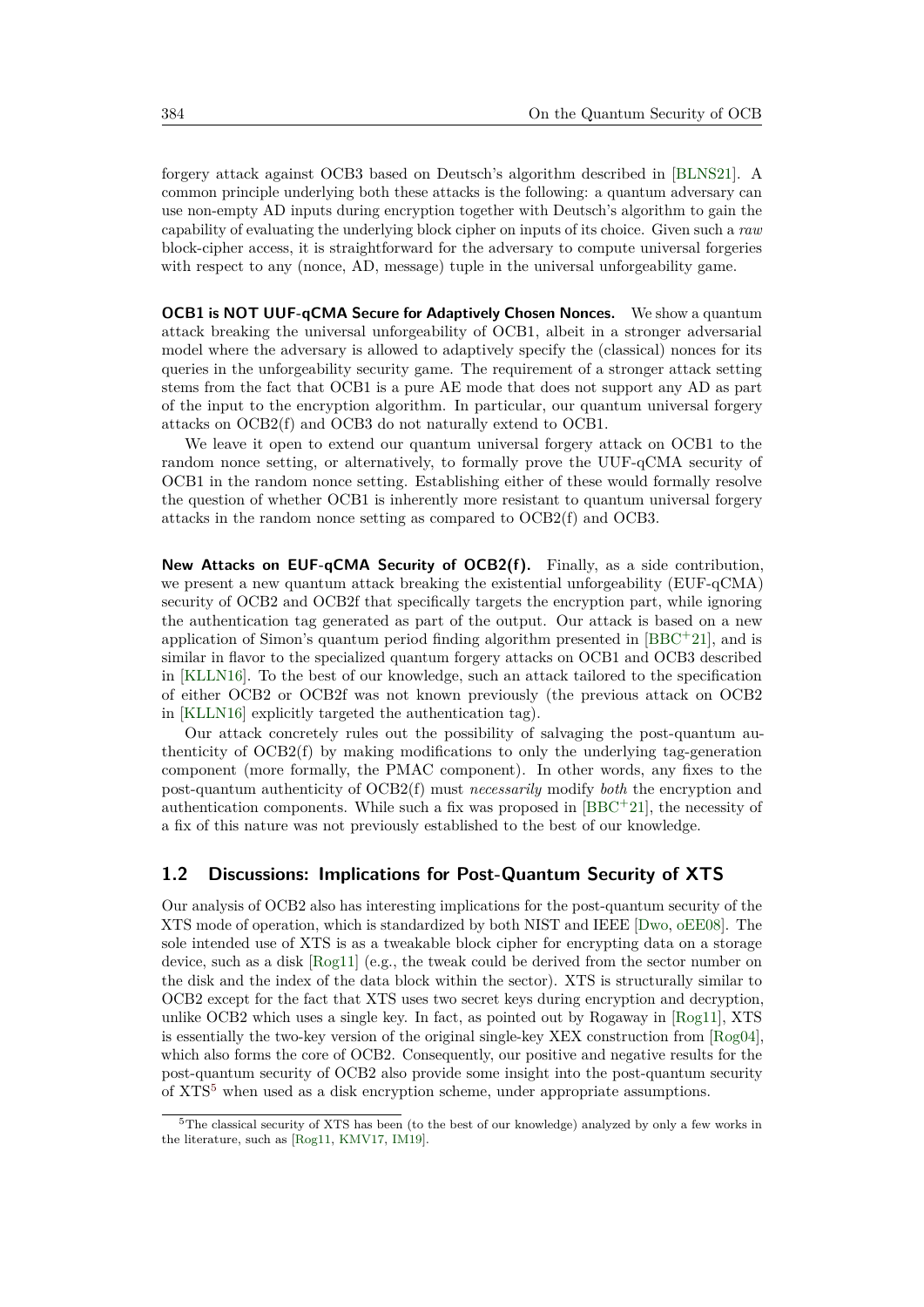**IND-qCPA Security of XTS.** Our proof of IND-qCPA security of OCB2 when used as a pure AE mode (i.e., with empty AD) with uniformly random nonces can be easily extended to prove the IND-qCPA security of XTS when used as a disk encryption scheme, under the assumption that each sector number is uniformly randomly chosen and that the length of messages is a multiple of the block size of the underlying block-cipher of XTS. While the practical validity of these assumptions may be debated, we note that this constitutes the first proof of IND-qCPA security for XTS in any setting; the prior work due to Anand *et al.* [\[ATTU16\]](#page-32-7) left analyzing the IND-qCPA security of XTS as an entirely open question. Thus, our results are the first to establish some amount of confidence in the post-quantum confidentiality of XTS as a disk encryption scheme (note that XTS is a "confidentiality-only" mode by design).

**On the Need for Two Keys in XTS.** It turns out that our proof of IND-qCPA security for OCB2 as a pure AE mode no longer holds when the adversary can adaptively pick the (classical) nonces for the encryption queries in the IND-qCPA security game. In fact, in this strong adversarial setting, it is straightforward to design a quantum attack on the IND-qCPA security of OCB2. Interestingly, this attack does not extend to XTS even when the adversary can adaptively choose the tweaks (equivalently, nonces or disk sector numbers) in the IND-qCPA security game for XTS. More concretely, while the adaptive nonce-based attack breaks IND-qCPA security of the original single-key XEX construction from [\[Rog04\]](#page-34-6), it fails against the two-key version of XEX that XTS is based on. This provides some insight into why it might actually be useful to have two keys for XTS in the post-quantum setting, and partially answers the question raised by Liskov and Minematsu in [\[LM08\]](#page-34-12) on whether using two keys in XTS actually offers any advantage with respect to confidentiality over the original single-key XEX construction from [\[Rog04\]](#page-34-6).

At the same time, we would like to point out that when it comes to security models for disk encryption schemes in the literature [\[KMV17,](#page-34-10) [IM19\]](#page-34-11), an adversary is allowed to *overwrite* data on the same sector  $-$  i.e., disk sector numbers cannot be used as nonces in this context. Hence, our above security analysis applies to XTS when interpreted as a "nonce-based" symmetric encryption scheme, with the sector numbers acting as nonces. We remark that this is the same setting considered by Anand *et al.* [\[ATTU16\]](#page-32-7) and which will also be considered in the rest of this paper, particularly in Section [7.](#page-29-0)

#### **1.3 Paper Outline**

The rest of the paper is organized as follows. Section [2](#page-6-0) presents preliminary background material. Section [3](#page-10-0) describes our quantum attacks breaking the IND-qCPA security of OCB1 and OCB3. Section [4](#page-14-0) describes our proof of IND-qCPA security for OCB2(f) with empty associated data, and our quantum attack breaking the IND-qCPA security for OCB2(f) with non-empty associated data. Section [5](#page-27-0) describes our new quantum attack breaking the existential unforgeability (EUF-qCMA) security of OCB2(f) while specifically targeting the encryption part, and ignoring the authentication part. Section [6](#page-28-0) presents our new quantum attacks breaking the universal unforgeability (UUF-qCMA) security of the different variants of OCB in various attack settings. Section [7](#page-29-0) describes some implications of our IND-qCPA analysis of OCB2 for the post-quantum security of XTS. Finally, Section [8](#page-31-0) concludes the paper and discusses some open questions.

### <span id="page-6-0"></span>**2 Preliminaries**

**Notations.** We use  $\kappa$  to denote the security parameter. For a set *X*, we use  $x \leftarrow X$ to denote the process of sampling a uniform  $x \in X$ . For  $n \in \mathbb{N}$ ,  $[n] := \{1, \ldots, n\}$ . For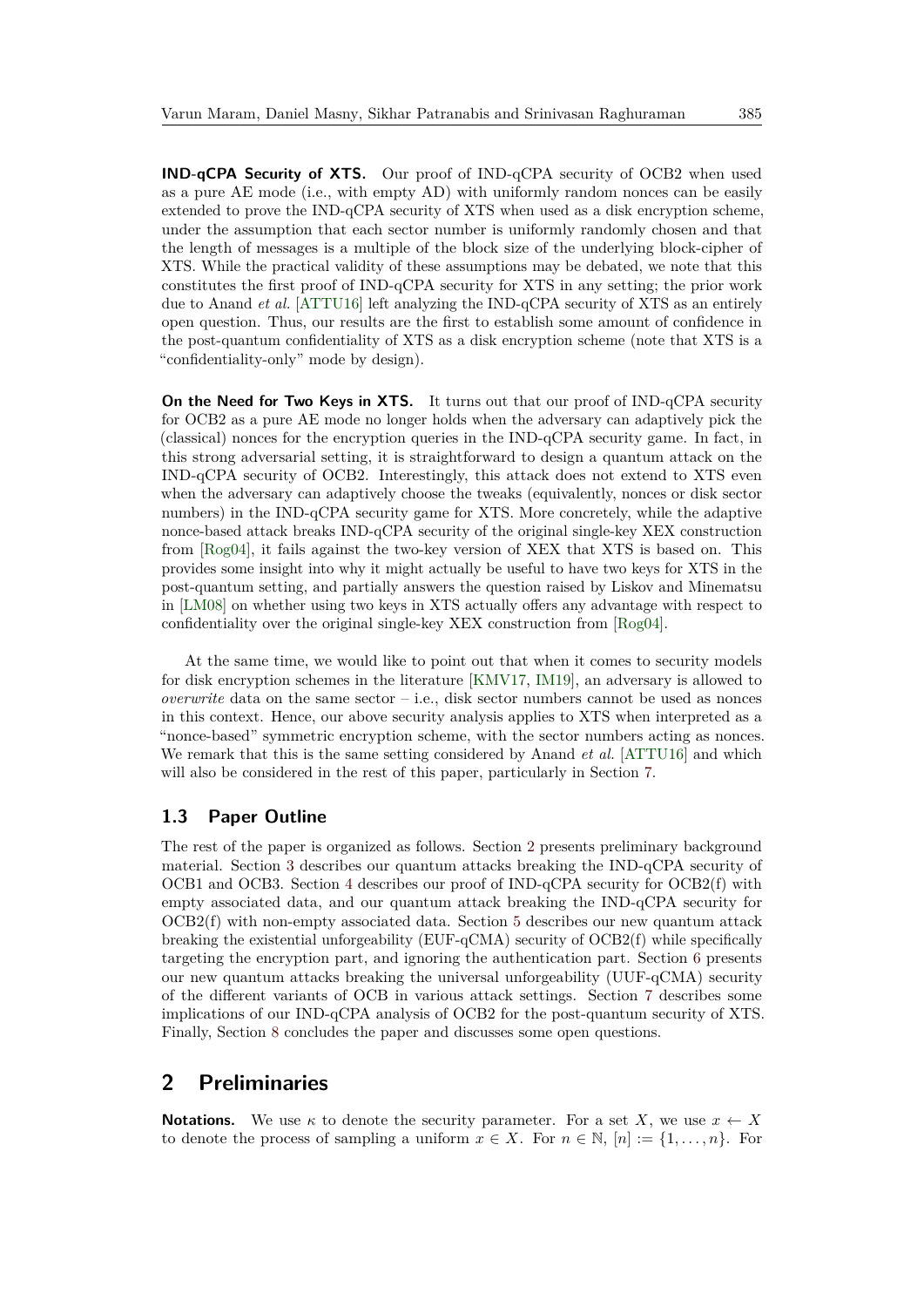$x \in \{0,1\}^*, y \in \{0,1\}^*$ , we use  $x||y$  to denote the concatenation of *x* and *y*.

In the context of the OCB modes, for  $x \in \{0,1\}^*, \tau \in \mathbb{N}$ , we use  $\textsf{msb}_\tau(x)$  to denote the  $\tau$  most significant bits of *x*. We use  $\text{len}(x)$  to denote the bit length of *x*.

**Authenticated Encryption with Associated Data (AEAD).** We start with the formal syntax of an AEAD scheme.

**Definition 1** (Authenticated Encryption with Associated Data (AEAD))**.** An AEAD scheme is a tuple of PPT (probabilistic polynomial-time) algorithms Π = (Enc*,* Dec) and a key space  $\{0,1\}^{\kappa}$  with the following syntax.

- **Enc(K***,* **N***,* **A***,* **M) :** Takes as input a key K, a nonce N, associated data A and a message M and outputs a ciphertext c and tag t. We simplify the syntax by sometimes denoting this process as  $(c, t) \leftarrow \mathsf{Enc}_{\mathsf{K}}(\mathsf{N}, \mathsf{A}, \mathsf{M}).$
- **Dec(K***,* **N***,* **A***,* **c***,* **t) :** Takes as input a key K, a nonce N, associated data A, a ciphertext c and a tag t and outputs a message M or  $\perp$ . We sometimes denote the output of this decryption by  $Dec_{\mathsf{K}}(\mathsf{N}, \mathsf{A}, \mathsf{c}, \mathsf{t}).$
- An AEAD is called correct if for any N, A and M,

$$
\Pr[\mathsf{Dec}_{\mathsf{K}}(\mathsf{N},\mathsf{A},\mathsf{Enc}_{\mathsf{K}}(\mathsf{N},\mathsf{A},\mathsf{M}))=\mathsf{M}] \ge 1-\mathsf{negl},
$$

where  $\mathsf{K} \leftarrow \{0,1\}^{\kappa}$ .

For an AEAD scheme, we define the IND-qCPA security as follows.

**Definition 2** (IND-qCPA with random nonces, adapted from [\[BZ13b\]](#page-33-2))**.** An AEAD scheme Π = (Enc*,* Dec) is indistinguishable under chosen message attack (IND-qCPA secure) with random nonces if no efficient quantum adversary  $A$  can win in the following game, except with probability at most  $1/2$  + negl:

- Key generation: The challenger picks a random key  $\mathsf{K} \leftarrow \{0,1\}^{\kappa}$  and a random bit  $b \leftarrow \{0, 1\}.$
- **Queries:** A is allowed to make two types of queries, in any order:
	- **Encryption queries:** First, the challenger picks a random nonce  $N \leftarrow \{0, 1\}^{\kappa}$ and forwards it to A. Then A chooses a message and AD pair (M*,* A), possibly in superposition. The challenger encrypts (N*,* A*,* M) with the classical nonce N and returns the output  $(c, t)$  to  $\mathcal{A}$ .
	- **Challenge query:** Again, the challenger picks a random nonce  $N \leftarrow \{0, 1\}^{\kappa}$ and forwards it to  $A$ . Then  $A$  chooses two classical message and AD pairs  $(M_0, A)$ ,  $(M_1, A)$  of the same length and sends them to the challenger. Then the challenger encrypts  $(N, A, M_b)$  with the classical nonce N and returns the output  $(c^*, t^*)$  to A.
- Guess: A outputs a bit  $b'$ , and wins if  $b = b'$ .

If A's winning probability in the above game is denoted by *p*, we also define its IND-qCPA *advantage* w.r.t. the scheme  $\Pi$  as  $\mathsf{Adv}_{\Pi}^{\mathsf{IND-qCPA}}(\mathcal{A}) = \left| p - \frac{1}{2} \right|$ 2  $\left|$ . Hence, in more concrete terms, we have  $\Pi$  to be IND-qCPA secure – with random nonces – if the advantage  $\text{Adv}^{\text{IND-qCPA}}_{\Pi}(\mathcal{A})$ of *any* polynomial-time quantum adversary A is negligible.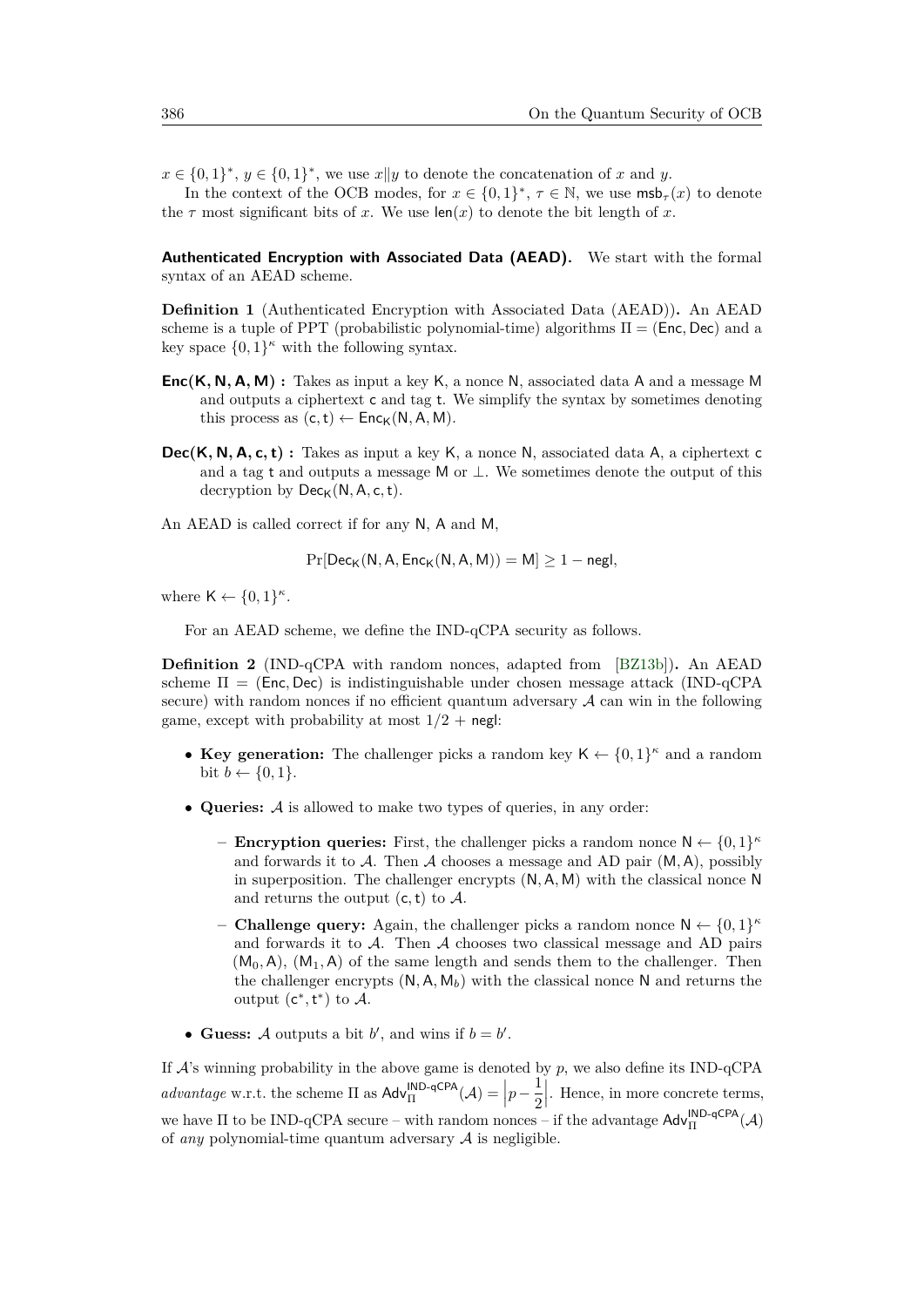**Comparison with IND-qCPA definitions in [\[BZ13b,](#page-33-2) [BBC](#page-32-9)+21].** The "original" INDqCPA notion was defined in [\[BZ13b\]](#page-33-2) for general symmetric encryption schemes that were not *nonce-based*. In the corresponding security game, the challenger chooses classical randomness when responding to each of the adversary's encryption/challenge queries – *with the randomness kept secret*, as [\[BZ13b\]](#page-33-2) did not model an auxiliary quantum register for randomness w.r.t. the encryption oracle in their security game. In the context of nonce-based AE schemes, this translates to the challenger picking random *and secret* nonces N.  $[BBC + 21]$  $[BBC + 21]$  strengthens this definition by allowing an adversary to choose the nonces in a non-repeating *and non-adaptive fashion* – i.e., right after the "key generation" phase, the adversary A sends a list of distinct nonces  $\langle N^{(i)} \rangle_{i \in [q]}$  to the challenger such that nonce  $\mathsf{N}^{(i)}$  is to be used to process  $\mathcal{A}$ 's subsequent *i*-th (encryption or challenge) query.

Our Definition 2 above falls in-between as it is weaker than that of [\[BBC](#page-32-9)<sup>+</sup>21] because the adversary cannot choose the nonces, but is stronger than that of [\[BZ13b\]](#page-33-2) because the adversary gets access to the random nonce N, chosen by the challenger, before making each query. One thing worth mentioning is that [\[KLLN16,](#page-34-4) Subsection 5.2] analyzes the quantum security of GMAC in a model where the adversary has access to the (quantum) oracle  $M \mapsto (N, GMAC(N, M))$  such that the classical nonce N is chosen randomly for each oracle query. When translating this MAC security notion to nonce-based AE schemes, this corresponds to the IND-qCPA challenger picking a random nonce N *after* the adversary makes an encryption query. Again our Definition 2 is stronger than this notion because we allow an adversary to first obtain the random nonce N from the challenger and then make an encryption query based on the nonce. At the same time, we remark that the above security model in [\[KLLN16\]](#page-34-4) was devised in the context of cryptanalyzing schemes (in a quantum setting), i.e., the model was deliberately made to be as weak as possible which in turn made the corresponding quantum attacks in [\[KLLN16\]](#page-34-4) strong.

Going a bit ahead, note that even though we prove the security of OCB2, with empty AD, in Section [4](#page-14-0) w.r.t. our stronger IND-qCPA definition (compared to that of [\[BZ13b\]](#page-33-2)), our attacks against OCB1 and OCB3 in Section [3](#page-10-0) still apply w.r.t. the weaker IND-qCPA definition of [\[BZ13b\]](#page-33-2) as the attacks do not require access to nonces chosen by the challenger. Finally in Section [8,](#page-31-0) we also discuss our analysis of the OCB modes in the context of other quantum security notions beyond IND-qCPA as studied in [\[CETU21\]](#page-33-10).

We now define the EUF-qCMA and UUF-qCMA security under random nonces for an AEAD in the following way.

<span id="page-8-0"></span>**Definition 3** (EUF-qCMA with random nonces, adapted from [\[BZ13a\]](#page-33-1))**.** An AEAD scheme  $\Pi = (Enc, Dec)$  is existentially unforgeable under chosen message attack (EUF $qCMA$  secure) with random nonces if no efficient quantum adversary  $A$  can win in the following game, except with a negligible probability:

- Key generation: The challenger picks a random key  $K \leftarrow \{0,1\}^{\kappa}$ .
- **Queries:** A is allowed to make encryption queries as follows:
	- **– Encryption queries:** First, the challenger picks a random nonce  $N \leftarrow \{0, 1\}^{\kappa}$ and forwards it to A. Then A chooses a message and AD pair (M*,* A), possibly in superposition. The challenger encrypts (N*,* A*,* M) with the classical nonce N and returns the output (c*,*t) to A.
- **Forgeries:** After making *q* encryption queries, A produces *q* + 1 *classical* tuples (N*,*A*,* c*,*t) with any nonces Ns of its choice, and wins if for each tuple we have  $Dec_{K}(N, A, c, t) \neq \bot.$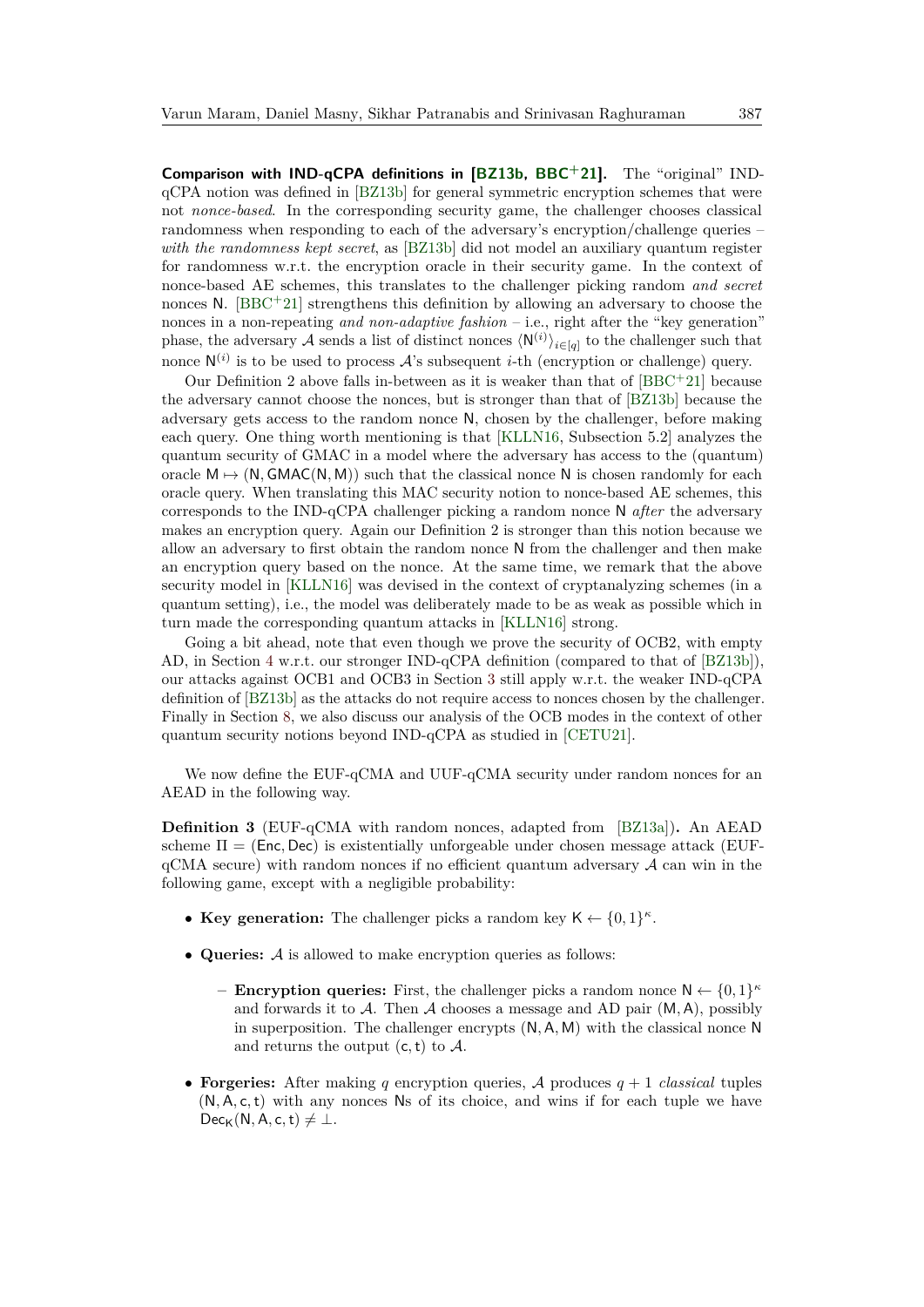<span id="page-9-1"></span>**Definition 4** (UUF-qCMA with random nonces, adapted from [\[DDKA21\]](#page-33-11))**.** An AEAD scheme  $\Pi = (Enc, Dec)$  is universally unforgeable under chosen message attack (UUF $qCMA$  secure) with random nonces if no efficient quantum adversary  $A$  can win in the following game, except with a negligible probability:

- Key generation: The challenger picks a random key  $K \leftarrow \{0,1\}^{\kappa}$ .
- **Challenge:** The challenger picks a random nonce  $N^* \leftarrow \{0,1\}^{\kappa}$  along with a random message and AD pair (M<sup>∗</sup>,A<sup>\*</sup>) from the corresponding spaces. It then forwards (N ∗ *,* A ∗ *,* M<sup>∗</sup> ) to A.
- **Queries:** A is allowed to make encryption queries as follows:
	- **– Encryption queries:** First, the challenger picks a random nonce  $N \leftarrow \{0, 1\}^{\kappa}$ and forwards it to A. Then A chooses a message and AD pair (M*,* A), possibly in superposition. The challenger encrypts (N*,* A*,* M) with the classical nonce N and returns the output (c*,*t) to A.
- **Forgery:** After making its (polynomial-number of) encryption queries, A produces the *classical* tuple  $(c^*, t^*)$ , and wins if we have  $Dec_K(N^*, A^*, c^*, t^*) = M^*$ .

#### **Quantum secure PRFs and One-Way to Hiding.**

**Definition 5** (Quantum-secure PRF [\[Zha12\]](#page-35-4)). A function  $E_K: \{0,1\}^n \to \{0,1\}^n$  is a quantum-secure PRF if no efficient quantum adversary  $A$  making quantum queries can distinguish between a truly random function  $H: \{0,1\}^n \to \{0,1\}^n$  and the function  $E_K$ for a uniformly random secret key  $\mathsf{K} \leftarrow \{0,1\}^{\kappa}$ .

More concretely, we define the *advantage* of  $A$  in distinguishing  $E_K$  from the random function *H* as  $\mathsf{Adv}_{\mathsf{E}_\mathsf{K}}^{\mathsf{QPRF}}(\mathcal{A}) = |\Pr[1 \leftarrow \mathcal{A}^{\mathsf{E}_\mathsf{K}}] - \Pr[1 \leftarrow \mathcal{A}^H]|$ , where " $\mathcal{A}^F$ " denotes that  $\mathcal{A}$ has quantum oracle access to  $F \in \{E_K, H\}$ . Then we have  $E_K$  to be a quantum-secure PRF if  $\mathsf{Adv}_{\mathsf{E}_\mathsf{K}}^{\mathsf{qPRF}}(\mathcal{A})$  is negligible for *any* polynomial-time quantum adversary  $\mathcal A$ .

The following lemma provides a generic reduction from a hiding-style property (i.e., indistinguishability) to a one-wayness-style property (i.e., unpredictability) in the so-called *Quantum Random Oracle Model* (QROM) [\[BDF](#page-32-4)<sup>+</sup>11].

<span id="page-9-0"></span>**Lemma 1** (One-Way to Hiding (OW2H) [\[Unr14\]](#page-35-5)). Let  $H: \{0,1\}^n \to \{0,1\}^n$  be a quantum *random oracle. Consider an oracle algorithm A<sup>H</sup> that makes at most q queries to H. Let*  $B^H$  *be an oracle algorithm that on input x does the following: picks*  $j \leftarrow \{1, \ldots, q\}$  *and*  $y \leftarrow \{0,1\}^n$ , runs  $A^H(x, y)$  *until (just before) the j-th query, measures argument of the query in the computational basis and outputs the measurement outcome (if A makes less than j queries*, *B outputs*  $\perp \notin \{0,1\}^n$ *). Let,* 

$$
P_A^1 = \Pr[1 \leftarrow A^H(x, H(x)) : x \leftarrow \{0, 1\}^n]
$$
  
\n
$$
P_A^2 = \Pr[1 \leftarrow A^H(x, y) : x \leftarrow \{0, 1\}^n, y \leftarrow \{0, 1\}^n]
$$
  
\n
$$
P_B = \Pr[x \leftarrow B^H(x) : x \leftarrow \{0, 1\}^n]
$$

*Then, we have*  $|P_A^1 - P_A^2| \leq 2q\sqrt{P_B}$ *.* 

**Tweakable Block Ciphers.** A *tweakable block cipher* (TBC) with key space {0*,* 1} *κ* , tweak space  $\{0,1\}^t$  and block-size *n* is a map  $\tilde{E}: \{0,1\}^k \times \{0,1\}^t \times \{0,1\}^n \to \{0,1\}^n$  such that for every key  $K \in \{0,1\}^{\kappa}$  and every tweak  $\mathsf{T} \in \{0,1\}^{\kappa}$ ,  $\mathsf{M} \mapsto \widetilde{\mathsf{E}}(\mathsf{K},\mathsf{T},\mathsf{M})$  is a permutation on  $\{0,1\}^n$ . We denote the map  $(T,M) \mapsto \tilde{E}(K,T,M)$  by  $\tilde{E}_K$ . A *tweakable permutation* with tweak space  $\{0,1\}^t$  and block-size *n* is a map  $\tilde{\Pi}$  :  $\{0,1\}^t \times \{0,1\}^n \mapsto \{0,1\}^n$  such that for every tweak  $\mathsf{T} \in \{0,1\}^t$ ,  $\mathsf{M} \mapsto \tilde{\Pi}(\mathsf{T}, \mathsf{M})$  is a permutation on  $\{0,1\}^n$ .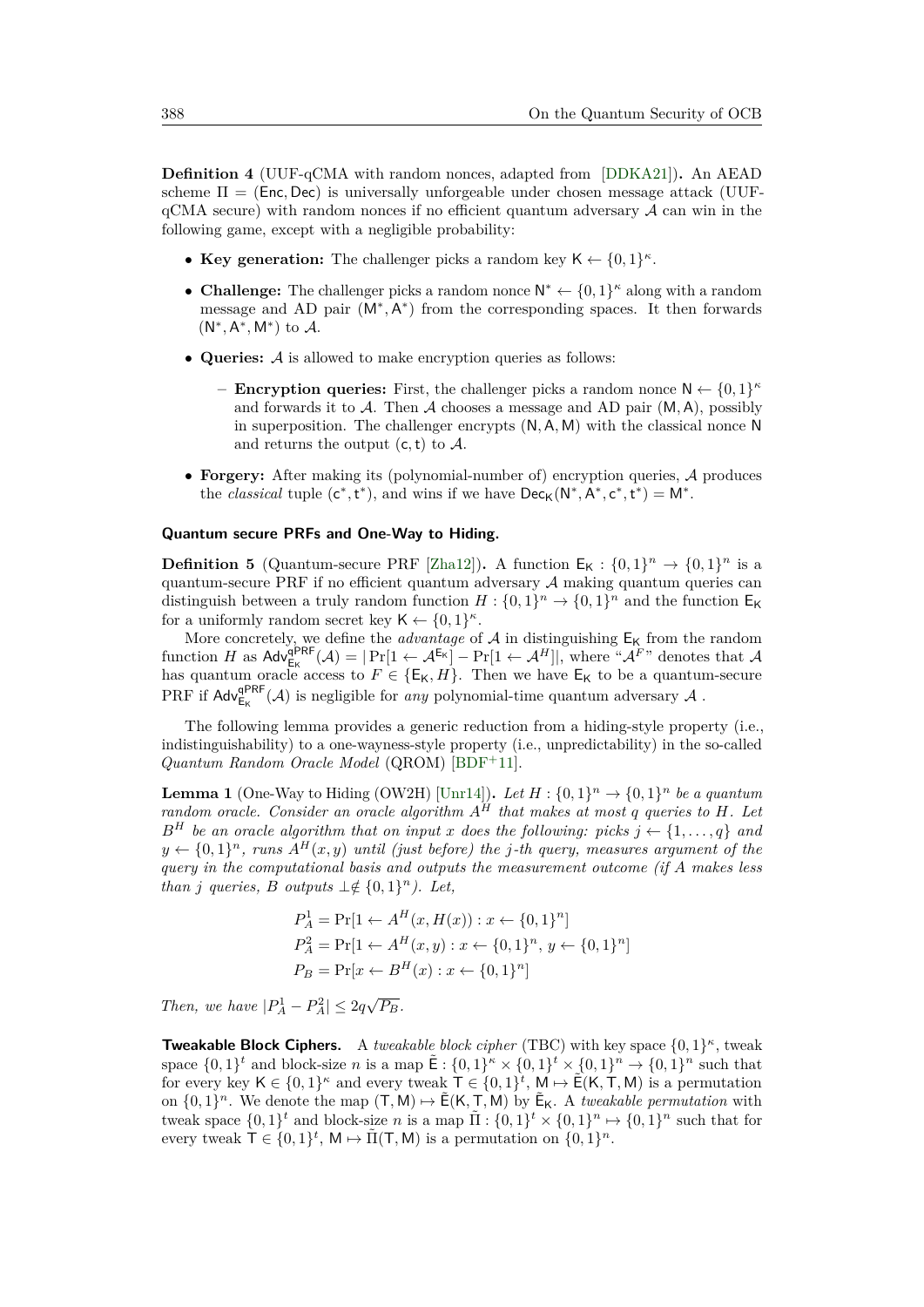<span id="page-10-2"></span>**Definition 6** (Quantum-secure TBC). A TBC  $\tilde{\mathsf{E}}_{\mathsf{K}}$  :  $\{0,1\}^t \times \{0,1\}^n \to \{0,1\}^n$  is quantumsecure if no efficient quantum adversary  $A$  making quantum queries can distinguish between the map  $\tilde{\mathsf{E}}_{\mathsf{K}}$  for a uniformly random secret key  $\mathsf{K} \leftarrow \{0,1\}^{\kappa}$  and a tweakable permutation  $\tilde{\Pi}: \{0,1\}^t \times \{0,1\}^n \mapsto \{0,1\}^n$  drawn uniformly at random from the set of all tweakable permutations with tweak space  $\{0,1\}^t$  and block-size *n*.

**Simon's Algorithm.** Simon's algorithm [\[Sim94\]](#page-35-2) allows one to efficiently solve the following problem:

"*Given quantum access to a function*  $f: \{0,1\}^n \to \{0,1\}^n$  *for which there exists s such that:*  $\forall x, y \ f(x) = f(y) \iff y \in \{x, x \oplus s\}$ *, find s.*"

Simon's algorithm solves the above problem with  $O(n)$  (quantum) query complexity. Simon's algorithm solves the above problem with  $O(n)$  (quantum) query complexity<br>For comparison, any algorithm with *classical* access to *f* requires  $\Omega(\sqrt{2^n})$  queries. To go into some more details, Simon's algorithm recovers a vector  $y \in \{0,1\}^n$  orthogonal to *s*, i.e.,  $y \cdot s = 0$ , with a *single* quantum query. With  $O(n)$  quantum queries, one obtains  $n-1$ independent vectors  $\langle y_i \rangle$  orthogonal to *s* w.h.p., and hence, *s* can be recovered by solving the corresponding system of linear equations.

Later it was shown in [\[KLLN16\]](#page-34-4) that Simon's algorithm works as expected (i.e., recovers the hidden period *s* with  $O(n)$  queries) even if the function f has a few "random collisions" *x*, *y* where  $f(x) = f(y)$  but  $y \notin \{x, x \oplus s\}$ . To be specific, for Simon's algorithm to work properly, it is sufficient if the periodic function *f* does not have an "unwanted period"  $t \neq s$  where  $f(x \oplus t) = f(x)$  holds with probability  $\geq \frac{1}{2}$  for a random choice of *x*. This condition suffices for cryptanalytic purposes, as shown in [\[KLLN16\]](#page-34-4).

**Deutsch's Algorithm.** Deutsch's algorithm [\[Deu85\]](#page-33-8) allows one to solve the following problem with probability 1:

*"Given quantum access to a function*  $f: \{0, 1\} \rightarrow \{0, 1\}$ , decide whether f is "constant"  $(f(0) = f(1))$  *or "balanced"*  $(f(0) \neq f(1))$ *."* 

Deutsch's algorithm solves the above problem with a *single* quantum query to *f*, whereas any algorithm with *classical* access to *f* requires two queries for the same success probability of 1. To be more specific, Deutsch's algorithm recovers the value  $f(0) \oplus f(1)$ with a single quantum query to *f*, which solves the problem.

### <span id="page-10-0"></span>**3 IND-qCPA Security Analysis of OCB1 and OCB3**

### <span id="page-10-3"></span>**3.1 Prior Quantum Superposition Attacks**

By exploiting quantum access to the encryption oracle, a polynomial-time attack was proposed against the unforgeability of OCB1 and OCB3 in [\[KLLN16\]](#page-34-4) which uses Simon's algorithm. Here, we give a high level recap of the attack for OCB1. We will use a similar strategy to attack the confidentiality of OCB1 and OCB3. For specific details of the attack, we refer to prior work.

The attack considers the following function  $f_N: \{0,1\}^n \to \{0,1\}^n$  such that  $f_N(M)$  $c[1] \oplus c[2]$ , where  $(c[1] \mid c[2] \mid c[3], t) = OCB1$ . Enc $(K, N, M \mid M \mid 0^n)$ . From Figure [1,](#page-11-0) we can see that  $f_N(M) = E_K(\Delta_1 \oplus M) \oplus \Delta_1 \oplus E_K(\Delta_2 \oplus M) \oplus \Delta_2$ , which is periodic with period  $\Delta_1 \oplus \Delta_2$ . It is argued in [\[KLLN16\]](#page-34-4) that  $f_N$  satisfies the sufficient condition (i.e., non-existence of "unwanted periods") for Simon's algorithm to be applicable.

Now the function  $f_N$  can be computed in superposition with a  $single^6$  $single^6$  quantum query to the encryption oracle OCB1*.*Enc(K*,* N*,* ·). Here we would use the techniques presented in [\[HS18\]](#page-33-12) to "truncate out" the tag t from the output of  $OCB1.Enc(K, N, \cdot)$ , as well as the techniques presented in  $[BBC+21]$  $[BBC+21]$  to compute a linear function of the ciphertext c

<span id="page-10-1"></span><sup>&</sup>lt;sup>6</sup>This is important as the nonce N, and hence the function  $f_N$ , changes with each subsequent quantum query to the encryption oracle  $OCB1.Enc<sub>K</sub>(N, \cdot)$ .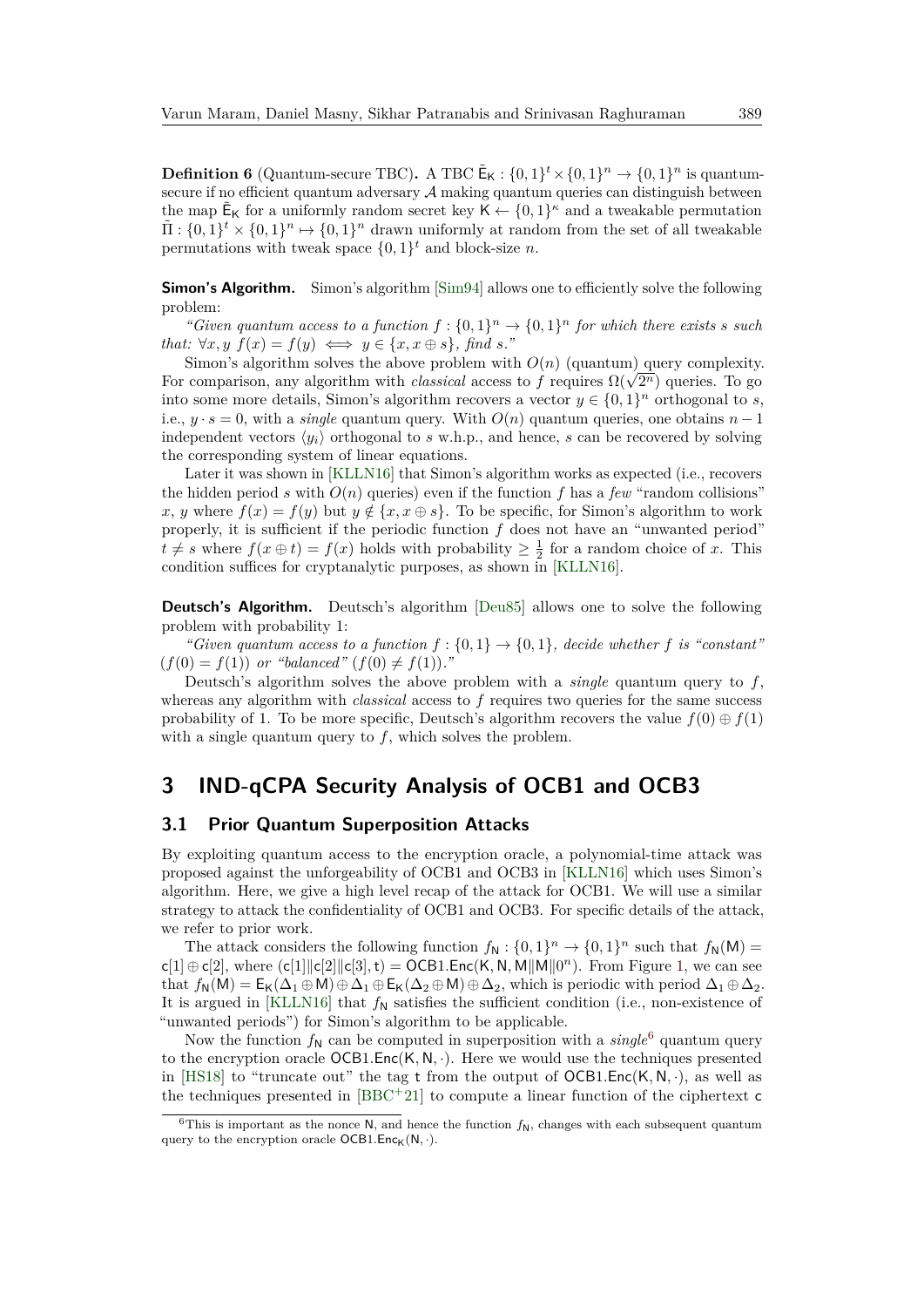```
Algorithm OCB1.Enc(K, N, M):
  1 L \leftarrow E_{\mathsf{K}}(0^n);2 \left( \mathsf{M}[1], \ldots, \mathsf{M}[m] \right) \leftarrow \mathsf{M};3 \Delta_0 ← E<sub>K</sub>(N ⊕ L);
  4 for i \leftarrow 1 to m do
   5 \Delta_i \leftarrow \gamma_i \cdot L \oplus \Delta_0;6 end
  7 for i ← 1 to m − 1 do
  8 | c[i] \leftarrow \Delta_i \oplus \mathsf{E}_{\mathsf{K}}(\Delta_i \oplus \mathsf{M}[i]);9 end
10 Pad ← E_K(2^{-1}L \oplus \Delta_m \oplus \text{len}(M[m]));
11 \mathsf{c}[m] \leftarrow \mathsf{M}[m] \oplus \mathsf{msb}_{\mathsf{len}(\mathsf{M}[m])}(\mathsf{Pad});12 ∑ ← c[m]\|0^* \oplus Pad;
 13 ∑ ← M[1] \oplus ... \oplus M[m-1] \oplus \Sigma;
 14 t ← E_K(\Delta_m ⊕ Σ);15 t \leftarrow \text{msb}_{\tau}(\text{t});16 return (c,t)
```
<span id="page-11-5"></span><span id="page-11-4"></span><span id="page-11-3"></span><span id="page-11-2"></span>**Figure 1:** OCB1 block-cipher mode. Here  $\gamma_i$  is the Gray encoding of integer *i*.

(i.e.,  $\mathsf{c}[1] \oplus \mathsf{c}[2]$ ) output by  $OCB1$ . Enc $(K, N, \cdot)$  – all within a single quantum query. This allows us to apply Simon's algorithm on  $f_N$ . Namely, using a single quantum query to  $f_N$ , Simon's algorithm recovers a vector  $y \in \{0,1\}^n$  orthogonal to the period  $\Delta_1 \oplus \Delta_2$ . Now note that  $\Delta_1 \oplus \Delta_2 = (\gamma_1 \oplus \gamma_2) \cdot L$  is independent of the nonce N. Hence in the context of Simon's algorithm, even though the nonce  $N$ , and hence the function  $f_N$ , changes with each subsequent quantum query, we still obtain a random vector *y* orthogonal to the *fixed* period  $\Delta_1 \oplus \Delta_2$ . After obtaining  $O(n)$  such independent orthogonal vectors, we can recover the value  $\Delta_1 \oplus \Delta_2$ . As shown in [\[KLLN16\]](#page-34-4), this allows one to break the existential unforgeability of OCB1–with random nonces–in a quantum setting (more formally, the EUF-qCMA notion described in Definition [3\)](#page-8-0).

#### <span id="page-11-6"></span>**3.2 IND-qCPA Insecurity of OCB1**

We extend the above attack to show that OCB1 fails to confer *confidentiality* in a quantum setting as well; in other words, we break the formal notion of  $IND-qCPA$  security – with random nonces – of OCB1. In our attack, we exploit the fact that the  $OCB1.Enc(K, \cdot, \cdot)$ algorithm processes the last block of messages differently (i.e., a "one-time-pad" type encryption is applied to  $M[m]$ ; see Fig. [1\)](#page-11-0) compared to the rest of the message blocks. In the following, we sketch our attack in the IND-qCPA game w.r.t. OCB1:

- 1. Using  $O(n)$  quantum encryption queries, recover the value  $\Delta_1 \oplus \Delta_2$  via Simon's algorithm (similar to the EUF-qCMA attack in [\[KLLN16\]](#page-34-4) discussed above).
- 2. Compute the value  $L := (\Delta_1 \oplus \Delta_2) \cdot (\gamma_1 \oplus \gamma_2)^{-1}$ .
- 3. For the challenge query, pick single-block messages  $M_0 = (n \oplus 2^{-1}L)$  and a random  $M_1 \neq M_0$ .
- 4. Upon receiving the response  $(c^*, t^*)$  from the challenger, output bit  $b' = 0$  if  $\mathsf{msb}_{\tau}(\mathsf{c}^*) \oplus \mathsf{t}^* = \mathsf{msb}_{\tau}(\mathsf{M}_0)$ , and output  $b' = 1$  otherwise.

We now argue why the above attack succeeds with high probability. Looking at Figure [1](#page-11-0)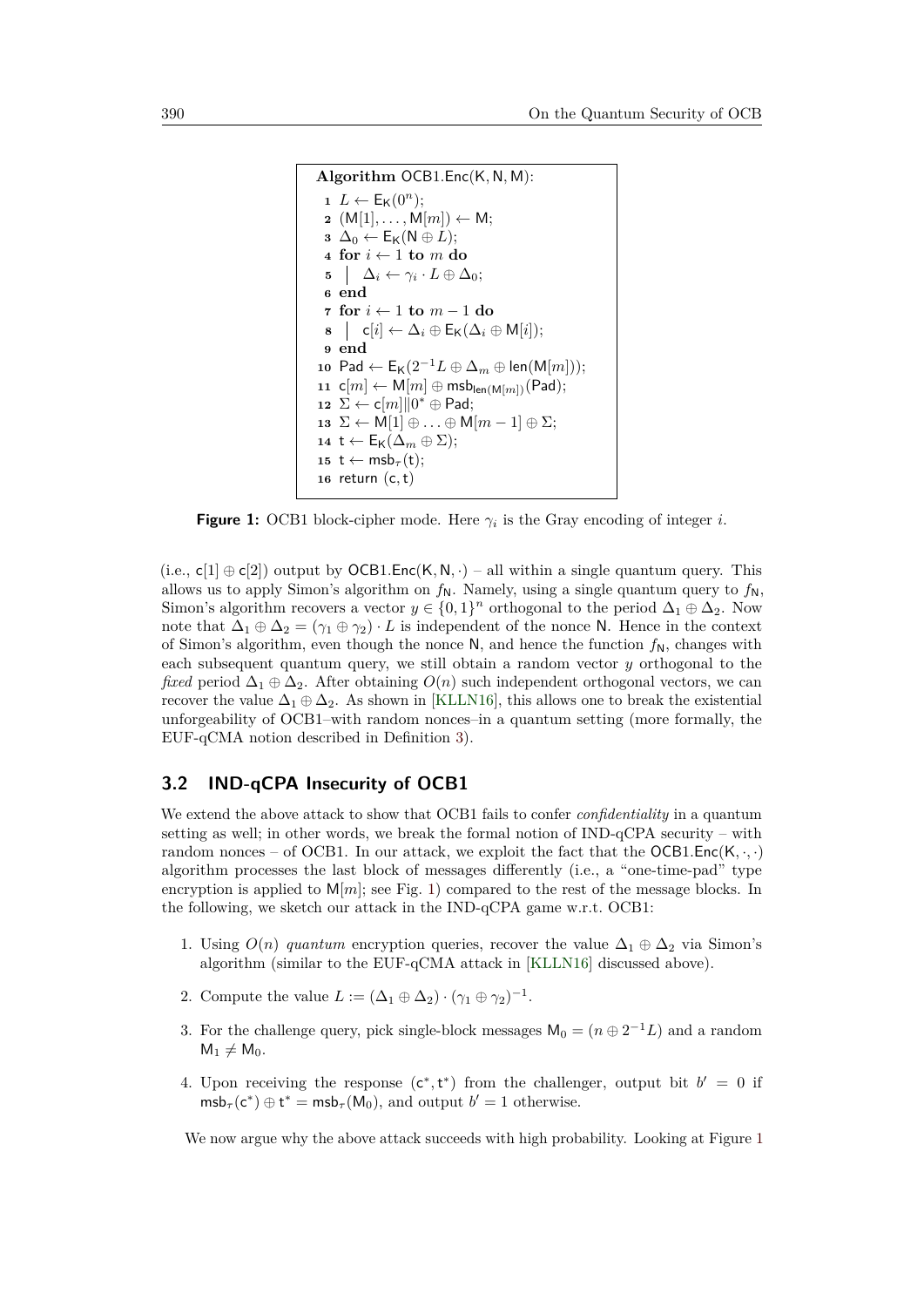(Line [10\)](#page-11-1), note that if  $M_0$  was encrypted by the challenger, then

<span id="page-12-1"></span><span id="page-12-0"></span>
$$
\mathsf{Pad} := \mathsf{E}_{\mathsf{K}}(2^{-1}L \oplus \Delta_1 \oplus n) = \mathsf{E}_{\mathsf{K}}(\mathsf{M}_0 \oplus \Delta_1),\tag{1}
$$

and the checksum in Line [12](#page-11-2) is defined as  $\Sigma := \mathsf{c}^* \oplus \mathsf{Pad} = \mathsf{M}_0$ . Further, for a single message block, Line [13](#page-11-3) is ignored. Hence, we have (following Line [14,](#page-11-4)[15\)](#page-11-5)

$$
t^*:=\textnormal{msb}_\tau(\mathsf{E}_\mathsf{K}(\Delta_1\oplus\Sigma))=\textnormal{msb}_\tau(\mathsf{E}_\mathsf{K}(\Delta_1\oplus\mathsf{M}_0))=\textnormal{msb}_\tau(\mathsf{Pad}),\qquad \qquad (2)
$$

which implies  $t^* := \text{msb}_\tau(c^* \oplus M_0) - a$  condition which can be easily verified by the corresponding IND-qCPA adversary.

If M<sub>1</sub> was encrypted by the challenger, then we still have Pad :=  $E_K(M_0 \oplus \Delta_1)$ (Equation [1\)](#page-12-0). But this time, we have the tag to be (Equation [2\)](#page-12-1):

$$
t^*:=\mathsf{msb}_\tau(\mathsf{E}_\mathsf{K}(\Delta_1\oplus\Sigma))=\mathsf{msb}_\tau(\mathsf{E}_\mathsf{K}(\Delta_1\oplus\mathsf{M}_1)).
$$

Hence, for our attack to incorrectly guess the bit  $b' = 0$ , we need to have "msb<sub>*T*</sub>( $c^*$ )  $\oplus t^*$  =  $m\mathsf{sb}_\tau(\mathsf{M}_0)$ ", or equivalently, " $m\mathsf{sb}_\tau(\mathsf{M}_1 \oplus \mathsf{M}_0) = m\mathsf{sb}_\tau(\mathsf{E}_\mathsf{K}(\mathsf{M}_0 \oplus \Delta_1) \oplus \mathsf{E}_\mathsf{K}(\mathsf{M}_1 \oplus \Delta_1))$ ". This condition can be considered to hold with a negligible property for a sufficiently large tag length  $\tau$ . Whereas, if  $\tau = n$  and the condition " $M_1 \oplus M_0 = E_K(M_0 \oplus \Delta_1) \oplus E_K(M_1 \oplus \Delta_1)$ " holds for a  $M_1 \neq M_0$ , it implies the existence of a *differential* in  $E_K$ . But as explained in  $KLLN16$ , if  $E_K$  is assumed to behave as a secure PRP (which is required for the *classical* security of OCB1), then the existence of such a differential happens with a negligible probability.

There are a two aspects worth noting about our IND-qCPA attack against OCB1. First, the attack works even if the underlying block-cipher  $E_K$  is assumed to be a quantum-secure PRP. This is in contrast to the results in [\[ATTU16\]](#page-32-7) which show that certain popular block-cipher modes of operation such as CBC, CFB, OFB and CTR are IND-qCPA secure when used with a quantum-secure PRP. Second, note that our attack is oblivious to the nonces chosen by the IND-qCPA challenger. I.e., the corresponding adversary need not have access to the nonces when making queries; hence, it can still win the IND-qCPA game regardless of the distribution of nonces.

#### **3.3 IND-qCPA Insecurity of OCB3**

We now describe an attack that breaks the formal IND-qCPA security – with random nonces – of OCB3. It uses similar ideas as our IND-qCPA attack against OCB1. The main difference is that the  $OCB3.Enc(K, \cdot, \cdot)$  algorithm does not process the last block of messages differently (i.e., applying a "one-time-pad" type encryption) by default; it only does so if the last message block is a *partial* block, i.e., length less than *n* bits. Hence, in the "challenge query" phase of the IND-qCPA game, we work with messages that contain a full *n*-bit block and a partial block. We sketch our IND-qCPA attack against OCB3 below:

- 1. Using  $O(n)$  *quantum* encryption queries, recover the value  $\Delta_1 \oplus \Delta_2$  via Simon's algorithm (similar to the EUF-qCMA attack in [\[KLLN16\]](#page-34-4) discussed above, but applied to OCB3).
- 2. Compute the value  $L := (\Delta_1 \oplus \Delta_2) \cdot (4(\gamma_1 \oplus \gamma_2))^{-1}$ .
- 3. Pick an arbitrary  $m \in \{0,1\}^n$  and  $m_0 \in \{0,1\}^{n-1}$  which satisfy the following

<span id="page-12-2"></span>
$$
(4\gamma_1 + 1) \cdot L = (4\gamma_1 + 3) \cdot L \oplus \mathsf{m} \oplus \mathsf{m}_0 \| 1,\tag{3}
$$

or equivalently,  $m \oplus m_0 || 1 = 2L$ .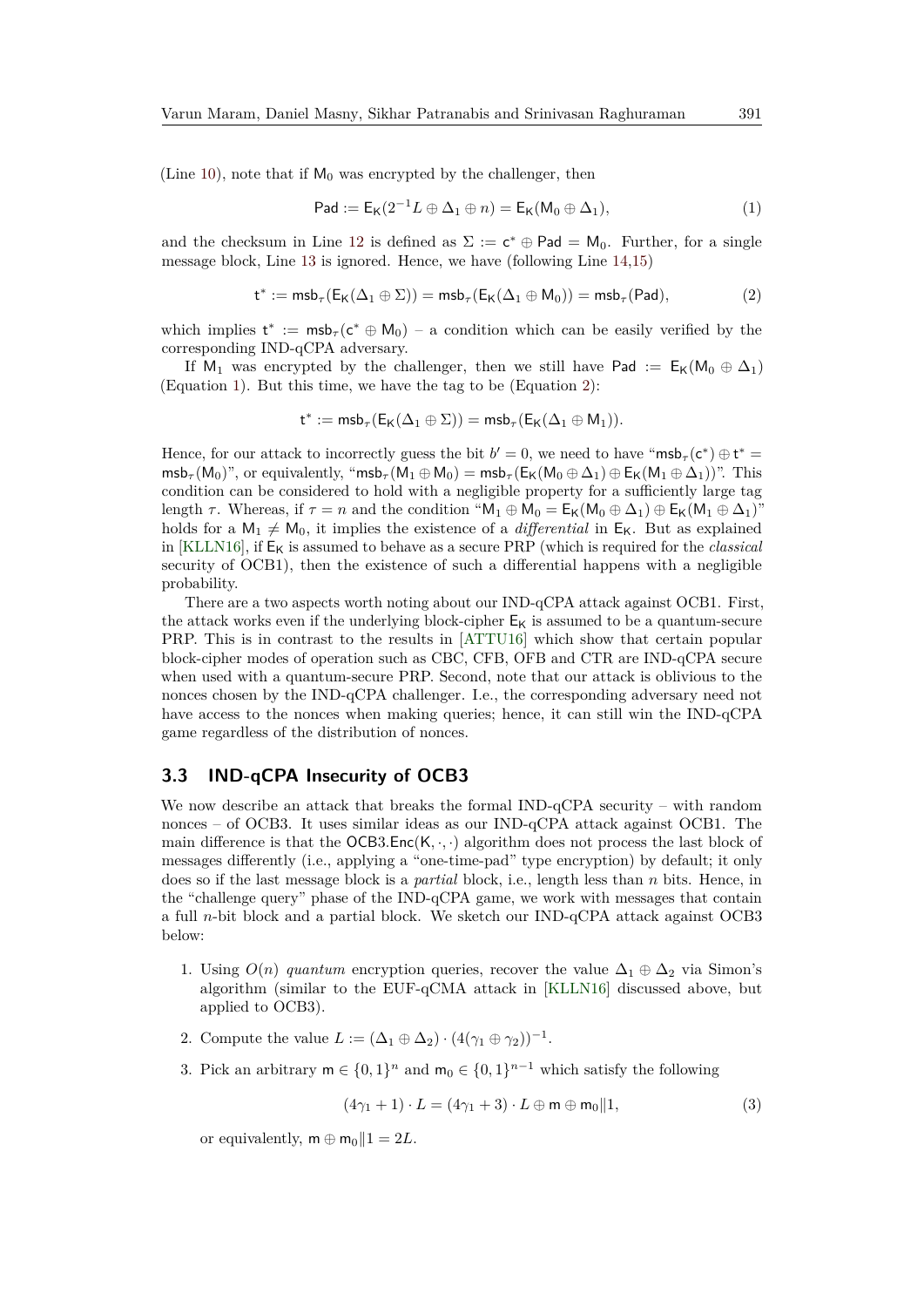```
Algorithm OCB3.Enc(K, N, A, M):
  1 L \leftarrow E_K(0^n);2 \Delta_0 \leftarrow \mathcal{H}_K(N);\mathbf{3} \ (\mathsf{M}[1], \ldots, \mathsf{M}[m]) \leftarrow \mathsf{M};4 for i ← 1 to m − 1 do
   5 \Delta_i \leftarrow 4\gamma_i \cdot L \oplus \Delta_0;6 \mathsf{c}[i] \leftarrow \Delta_i \oplus \mathsf{E}_{\mathsf{K}}(\Delta_i \oplus \mathsf{M}[i]);7 end
  \mathbf{s} \ \delta_{\mathbf{t}} \leftarrow 0;9 if len(M[m]) = n then
10 \Delta_m \leftarrow 4\gamma_m \cdot L \oplus \Delta_0;11 c[m] \leftarrow \Delta_m \oplus \mathsf{E}_{\mathsf{K}}(\Delta_m \oplus \mathsf{M}[m]);12 \delta_t \leftarrow 4\gamma_m + 2;13 end
14 else
15 \Delta_m \leftarrow (4\gamma_{m-1} + 1) \cdot L \oplus \Delta_0;16 Pad \leftarrow E<sub>K</sub>(\Delta_m);
\mathsf{I7} | \mathsf{c}[m] \leftarrow \mathsf{M}[m] \oplus \mathsf{msb}_{\mathsf{len}(\mathsf{M}[m])}(\mathsf{Pad});18 \delta_t \leftarrow 4\gamma_{m-1} + 3;19 end
20 ∑ ← M[m]||10<sup>*</sup>;
21 \Sigma \leftarrow M[1] \oplus \ldots \oplus M[m-1] \oplus \Sigma;22 t \leftarrow E_K(\Delta_0 \oplus \delta_t \cdot L \oplus \Sigma);23 if A \neq \epsilon then
 \begin{array}{c} \mathbf{24} \end{array} t \leftarrow t \oplus HASH<sub>EK</sub>(A);
25 end
26 t ← msb<sub>τ</sub>(t);
27 return (c,t)
```
<span id="page-13-6"></span><span id="page-13-5"></span><span id="page-13-4"></span><span id="page-13-3"></span>**Figure 2:** OCB3 block-cipher mode. Here  $\mathcal{H}_K$  is a keyed hash function and  $HASH_{E_K}$  is an algorithm that processes the associated data A for authentication. The details of  $\mathcal{H}_K$  and  $\mathsf{HASH}_{\mathsf{E_K}}$  are not relevant for our attack and are therefore omitted.

- 4. Choose a random  $m_1 \in \{0,1\}^{n-1}$  such that  $m_1 \neq m_0$ .
- 5. For the challenge query, select  $M_0 = m||m_0, M_1 = m||m_1$  and  $A = \epsilon$ .
- 6. Upon receiving the response  $(c^*, t^*)$  from the challenger, output bit  $b' = 0$  if  $msb_{\tau}(c^{*}[2]) \oplus msb_{n-1}(t^{*}) = msb_{\tau}(m_{0}),$  and output  $b' = 1$  otherwise.<sup>[7](#page-13-0)</sup>

We now argue why the above attack succeeds w.h.p. Looking at Figure [2,](#page-13-1) note that if  $M_0$  was encrypted in the IND-qCPA game, then (according to Line [16](#page-13-2) for  $m = 2$ ) we have

$$
\mathsf{Pad} := \mathsf{E}_{\mathsf{K}}((4\gamma_1 + 1) \cdot L \oplus \Delta_0)
$$

and (according to Line [20\)](#page-13-3)  $\Sigma := \mathsf{m} \oplus \mathsf{m}_0 || 1$ . Hence, we have (Line [18,](#page-13-4)[22,](#page-13-5)[26\)](#page-13-6)

$$
\mathsf{t}^* := {\sf msb}_\tau(\mathsf{E}_\mathsf{K}(\Delta_0\oplus (4\gamma_1+3)\cdot L\oplus \mathsf{m} \oplus \mathsf{m}_0\|1)) = {\sf msb}_\tau(\mathsf{E}_\mathsf{K}(\Delta_0\oplus (4\gamma_1+1)\cdot L)) = {\sf msb}_\tau(\mathsf{Pad}),
$$

where we used Equation [3](#page-12-2) w.r.t. our choice of m and m<sub>0</sub>. This implies  $msb_{n-1}(t^*)$  $\mathsf{msb}_{\tau}(\mathsf{m}_0 \oplus \mathsf{c}^*[2])$ , which can be easily verified by the corresponding IND-qCPA adversary.

<span id="page-13-0"></span><sup>&</sup>lt;sup>7</sup>The convention being used here is that, given a bit-string  $s \in \{0,1\}^{\ell}$ ,  $\textsf{msb}_k(s) = s$  for any  $k \geq \ell$ .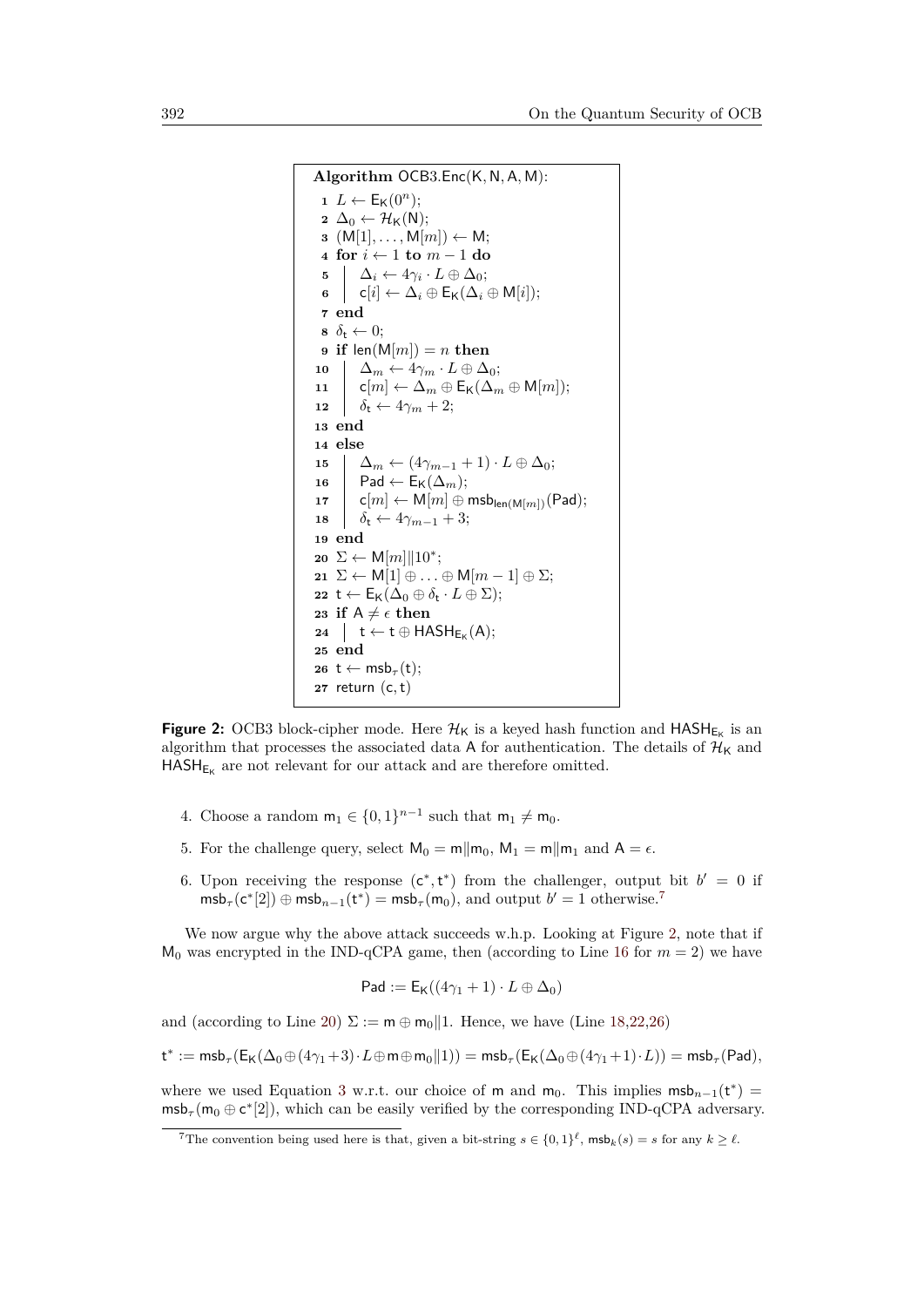<span id="page-14-6"></span><span id="page-14-4"></span><span id="page-14-3"></span><span id="page-14-2"></span><span id="page-14-1"></span>

| Algorithm OCB2.Enc(K, N, A, M)                                                                                                                                                                                                                                                                                                                                                                                                                                                                                                                                                                                                                                                                                                                                                                                                                                                                                                                                                           |                                                                                                                                                                                                                                                                                                                                                                                                                                                                                                                                 |
|------------------------------------------------------------------------------------------------------------------------------------------------------------------------------------------------------------------------------------------------------------------------------------------------------------------------------------------------------------------------------------------------------------------------------------------------------------------------------------------------------------------------------------------------------------------------------------------------------------------------------------------------------------------------------------------------------------------------------------------------------------------------------------------------------------------------------------------------------------------------------------------------------------------------------------------------------------------------------------------|---------------------------------------------------------------------------------------------------------------------------------------------------------------------------------------------------------------------------------------------------------------------------------------------------------------------------------------------------------------------------------------------------------------------------------------------------------------------------------------------------------------------------------|
| $OCB2f.Enc(K, N, A, M)$ :                                                                                                                                                                                                                                                                                                                                                                                                                                                                                                                                                                                                                                                                                                                                                                                                                                                                                                                                                                |                                                                                                                                                                                                                                                                                                                                                                                                                                                                                                                                 |
| $1 L \leftarrow E_K(N);$<br>$2 \left( M[1], \ldots, M[m] \right) \leftarrow M;$<br>s for $i \leftarrow 1$ to $m-1$ do<br>$\mathsf{q} \quad   \quad \mathsf{c}[i] \leftarrow 2^i L \oplus \mathsf{E}_{\mathsf{K}}(2^i L \oplus \mathsf{M}[i]);$<br>5 end<br>$\mathbf{6}$ Pad $\leftarrow$ E <sub>K</sub> $(2^m L \oplus \text{len}(\mathsf{M}[m]))$ ;<br>$  \text{Pad} \leftarrow 2^m L \oplus E_K(2^m L \oplus \text{len}(M[m]))$ ;<br>$\overline{7}$<br>$\mathbf{s} \ \mathsf{c}[m] \leftarrow \mathsf{M}[m] \oplus \mathsf{msb}_{\mathsf{len}(\mathsf{M}[m])}(\mathsf{Pad});$<br>$\mathbf{9} \Sigma \leftarrow \mathsf{c}[m] \  0^* \oplus \mathsf{Pad};$<br>10 $\Sigma \leftarrow M[1] \oplus  \oplus M[m-1] \oplus \Sigma;$<br>11 t $\leftarrow$ $E_K(2^m3L \oplus \Sigma);$<br>12 if $A \neq \epsilon$ then<br>13 $\uparrow$ t $\leftarrow$ t $\oplus$ PMAC <sub>E<sub>K</sub>(A);</sub><br>14 end<br>15 t $\leftarrow$ msb <sub><math>\tau</math></sub> (t);<br>16 return $(c, t)$ | Algorithm $PMAC(K, A)$ :<br>$1 S \leftarrow 0^n$<br>$2 V \leftarrow 3^2 \mathsf{E}_{\mathsf{K}}(0^n);$<br>$a \left( A[1], \ldots, A[a] \right) \leftarrow A;$<br>4 for $i \leftarrow 1$ to $a - 1$ do<br>5 $S \leftarrow S \oplus E_{\mathsf{K}}(2^i V \oplus \mathsf{A}[i]);$<br>6 end<br>7 $S \leftarrow S \oplus A[a] \  10^*;$<br>$\bullet \ Q \leftarrow E_{\mathsf{K}}(2^{a}3^{2}V \oplus S);$<br>9 if $ A[a]  = n$ then<br>10 $\left[ Q \leftarrow \mathsf{E}_{\mathsf{K}}(2^a 3V \oplus S);$<br>11 end<br>12 return $Q$ |

<span id="page-14-10"></span><span id="page-14-9"></span><span id="page-14-8"></span><span id="page-14-7"></span><span id="page-14-5"></span>**Figure 3:** OCB2 and OCB2f block-cipher modes. The encryption algorithms of both schemes *only* differ in the way "Pad" values are defined: Line [6](#page-14-1) (dashed box) in OCB2 and Line [7](#page-14-2) (normal box) in OCB2f.

If  $M_1$  was encrypted, then the tag is

 $\mathsf{t}^* := \mathsf{msb}_\tau(\mathsf{E}_\mathsf{K}(\Delta_0 \oplus (4\gamma_1+3)\cdot L \oplus \mathsf{m} \oplus \mathsf{m}_1 \| 1)) = \mathsf{msb}_\tau(\mathsf{E}_\mathsf{K}(\Delta_0 \oplus (4\gamma_1+1)\cdot L \oplus \mathsf{m}_0 \| 1 \oplus \mathsf{m}_1 \| 1)).$ 

It's not hard to see that for our attack to incorrectly guess  $b' = 0$ , we need to have "msb<sub>*τ*</sub>(c<sup>\*</sup>[2])  $\oplus$  msb<sub>*n*-1</sub>(t<sup>\*</sup>) = msb<sub>*τ*</sub>(m<sub>0</sub>)", or equivalently,

$$
\text{``msb}_{\tau}(\mathsf{m}_0 \oplus \mathsf{m}_1) = \text{msb}_{\tau}(\text{msb}_{n-1}(\mathsf{E}_{\mathsf{K}}((4\gamma_1 + 1) \cdot L \oplus \Delta_0)))
$$

$$
\oplus \text{msb}_{\tau}(\text{msb}_{n-1}(\mathsf{E}_{\mathsf{K}}((4\gamma_1 + 1) \cdot L \oplus \Delta_0 \oplus \mathsf{m}_0 || 1 \oplus \mathsf{m}_1 || 1))))"
$$

Using similar arguments as above w.r.t. our IND-qCPA attack against OCB1, we can consider this event to happen with a negligible probability for a random choice of  $m_1$  and a sufficiently large  $\tau$ ; namely, we use that differentials do not exist in  $E_K$  except negligible probability when modeled as a PRP. Similar to our attack against OCB1, our IND-qCPA attack against OCB3: (1) works even if  $E_K$  is a quantum-secure PRP, and (2) does not require access to nonces used in the encryption algorithm.

# <span id="page-14-0"></span>**4 IND-qCPA Security Analysis of OCB2(f)**

In this section, we analyze the IND-qCPA security of OCB2 and OCB2f (an alternative to OCB2 that was proven in [\[IIMP19\]](#page-34-8) to be a classically secure AE scheme) in various settings. For ease of exposition, the analysis is presented with respect to OCB2; however, we also explain how each of the results in this section apply analogously to OCB2f in a straightforward manner due to the fundamental structural similarities between OCB2 and OCB2f.

When considering the "pure" encryption routine of OCB2 in Figure [3,](#page-14-3) i.e. when AD is always kept empty, the value  $L = E_K(N)$  that determines the offsets changes with the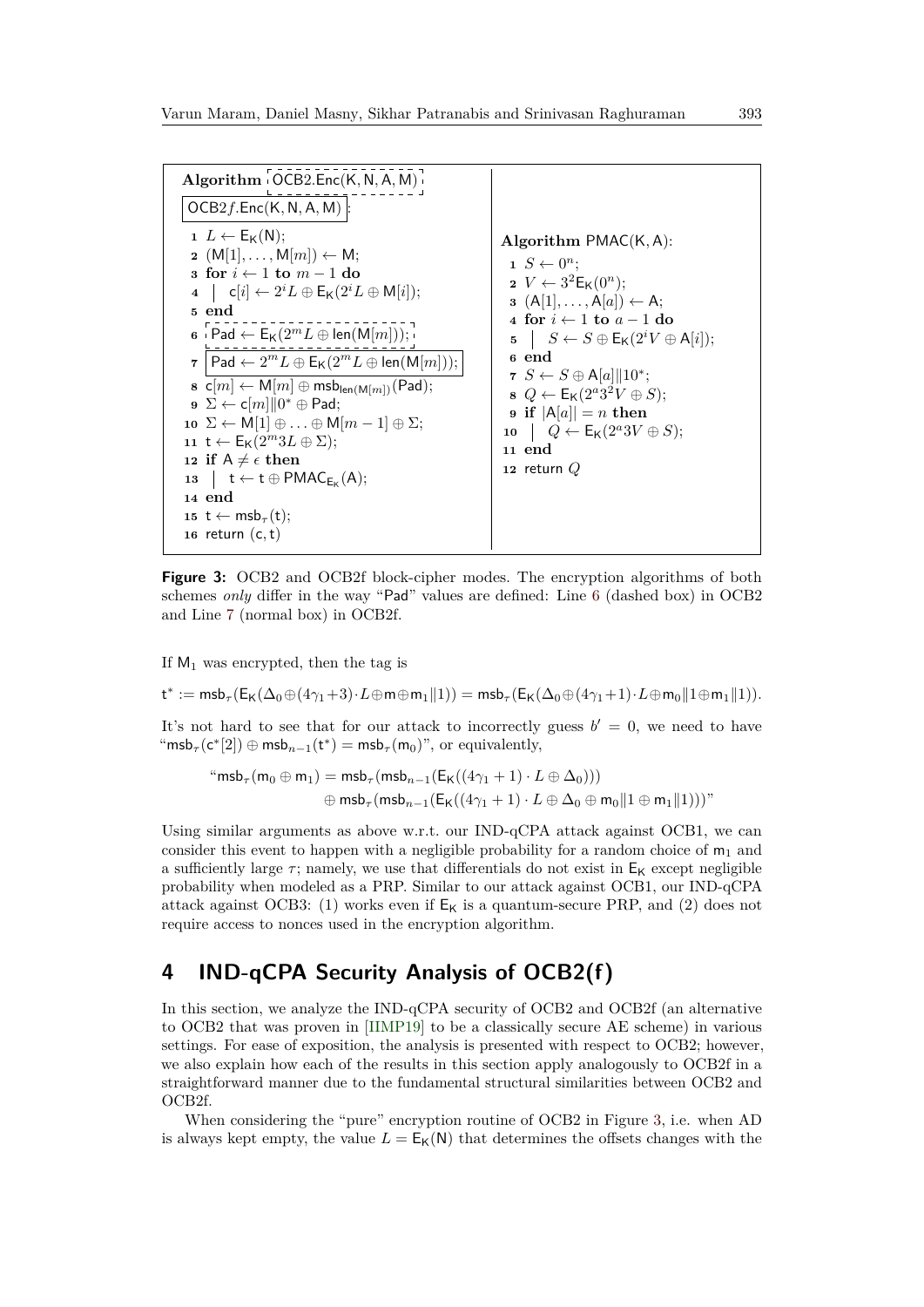nonce. This is in contrast to OCB[1](#page-11-0) and OCB3 (see Figures 1 and [2](#page-13-1) respectively) where  $L = E_K(0^n)$  is fixed. This makes it difficult to extend our above IND-qCPA attacks against OCB1 and OCB3 to OCB2, since now it's not straightforward to use Simon's algorithm for recovering *L*. [8](#page-15-0)

We show that this approach does not lead to a successful attack by actually proving the IND-qCPA security of OCB2, in a random nonce setting, when it is operated as a "pure" AE mode–with no input AD. Now it is well-known at this point that OCB2 is an insecure mode *classically* as shown in [\[IIMP19\]](#page-34-8). Namely, it was shown in [\[IIMP19\]](#page-34-8) that OCB2 fails to offer confidentiality in an IND-CCA sense, even when operated as a pure AE mode. But at the same time, it is argued that there are no problems with OCB2 from an IND-CPA perspective. Hence, technically any positive IND-qCPA security result of OCB2 (with random nonces) when operated as a pure AE mode will not contradict the findings of [\[IIMP19\]](#page-34-8).

Now OCB2 was shown (correctly) to be IND-CPA secure in [\[Rog04\]](#page-34-6) where the corresponding security proof views the scheme as a TBC mode of operation. For example in Line [4](#page-14-4) in Figure [3](#page-14-3) in the  $OCB2Enc(K, \cdot)$  algorithm can be seen as a single invocation of an underlying TBC  $\tilde{\mathsf{E}}_{\mathsf{K}}$  and would have the form " $\mathsf{c}[i] \leftarrow \tilde{\mathsf{E}}_{\mathsf{K}}((\mathsf{N}, i), \mathsf{M}[i])$ ". Here, the TBC  $\tilde{\mathsf{E}}_{\mathsf{K}}$  uses the so-called "XEX" construction (as defined in  $[\text{Rog04}]$ ) which generically turns a block-cipher (here  $E_K$ ) into a TBC  $(E_K)$ ; specifically,  $E_K$  is defined as  $\tilde{\mathsf{E}}_{\mathsf{K}}((\mathsf{N},i),\mathsf{M}) = 2^i L \oplus \mathsf{E}_{\mathsf{K}}(2^i L \oplus \mathsf{M})$  where  $L = \mathsf{E}_{\mathsf{K}}(\mathsf{N})$ . Similarly, Lines [6](#page-14-1) and [11](#page-14-5) of the OCB2*.*Enc algorithm in Figure [3](#page-14-3) use the so-called "XE" construction for the corresponding TBCs (see [\[Rog04,](#page-34-6) [IIMP19\]](#page-34-8) for more details).

It is shown in [\[Rog04\]](#page-34-6) that XE(X)-based TBCs are *classically* secure, according to the classical analogue of Definition [6.](#page-10-2) Hence, the IND-CPA security proof of OCB2 in [\[Rog04\]](#page-34-6) first replaces the underlying TBC  $\tilde{\mathsf{E}}_{\mathsf{K}}$  with a uniformly random tweakable permutation, and then argues that in this setting, the IND-CPA advantage of any adversary will be zero. However, there is a problem if we want to use the same strategy in trying to prove the IND-qCPA security of OCB2. Namely, it was shown in  $KLLN16$  that the  $XE(X)$ construction does not result in *quantum-secure* TBCs. Specifically, the paper describes an attack which allows one to distinguish an  $XE(X)$ -based TBC from a uniformly random tweakable permutation with  $O(n)$  quantum queries, where the queries consist of classical tweaks and quantum message blocks. This distinguishing attack exploits that the tweaks are fixed across the  $O(n)$  queries.

In OCB2, this is not the case, due to the design that the tweaks depend on the nonce. With every new encryption query, the nonce changes and therefore the tweak changes as well. Unfortunately, we extend the distinguishing attack of [\[KLLN16\]](#page-34-4) to show that  $XE(X)$ -based TBCs used in OCB2 remain insecure in the quantum setting even when tweaks are not allowed to repeat across queries. We outline the attack in Section [4.1.](#page-16-0)

Hence, in order to prove the IND-qCPA security–with random nonces–of OCB2 when operated as a pure AE mode, we cannot rely on the quantum security of the underlying  $XE(X)$ -based TBCs. But fortunately, we were able to show the IND-qCPA security of OCB2 in the same setting by instead relying on the *quantum-security of the underlying block-cipher*  $E_K$  (similar to IND-qCPA security proofs of the CBC and CFB block-cipher modes of operation presented in [\[ATTU16\]](#page-32-7)). We provide the theorem in Section [4.2.](#page-16-1)

We complete our quantum security analysis of OCB2 in Section [4.3](#page-23-0) in which we show that OCB2 is *insecure* in the same setting (IND-qCPA with random nonces) when used as an AEAD scheme. In other words, we describe an attack that breaks the formal INDq-CPA

<span id="page-15-0"></span><sup>8</sup>A more advanced superposition attack is presented in [\[BBC](#page-32-9)+21, Subsection 3.2] that allows one to recover  $L = E_K(N)$  w.r.t. OCB2 using Simon's algorithm. However, it's not clear how this can be used to attack the IND-qCPA security of OCB2–when AD is always kept empty–since the challenge queries are supposed to be *classical* in the security game. This, e.g., makes it difficult to apply the advanced superposition attack to recover  $L^* = E_K(N^*)$  where the random nonce N<sup>∗</sup> is used to encrypt the challenge query.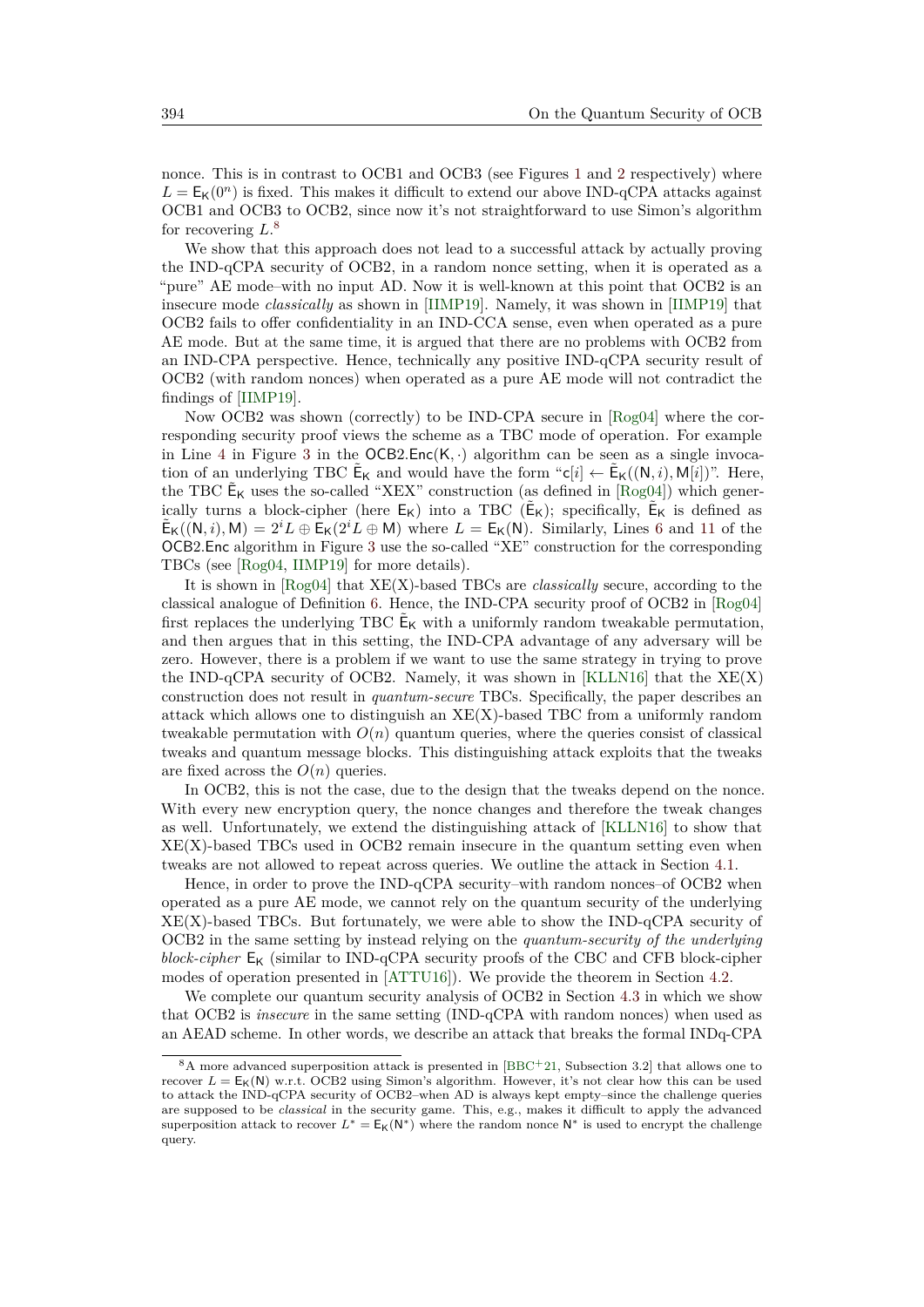security – with random nonces – of OCB2 which exploits the way AD is authenticated by the encryption algorithm. This is in contrast to our IND-qCPA attacks against OCB1 and OCB3 which only targeted the pure encryption part of the corresponding schemes.

#### <span id="page-16-0"></span>**4.1 Extended Attack against the TBC Security of XE(X) in OCB2**

In this section, we show that  $XE(X)$  is even quantum insecure when evaluted on each tweak at most a single time and the tweaks are the tweaks used in OCB2. In our attack, we first fix a random nonce N. We recap that  $\tilde{\mathsf{E}}_{\mathsf{K}}$  is defined as  $\tilde{\mathsf{E}}_{\mathsf{K}}((\mathsf{N},i),\mathsf{M}) = 2^i L \oplus \mathsf{E}_{\mathsf{K}}(2^i L \oplus \mathsf{M})$ where  $L = \mathsf{E}_{\mathsf{K}}(\mathsf{N})$ . We define the function  $f^{(i)} : \{0,1\}^n \to \{0,1\}^n$  such that

$$
f^{(i)}(x)=\tilde{\mathsf{E}}_\mathsf{K}((\mathsf{N}, 2i-1), x)\oplus \tilde{\mathsf{E}}_\mathsf{K}((\mathsf{N}, 2i), x)=2^{2i-1}L\oplus \mathsf{E}_\mathsf{K}(2^{2i-1}L\oplus x)\oplus 2^{2i}L\oplus \mathsf{E}_\mathsf{K}(2^{2i}L\oplus x).
$$

Given quantum access to an oracle for the TBC  $\tilde{\mathsf{E}}_{\mathsf{K}}$ , we can build a quantum circuit implementing  $f^{(i)}$  similar to the one described in [\[KLLN16,](#page-34-4) Fig. 8] w.r.t. the initial distinguishing attack. Also note that  $f^{(i)}$  is periodic with period  $(2^{2i-1}L\oplus 2^{2i}L)$ . Following [\[KLLN16\]](#page-34-4), we have  $f^{(i)}$  satisfying the sufficient condition (i.e., non-existence of "unwanted") periods") for Simon's algorithm to be applicable, based on the assumption that  $E_K$  is a secure PRP. Hence, by applying Simon's algorithm on  $f^{(i)}$  with a single quantum query, we obtain a vector  $y_i \in \{0,1\}^n$  orthogonal to  $(2^{2i-1}L \oplus 2^{2i}L)$ .

We emphasize that we're not allowed to make subsequent quantum queries to  $f^{(i)}$  as a part of Simon's algorithm because of the restriction that the tweaks cannot repeat across our calls to  $\tilde{\mathsf{E}}_{\mathsf{K}}$ . Instead, we apply a *single* iteration of Simon's algorithm w.r.t. each of the *n* functions  $\langle f^{(i)} \rangle_{1 \le i \le n}$  to obtain *n* independent vectors  $\langle y_i \rangle_{1 \le i \le n}$ , where  $y_i$  is orthogonal to  $(2^{2i-1}L \oplus 2^{2i}L)$  for  $1 \le i \le n$ .

By solving the corresponding system of *n* linear equations, we can recover the value  $L = E_K(N)$  w.h.p. (this is quite similar to the advanced superposition attack presented in [\[BBC](#page-32-9)<sup>+</sup>21, Subsection 3.2]). Upon recovering *L*, we choose two classical *n*-bit values  $x_1, x_2$  such that  $2^{2n+1}L \oplus x_1 = 2^{2n+2}L \oplus x_2$ . We then make two final queries to the  $\tilde{\mathsf{E}}_{\mathsf{K}}$ oracle, namely  $z_1 \leftarrow \tilde{\mathsf{E}}_{\mathsf{K}}((N, 2n+1), x_1)$  and  $z_2 \leftarrow \tilde{\mathsf{E}}_{\mathsf{K}}((N, 2n+2), x_2)$ , and check if the following is satisfied: " $z_1 \oplus z_2 = 2^{2n+1}L \oplus 2^{2n+2}L$ ". If we have been interacting with the "real" TBC oracle for  $\tilde{\mathsf{E}}_K$  above, then it's not hard to see that this condition is satisfied w.h.p. However, if we instead were interacting with a quantum oracle for a uniformly random tweakable permutation  $\tilde{\Pi}$ , then this condition holds with a negligible probability. This results in a non-negligible distinguishing advantage against the TBC security. Further, the attack aligns with the design of OCB2 such that we cannot rely on a weaker TBC security notion of  $XE(X)$  when attempting to prove the security of OCB2.

#### <span id="page-16-1"></span>**4.2 IND-qCPA Security of OCB2 without Associated Data**

In this section, we prove the IND-qCPA security of OCB2 when not used with associated data, denoted as OCB2<sup>−</sup>, based on the quantum security of the underlying block cipher. Formally, we prove the following:

<span id="page-16-2"></span>**Theorem 1.** *Let* A *be any IND-qCPA adversary against OCB2*<sup>−</sup> *– in a random nonce setting – making Q encryption and challenge queries in total, with m being the maximum length (in blocks) of messages in each query. Let*  $q = Q(m + 2)$ *. Then there exists a quantum adversary*  $\mathcal{B}$  *which distinguishes the underlying block-cipher*  $E_K$  ( $K \leftarrow \{0,1\}^{\kappa}$ ) *from a truly random function*  $H: \{0,1\}^n \to \{0,1\}^n$  *while making (at most) q quantum queries, and running in about the same time as that of* A*, such that*

$$
\mathsf{Adv}_{\mathsf{OCB2}^-}^{\mathsf{IND}\text{-}\mathsf{qCPA}}(\mathcal{A}) \leq \mathsf{Adv}_{\mathsf{E_K}}^{\mathsf{qPRF}}(\mathcal{B}) + Q(1+m)\frac{2q}{2^{n/2}} + 2Qq\sqrt{2^{-n} + \frac{2q}{2^{n/2}}}.
$$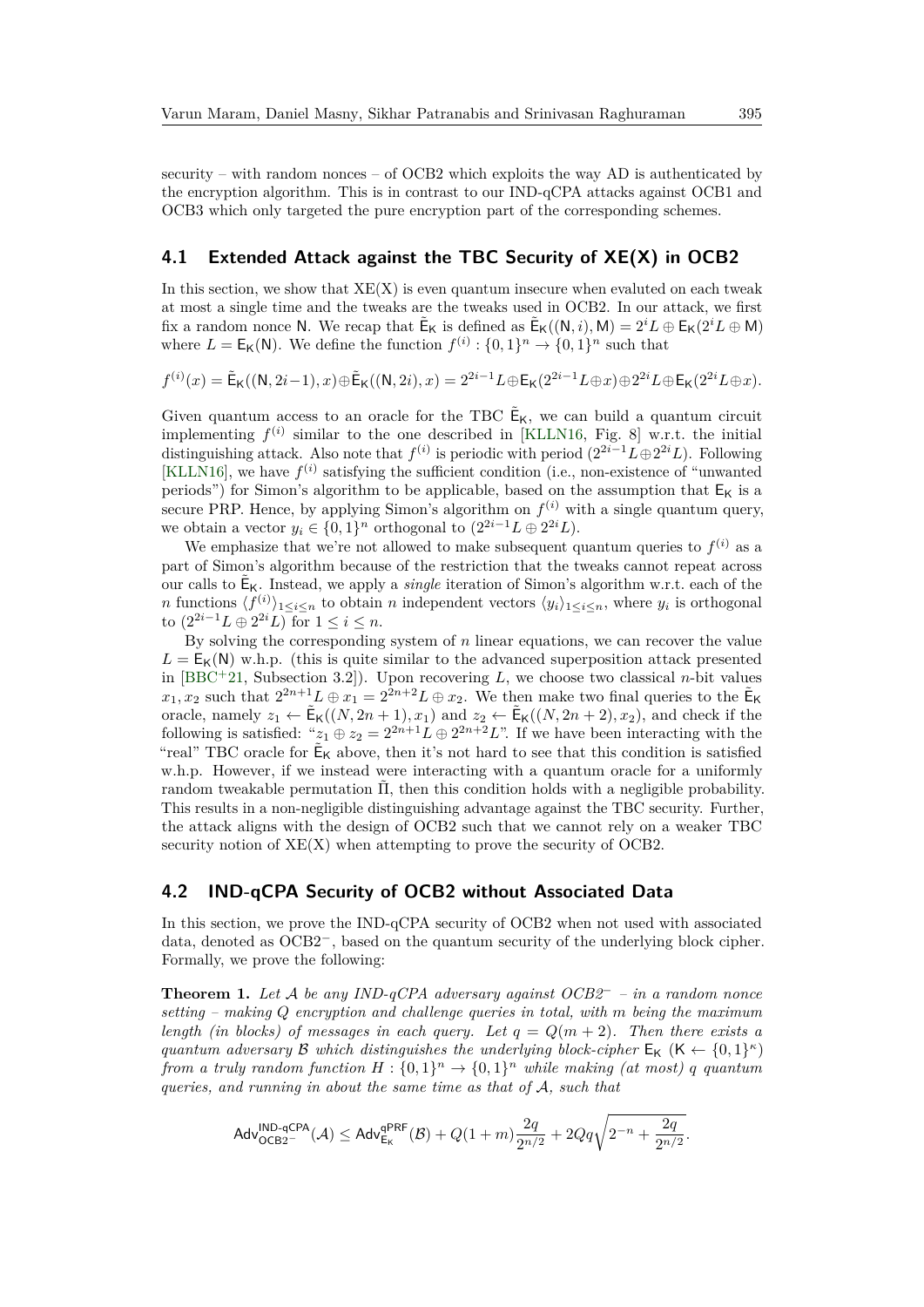*Proof.* During the execution of the IND-qCPA game w.r.t. adversary A, let *q* be the (maximum) number of times the block-cipher  $E_K$  is invoked, possibly in superposition. Note that we have  $q = Q(m + 2)$  since the OCB2.Enc(·) algorithm (see Fig. [3\)](#page-14-3) involves  $(m+2)$  invocations of the underlying block-cipher  $E_K$  when encrypting a message of length *m* (and empty AD). We proceed by defining a sequence of hybrid games, where we bound the difference in  $\mathcal{A}$ 's winning probabilities in consecutive hybrids. The convention here is that any change introduced in a particular hybrid remains in the subsequent hybrids. For the sake of simplicity, we assume that  $A$  asks a single challenge query. Later we show how to extend our reasoning that follows to the case of multiple challenge queries. Let *m*<sup>∗</sup>  $(\leq m)$  be the length of messages  $M_0$  and  $M_1$  chosen by A in its challenge query.

- $G_0$ : Is the usual IND-qCPA game w.r.t.  $OCB2^-$  with random nonces.
- **G**<sub>1</sub>: We replace  $E_K$  in the OCB2. Enc algorithm with a truly random function  $H: \{0,1\}^n \to$  $\{0,1\}^n$ , when responding to  $\mathcal{A}$ 's queries.
- $\mathbf{G}_{(2,i,0)}, i \in [Q]$ : We replace Line [1](#page-14-6) of the OCB2. Enc algorithm with " $L \leftarrow \{0,1\}^{n}$ " when responding to the first  $(Q - i + 1)$  queries of A (which could either be an encryption query or a challenge query).
- **G**<sub>(2,*i*,1)</sub>, *i* ∈ [*Q*]: We replace Line [6](#page-14-1) of OCB2.Enc with "Pad ← {0,1}<sup>n"</sup> when responding to the first  $(Q - i + 1)$  queries of A.
- **G**<sub>(3,*i*)</sub>, *i* ∈ [*m*<sup>\*</sup>]: We replace the first *i* blocks of the challenge ciphertext  $c^*$  with " $c^*[i]$  ←  $\{0,1\}$ <sup>n</sup>" (Line [4\)](#page-14-4).
- **G<sub>4</sub>**: We replace the tag  $t^*$  with " $t^* \leftarrow \{0, 1\}^n$ " (Line [11](#page-14-5) of OCB2.Enc).

In  $G_4$ , we have the values  $(c^*, t^*)$  obtained by A as a response to its challenge query to be independent of the bit  $b$ . That is,  $A$ 's view in  $G_4$  is independent of  $b$ , and hence, its winning probability is exactly  $1/2$ . Below we bound the difference in  $\mathcal{A}$ 's winning probabilities in consecutive hybrids such that we have a corresponding upper-bound on  $\mathcal{A}$ 's final advantage in the IND-qCPA game  $G_0$  as described in the theorem statement above. By "consecutive" hybrids, we mean that our proof considers the following sequence of hybrids:  $G_0 \rightarrow G_1 \rightarrow G_{(2,1,0)} \rightarrow G_{(2,1,1)} \rightarrow G_{(2,2,0)} \rightarrow G_{(2,2,1)} \rightarrow \ldots \rightarrow G_{(2,Q,0)} \rightarrow G_{(2,Q,1)} \rightarrow$  $\mathsf{G}_{(3,1)} \to \mathsf{G}_{(3,2)} \to \ldots \to \mathsf{G}_{(3,m^*)} \to \mathsf{G}_4$ . It then follows that any AE scheme constructed via the OCB2 mode with an underlying quantum-secure block-cipher  $E_K$  is IND-qCPA secure with random nonces, when considering polynomial-time quantum adversaries A.

Let " $G_k = 1$ " denote the event of A winning the game  $G_k$ . Also, let the 'L', 'N' and 'Pad' values used in the OCB2.Enc algorithm to respond to  $A$ 's *i*-th query in any hybrid game be represented as  $L_i$ ,  $N_i$  and Pad<sub>i</sub> respectively. We now proceed to prove the following lemmas.

**Lemma 2.** We have  $|\Pr[\mathsf{G}_0 = 1] - \Pr[\mathsf{G}_1 = 1]| \leq \mathsf{Adv}_{\mathsf{E}_{\mathsf{K}}}^{\mathsf{qPRF}}(\mathcal{B})$  for a quantum distinguisher B *which makes (at most) q quantum queries and runs in about the same time as that of* A*.*

*Proof.* The proof follows via a straightforward reduction w.r.t the quantum PRF security of  $E_K$ . П

Before showing how to transition from  $G_1$  to  $G_{(2,1,0)}$  (Lemma [4\)](#page-19-0), we show how to transition from  $\mathsf{G}_{(2,i,0)}$  to  $\mathsf{G}_{(2,i,1)}$ . Lemma [4](#page-19-0) is slightly more complex than Lemma [3,](#page-17-0) which serves us as a warm up.

<span id="page-17-0"></span>**Lemma 3.** We have 
$$
|\Pr[\mathsf{G}_{(2,i,1)} = 1] - \Pr[\mathsf{G}_{(2,i,0)} = 1]| \leq \frac{2q}{2^{n/2}}
$$
, for  $i \in [Q]$ .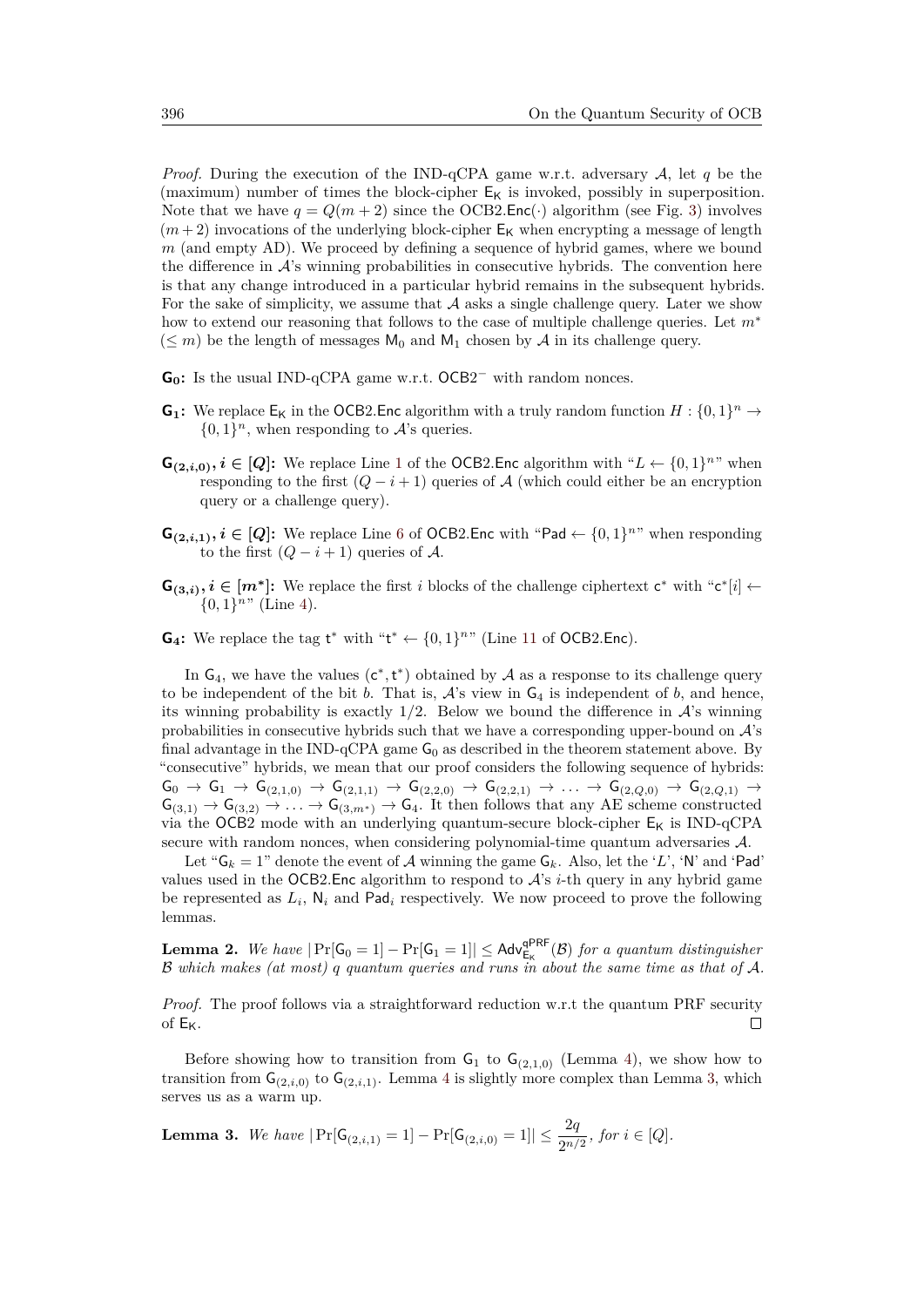*Proof.* Let *m* be the length of messages M (possibly) in superposition in  $\mathcal{A}$ 's ( $Q - i + 1$ )th query. Note that the only difference between hybrids  $G_{(2,i,0)}$  and  $G_{(2,i,1)}$  is the way Pad<sub>*Q*−*i*+1</sub> is derived; in the former, we have Pad<sub>*Q*−*i*+1</sub> ←  $H(2^m L_{Q-i+1} \oplus \text{len}(M[m]))$ , and in the latter,  $\mathsf{Pad}_{Q-i+1} \leftarrow \{0,1\}^n$  $\mathsf{Pad}_{Q-i+1} \leftarrow \{0,1\}^n$  $\mathsf{Pad}_{Q-i+1} \leftarrow \{0,1\}^n$ . In the context of Lemma 1 w.r.t. the (internal) quantum random oracle *H*, let  $x \leftarrow \{0,1\}^n$  and  $y \leftarrow \{0,1\}^n$ , and consider an oracle algorithm  $A^H$ making at most *q* queries to *H* such that  $A^H(x, H(x))$  simulates the hybrid  $G_{(2,i,0)}$  towards A and  $A^H(x, y)$  simulates  $\mathsf{G}_{(2,i,1)}$ . The only thing worth noting here is the way  $A^H$  handles  $\mathcal{A}$ 's ( $Q-i+1$ )-th query.  $A^H$  first generates a random nonce  $\mathsf{N}_{Q-i+1} \leftarrow \{0,1\}^n$  and forwards it to A. Upon receiving a message M (possibly) in superposition, or a pair of classical messages (M<sub>0</sub>, M<sub>1</sub>),  $A^H$  sets the value  $L_{Q-i+1} := 2^{-m}(x \oplus \text{len}(M[m]))$  (here  $\text{len}(M[m])$ ) is a classical value because messages in superposition in  $A$ 's queries are of the same length) and sets Pad<sub>*Q*−*i*+1</sub> to be its second input (which is either  $H(x)$  or *y*). Note that  $L_{Q-i+1}$ is a uniformly random value in the hybrids  $G_{(2,i,0)}$  and  $G_{(2,i,1)}$  which is independent of  $\mathcal{A}$ 's  $(Q - i + 1)$ -th query. The value  $L_{Q-i+1}$  generated by  $A<sup>H</sup>$  also has an identical distribution as in the hybrids because  $L_{Q-i+1}$  is obtained via a "one-time-pad"-like encryption with the independent and uniformly random value of *x*.

Again in the context of Lemma [1,](#page-9-0) it's not hard to see that  $Pr[G_{(2,i,0)} = 1] = P_A^1$  $\Pr[\mathsf{G}_{(2,i,1)} = 1] = P_A^2$ . Since we have  $|P_A^1 - P_A^2| \leq 2q\sqrt{P_B}$ , we now show that the probability  $P_B$  is at most  $2^{-n}$ , thereby completing our proof. Note that the corresponding oracle algorithm  $B^H$  defined by Lemma [1](#page-9-0) essentially simulates the hybrid  $\mathsf{G}_{(2,i,1)}$  towards A like  $A^H(x, y)$  does, but instead of leading the game to its completion,  $B^H$  stops the execution of  $G_{(2,i,1)}$  at a point when the oracle *H* is invoked for the *j*-th time – for a random  $j \in [q]$  picked by  $B^H$  beforehand – and measures the argument of the *j*-th *H*-query to see if it obtains *x*. We now consider three cases depending on whether the *j*-th *H*-query happens before, during, or after  $A$ 's  $(Q - i + 1)$ -th query.

- Before  $\mathcal{A}$ 's  $(Q i + 1)$ -th query: Note that  $\mathcal{A}$ 's view before it makes the  $(Q i + 1)$ -th query is independent of *x*, because *x* hasn't been introduced in the game  $G_{(2,i,1)}$ 's execution yet. Hence, as  $x \leftarrow \{0,1\}^n$  is an independent and uniformly random value, the probability  $P_B$  conditioned on the *j*-th *H*-query falling in this category is (at most)  $2^{-n}$ , a negligible quantity.
- During A's (*Q* − *i* + 1)-th query: Here, the *j*-th *H*-query can either correspond to Line [4](#page-14-4) (" $c[i] \leftarrow 2^{i}L \oplus H(2^{i}L \oplus M[i])$ "), or Line [11](#page-14-5) (" $t \leftarrow H(2^{m}3L \oplus \Sigma)$ "). Note that we're not taking into account the *H*-calls associated to computing  $PMAC_{E_K}(A)$  in Line [13](#page-14-7) (" $t \leftarrow t \oplus \text{PMAC}_{E_K}(A)$ ") because we're currently analyzing an OCB2 mode which does not process associated data A; also we're ignoring Lines [1](#page-14-6) and [6](#page-14-1) because  $L \leftarrow \{0,1\}^n$  and Pad  $\leftarrow \{0,1\}^n$  are derived uniformly at random in  $\mathsf{G}_{(2,i,1)}$ . When analyzing the probability  $P_B$  corresponding to each line, it helps to focus only on the quantum sub-circuit evaluating that particular line.

If we consider the quantum sub-circuit evaluating Line [4,](#page-14-4) as described in Figure [4,](#page-19-1) then we note that measurement of the *H*-query (in the computational basis) commutes with the unitary gate  $U_{2^iL}$ , where the gate  $U_{2^iL}$  acting on *n* qubits is defined as  $U_{2^iL} |X\rangle = |X \oplus 2^iL\rangle$ . Hence, the conditional probability  $P_B$  corresponding to Line 4 remains the same if we first measure the quantum state  $|M[i]\rangle$ , instead of measuring the subsequent *H*-query  $|2^{i} L \oplus M[i]$ . Now note that the  $(Q - i + 1)$ -th query of A might depend on the nonce  $\mathsf{N}_{Q-i+1}$ . However in the hybrid  $\mathsf{G}_{(2,i,1)}$ , the value *L*<sub>*Q*−*i*+1</sub> is independent of  $N_{Q-i+1}$ . Hence, the view of A when it's making the  $(Q - i + 1)$ -th query is also independent of  $L_{Q-i+1}$ . As a result, the probability distribution corresponding to the measurement outcome of  $|M[i]\rangle$  is independent of  $L_{Q-i+1}$ , and w.r.t. *B<sup>H*</sup>'s simulation, independent of *x*. So in a way, we are in a situation similar to the above case, where it is not hard to verify that the conditional probability  $P_B$  in this case is also bounded by  $2^{-n}$ . Namely, if  $|X\rangle_m$  denotes the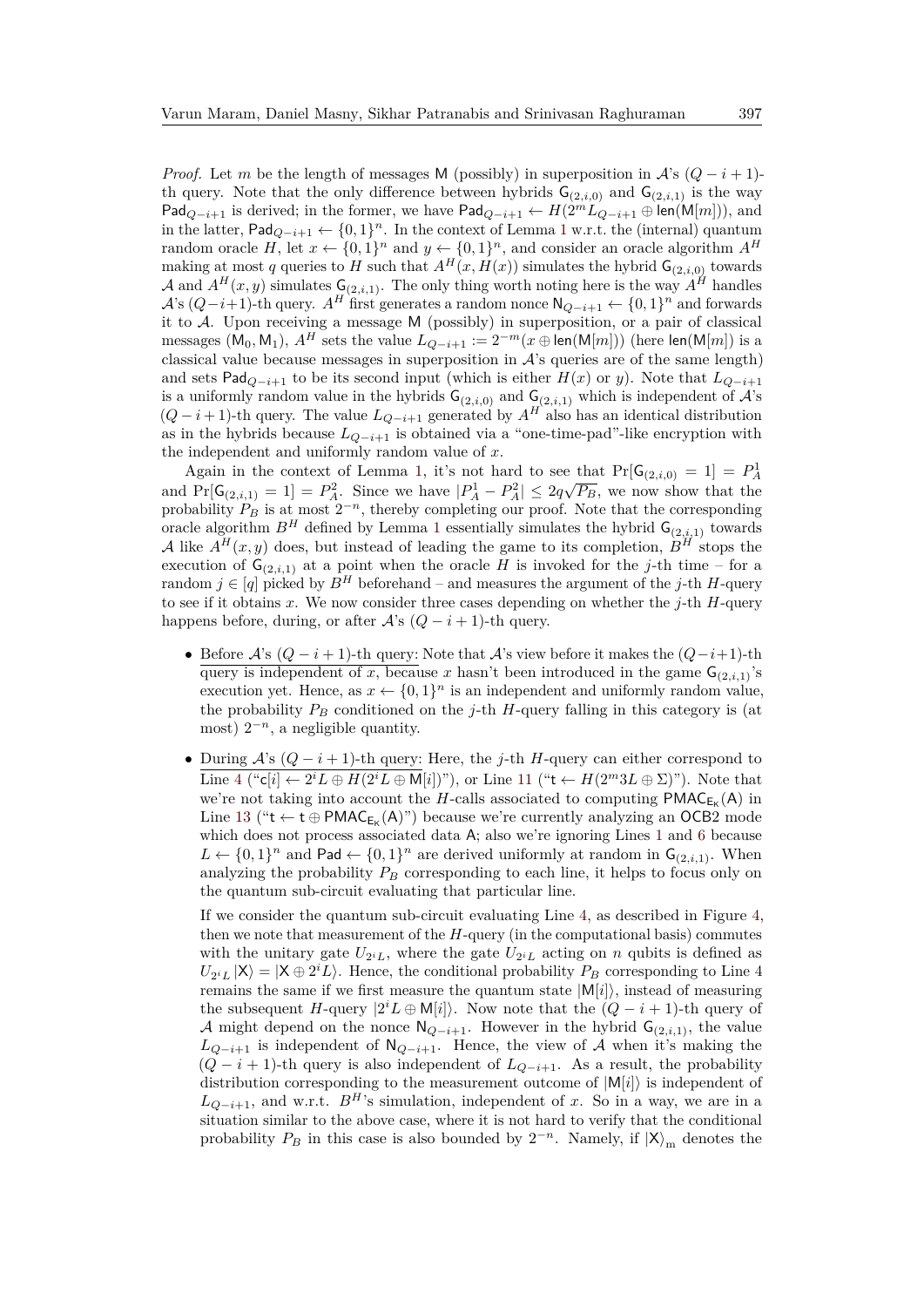<span id="page-19-1"></span>

**Figure [4](#page-14-4):** The quantum sub-circuit implementing Line 4 in the  $OCB2$ . Enc( $\cdot$ ) oracle in hybrid  $\mathsf{G}_{(2,i,1)}$ , namely " $\mathsf{c}[i] \leftarrow 2^i L \oplus H(2^i L \oplus \mathsf{M}[i])$ " (see Fig. [3](#page-14-3) for reference). Here, the unitary gate  $U_H$  models (internal) access to the random function  $H: \{0,1\}^n \to \{0,1\}^n$  as  $U_H$  |X $\rangle$  |Y  $\rangle =$  |X $\rangle$  |Y  $\oplus$  *H*(X)), for arbitrary *n*-bit strings X,Y. Similarly, the unitary gate  $U_{2^iL}$  is defined as  $U_{2^iL} |X\rangle = |X \oplus 2^iL\rangle$ , for an arbitrary *n*-bit string X. This figure depicts the *H*-query measurement, which is a part of applying Lemma [1,](#page-9-0) commuting with the unitary  $U_{2^iL}$  – without affecting the probability  $P_B$ .

(classical) outcome of measuring quantum state  $|X\rangle$ , then for  $x \leftarrow \{0,1\}^n$ , we have

$$
\Pr[\,\vert 2^iL_{Q-i+1}\oplus \mathsf{M}[i]\rangle_{\mathsf{m}}=x]=\Pr[2^iL_{Q-i+1}\oplus \vert \mathsf{M}[i]\rangle_{\mathsf{m}}=x]=\\\Pr[x=(2^{i-m}\oplus 1)^{-1}(\,\vert \mathsf{M}[i]\rangle_{\mathsf{m}}\oplus 2^{i-m}\mathsf{len}(\mathsf{M}[m]))\,]\le 2^{-n}.
$$

Coming to Line 10, we apply a similar reasoning to show that the corresponding probability  $P_B$  is at most  $2^{-n}$ . Namely, we again note that the measurement of *H*-query commutes with the unitary gate  $U_{2m3L}$ . So we instead measure the quantum state corresponding to the checksum, namely  $|\Sigma\rangle$ , when evaluating  $P_B$ . Here we observe that the measurement outcome of  $|\Sigma\rangle$  is independent of  $L_{Q-i+1}$  because the quantum sub-circuit evaluating  $|\Sigma\rangle$  does not involve the value  $L_{Q-i+1}$  at all (see Lines [8,](#page-14-8) [9](#page-14-9) and [10](#page-14-10) in Figure [3,](#page-14-3) and note that  $\text{Pad}_{Q-i+1}$  ←  $\{0,1\}$ <sup>n</sup> is a random value in  $G_{(2,i,1)}$ ). Therefore, we again have the conditional probability  $P_B$  to be bounded by  $2^{-n}$ .

• After A's (*Q* − *i* + 1)-th query: Let the *j*-th *H*-query happen during A's *k*-th query, for any  $k > (Q - i + 1)$ . Since A now has the response w.r.t. its  $(Q - i + 1)$ -th query, its view is no longer independent of  $x$ . However, note that  $A$ 's view when making the *k*-th query is still independent of the value  $L_k \leftarrow \{0,1\}^n$  that is sampled in  $G_{(2,i,1)}$ . Hence to bound the probability  $P_B$  in this case, we use a similar reasoning as the previous "During" case, where instead of using the uniformity of *x*, we use the uniformity of  $L_k$ . This completes the proof of the lemma.

#### <span id="page-19-0"></span>**Lemma 4.** *We have*

• 
$$
|\Pr[G_{(2,1,0)} = 1] - \Pr[G_1 = 1]| \leq 2q\sqrt{2^{-n} + \frac{2q}{2^{n/2}}}, \text{ and}
$$

• 
$$
|\Pr[G_{(2,i,0)} = 1] - \Pr[G_{(2,i-1,1)} = 1]| \leq 2q\sqrt{2^{-n} + \frac{2q}{2^{n/2}}}, \text{ for } i \in [Q] \setminus \{1\}.
$$

*Proof.* In the following, we focus on the pair of hybrids  $(G_{(2,i-1,1)}, G_{(2,i,0)})$  for  $i \in [Q] \setminus \{1\}$ . However, the proof also applies to the pair  $(G_1, G_{(2,1,0)})$  in an identical fashion. Note that the only difference between hybrids  $G_{(2,i-1,1)}$  and  $G_{(2,i,0)}$  is the way  $L_{Q-i+1}$  is derived; in the former, we have  $L_{Q-i+1} \leftarrow H(\mathsf{N}_{Q-i+1})$ , and in the latter,  $L_{Q-i+1} \leftarrow \{0,1\}^n$ . In the context of Lemma [1](#page-9-0) w.r.t. the (internal) quantum random oracle  $H$ , let  $x \leftarrow \{0,1\}^n$  and  $y \leftarrow \{0,1\}^n$ , and consider an oracle algorithm  $A^H$  making at most *q* queries to *H* such that  $A^H(x, H(x))$  simulates the hybrid  $G_{(2,i-1,1)}$  towards A and  $A^H(x, y)$  simulates  $G_{(2,i,0)}$ .

 $\Box$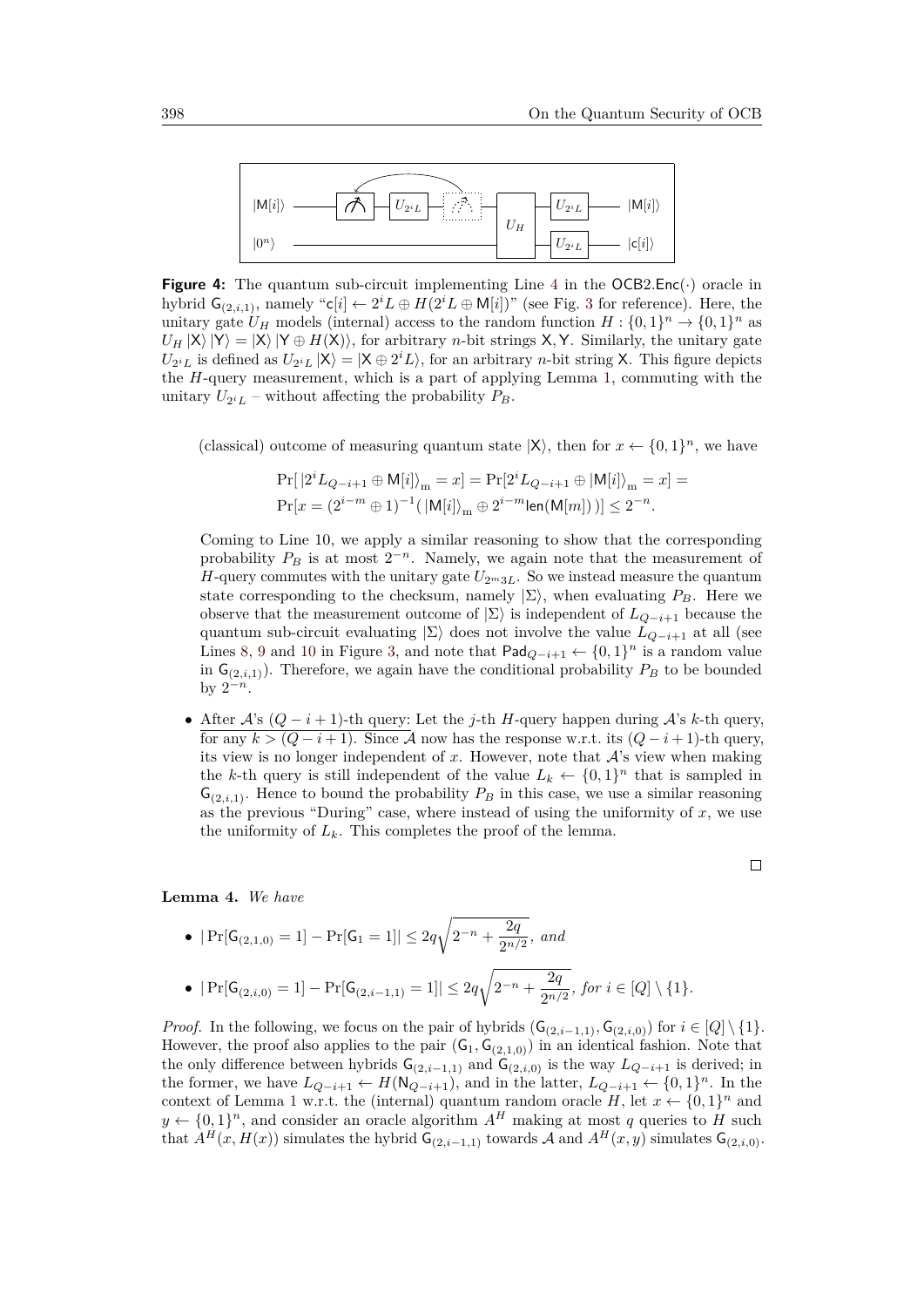The only thing worth noting here is that, when responding to  $\mathcal{A}$ 's  $(Q - i + 1)$ -th query,  $A^H$ sets its first input *x* to be the random nonce  $N_{Q-i+1}$  and its second input (either *H(x)* or *y*) to be the value  $L_{Q-i+1}$ . Again, it's not hard to see that  $Pr[G_{(2,i-1,1)} = 1] = P_A^1$  and  $Pr[\mathsf{G}_{(2,i,0)} = 1] = P_A^2$ . Since we have  $|P_A^1 - P_A^2| \leq 2q\sqrt{P_B}$ , we establish an appropriate upper bound on the probability  $P_B$  thereby completing our proof.

Note that the corresponding oracle algorithm  $B^H$  defined by Lemma [1](#page-9-0) essentially simulates the hybrid  $G_{(2,i,0)}$  towards A like  $A^H(x, y)$  does, but instead of leading the game to its completion,  $B^H$  stops the execution of  $\mathsf{G}_{(2,i,0)}$  at a point when the oracle *H* is invoked for the *j*-th time–for a random  $j \leftarrow \{1, \ldots, q\}$  picked by  $B^H$  beforehand–and measures the argument of the  $j$ -th *H*-query to see if it obtains x. If the  $j$ -th *H*-query happens before or after  $\mathcal{A}$ 's  $(Q - i + 1)$ -th query, then to bound the corresponding probability *PB*, we use a similar reasoning as in the "Before" and "After" cases respectively in the proof of Lemma [3.](#page-17-0) But if the *j*-th *H*-query happens during  $\mathcal{A}$ 's  $(Q - i + 1)$ -th query, there is a problem with extending the reasoning seen in the "During" case of the above proof. If we consider Line [11](#page-14-5) (" $t \leftarrow H(2^m 3L \oplus \Sigma)$ ") in particular, it need not be the case that the measurement outcome of  $\Sigma$  is independent of  $L_{Q-i+1}$ , because the quantum sub-circuit evaluating  $\Sigma$  this time *does* involve  $L_{Q-i+1}$  for *partial blocks* M[*m*] – via the value Pad<sub>*Q*−*i*+1</sub> ←  $E_K(2^m L_{Q-i+1} \oplus \text{len}(M[m]))$  in Line [6](#page-14-1) of OCB2. Enc. We didn't have this issue in the proof of Lemma [3](#page-17-0) because  $\text{Pad}_{Q-i+1}$  ←  $\{0,1\}^n$  is a random value in  $\mathsf{G}_{(2,i,1)}$ . However, we overcome this issue via a "nested" application of Lemma [1](#page-9-0) as follows.

We first define an additional sequence of *sub-games*. Corresponding to each hybrid  $\mathsf{G}_{(2,i,0)}(i \in [Q])$ , we define a pair of sub-games  $\mathsf{H}_{(2,i,0)}$  and  $\mathsf{H}_{(2,i,1)}$ . The only difference between  $\mathsf{G}_{(2,i,0)}$  and  $\mathsf{H}_{(2,i,0)}$  is their respective winning conditions. Each  $\mathsf{G}_{(2,i,0)}$  in essence is an IND-qCPA game where the adversary  $A$  wins if it outputs the bit  $b$ , or in other words, if A can tell which of  $M_0$  or  $M_1$  was encrypted by the challenger w.r.t. its challenge query. Whereas in game  $H_{(2,i,0)}$ , the challenger first picks a uniformly random  $j \in [q]$ and the uniformly random nonce  $\mathsf{N}_{Q-i+1} \leftarrow \{0,1\}^n$ . It then perfectly simulates the game  $G_{(2,i)}$  towards the adversary A until the point when oracle H is invoked for the *j*-th time when processing  $\mathcal{A}$ 's queries;  $\mathcal{A}$  now wins the game  $H_{(2,i,0)}$  if measuring the argument of the *j*-th *H*-query results in  $N_{Q-i+1}$ . And the only difference between  $H_{(2,i,0)}$  and  $H_{(2,i,1)}$  is that in the latter, we have Pad $_{Q-i+1} \leftarrow \{0,1\}^n$  (whereas in the former, we have  $\mathsf{Pad}_{Q-i+1}$  ←  $\mathsf{E}_{\mathsf{K}}(2^m L_{Q-i+1} \oplus \mathsf{len}(\mathsf{M}[m]))$ .

Let " $H_k = 1$ " denote the event of A winning the game  $H_k$ . Then we have the probability  $P_B$  described above to be  $P_B = Pr[H_{(2,i,0)} = 1]$ . We now show the following.

**Claim.** We have 
$$
Pr[H_{(2,i,0)} = 1] \leq 2^{-n} + \frac{2q}{2^{n/2}}
$$
, for  $i \in [Q]$ .

*Proof.* In the context of Lemma [1](#page-9-0) w.r.t. the oracle *H*, let  $\tilde{x} \leftarrow \{0,1\}^n$  and  $\tilde{y} \leftarrow \{0,1\}^n$ , and consider an oracle algorithm  $C^H$  making at most *q* queries to *H* such that  $C^H(\tilde{x}, H(\tilde{x}))$ simulates the sub-game  $H_{(2,i,0)}$  towards A and  $C^H(\tilde{x}, \tilde{y})$  simulates  $H_{(2,i,1)}$ . Here, like in the proof of Lemma [3,](#page-17-0)  $C^H$  sets the value  $L_{Q-i+1} := 2^{-m}(\tilde{x} \oplus \textsf{len}(\mathsf{M}[m]))$  and sets  $\textsf{Pad}_{Q-i+1}$  to be its second input (either  $H(\tilde{x})$  or  $\tilde{y}$ ); it's not hard to see that  $L_{Q-i+1}$  is an independent and uniformly random value w.r.t.  $\mathcal{A}$ 's  $(Q - i + 1)$ -th query, as is the case in sub-games  $H_{(2,i,0)}$  and  $H_{(2,i,1)}$ . Again in the context of Lemma [1,](#page-9-0) we have  $Pr[H_{(2,i,0)} = 1] = P_C^1$ ,  $Pr[\mathsf{H}_{(2,i,1)} = 1] = P_C^2$ , and  $|P_C^1 - P_C^2| \leq 2q\sqrt{P_D}$  where  $D^H$  is the corresponding oracle algorithm defined by Lemma [1](#page-9-0) w.r.t.  $C^H$ . Hence, towards proving the above claim, it's sufficient to show that the probabilities  $Pr[H_{(2,i,1)} = 1]$  and  $P_D$  are at most  $2^{-n}$ .

Coming to Pr[ $H_{(2,i,1)} = 1$ ], we can now show that the probability is at most  $2^{-n}$  by applying a similar reasoning as in the proof of Lemma [3;](#page-17-0) here we no longer have the issue with extending arguments from the "During" case of Lemma [3'](#page-17-0)s proof–as we discussed initially when analyzing  $P_B$  above–because now  $\textsf{Pad}_{Q-i+1} \leftarrow \{0,1\}^n$  is independent of the value  $L_{Q-i+1}$ . We can also show that  $P_D$  is at most  $2^{-n}$  in a quite similar fashion to that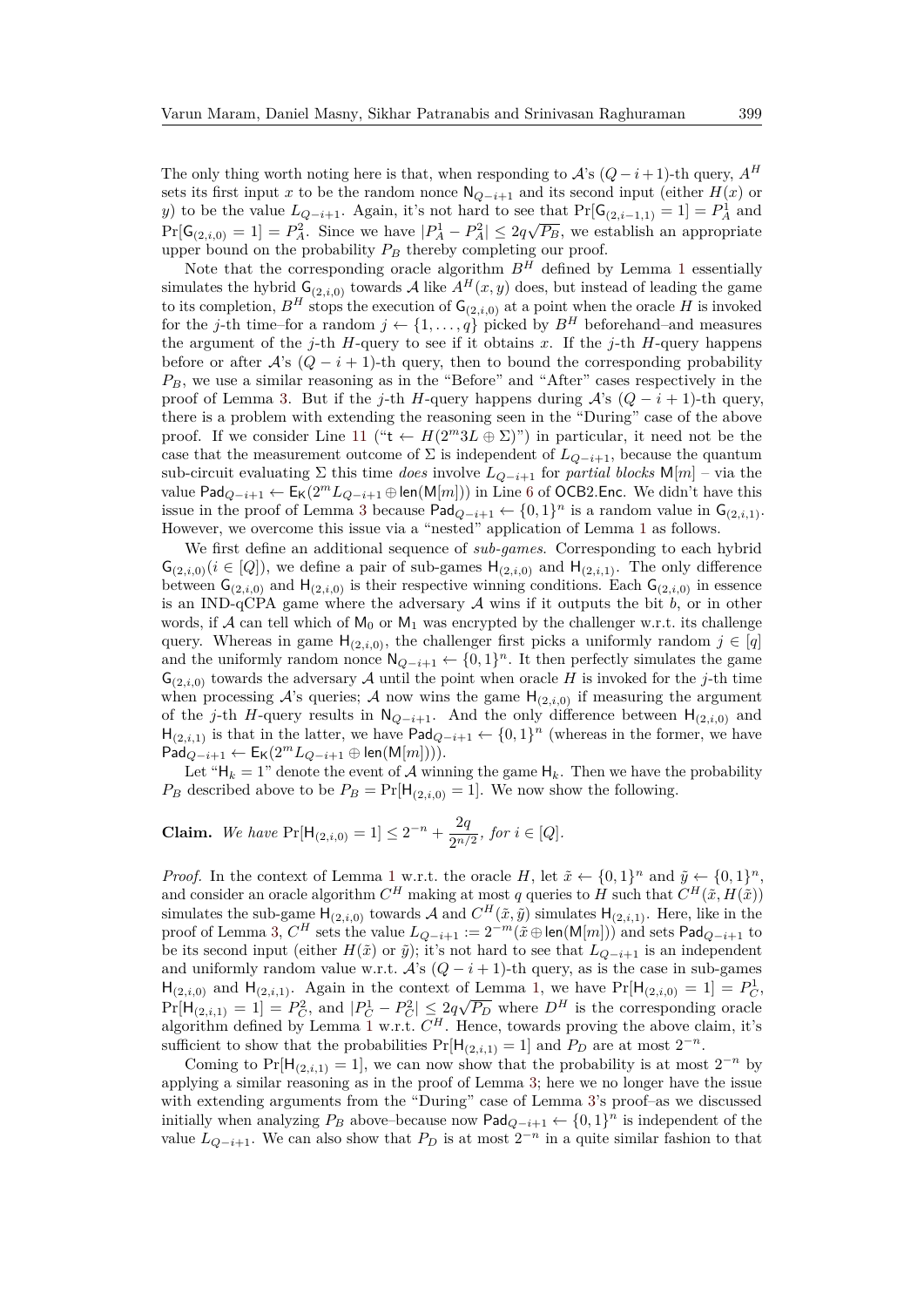of our analysis of "*PB*" in the proof of Lemma [3.](#page-17-0) The only difference worth noting here is that the oracle algorithm " $B^H$ " in Lemma [3'](#page-17-0)s proof stops the simulation of  $G_{(2,i,1)}$  at a random *j*-th *H*-query from A, whereas  $D^H$  stops the simulation of  $H_{(2,i,1)}$  at a random *j*-th *H*-query. But this does not affect the distribution of *H*-queries from  $\mathcal A$  in both cases, because note that the values used in the OCB2*.*Enc algorithm to process A's queries (e.g., the '*L*', 'N', 'Pad' values) are defined exactly the same in both  $G_{(2,i,1)}$  and  $H_{(2,i,1)}$  (the only difference between the two games are their respective winning conditions). This completes the proof of the above claim.

After establishing the upper bound on probability  $P_B$  (= Pr[H<sub>(2,*i,*0)</sub> = 1]) above, we now have

$$
\begin{aligned} |\Pr[\mathsf{G}_{(2,i,0)} = 1] - \Pr[\mathsf{G}_{(2,i-1,1)} = 1]| = |P_A^1 - P_A^2| \\ &\leq 2q\sqrt{P_B} \leq 2q\sqrt{2^{-n} + \frac{2q}{2^{n/2}}}, \end{aligned}
$$

which completes the proof of Lemma [4.](#page-19-0)

#### <span id="page-21-0"></span>**Lemma 5.** *We have*

- $|\Pr[G_{(3,1)} = 1] \Pr[G_{(2,Q,1)} = 1]| \leq \frac{2q}{2^{n/2}},$
- $|\Pr[G_{(3,i)} = 1] \Pr[G_{(3,i-1)} = 1]| \leq \frac{2q}{2^{n/2}}, \text{ for } i \in [m^* 1] \setminus \{1\},\$
- Pr[G(3*,m*∗) = 1] = Pr[G(3*,m*∗−1) = 1]*, and*

• 
$$
|\Pr[\mathsf{G}_4 = 1] - \Pr[\mathsf{G}_{(3,m^*)} = 1]| \leq \frac{2q}{2^{n/2}}.
$$

*Proof.* The only difference between hybrids  $G_{(3,i-1)}$  and  $G_{(3,i)}$ , for  $2 \leq i \leq m^* - 1$ , is the way c<sup>\*</sup>[i] (the *i*-th block of ciphertext c<sup>\*</sup>) is derived w.r.t. A's challenge query; in the former, we have in Line  $4 c^*[i] \leftarrow 2^i L \oplus H(2^i L \oplus M_b[i])$  $4 c^*[i] \leftarrow 2^i L \oplus H(2^i L \oplus M_b[i])$ , and in the latter,  $c^*[i] \leftarrow \{0,1\}^n$ . In the context of Lemma [1](#page-9-0) w.r.t. the random function *H*, let  $x \leftarrow \{0,1\}^n$  and  $y \leftarrow \{0,1\}^n$ , and consider an oracle algorithm  $A^H$  making at most *q* queries to  $H$  such that  $A^H(x, H(x))$ simulates the hybrid  $\mathsf{G}_{(3,i-1)}$  towards A and  $A^H(x, y)$  simulates  $\mathsf{G}_{(3,i)}$ . The only thing worth noting here is the way  $A^H$  handles  $A$ 's challenge query.  $A^H$  first generates a random nonce  $N \leftarrow \{0,1\}^n$  and forwards it to A. Upon receiving a pair of classical messages  $(M_0, M_1)$ ,  $A^H$  sets the value  $L := 2^{-i}(x \oplus M_b[i])$  (here the bit  $b \leftarrow \{0, 1\}^n$  is sampled by  $A^H$ at the beginning of its interaction with  $\mathcal{A}$ ) and sets  $c^*[i]$  to be the xor of  $2^i L$  and its second input (which is either  $H(x)$  or *y*). Note that *L* is a uniformly random value in the hybrids  $\mathsf{G}_{(3,i-1)}$  and  $\mathsf{G}_{(3,i)}$  which is independent of A's challenge query. The value L generated by *A<sup>H</sup>* also has an identical distribution as in the hybrids because *L* is obtained via a "one-time-pad"-like encryption with the independent and uniformly random *x*. Coming to the value  $\mathbf{c}^*[i]$  generated by  $A^H(x, y)$ , namely  $\mathbf{c}^*[i] \leftarrow 2^i L \oplus y$ , it has the same distribution as " $c^*[i]$ " derived in  $\mathsf{G}_{(3,i)}$ , namely " $c^*[i] \leftarrow \{0,1\}^n$ ", again because of the one-time-pad encryption with the independent "key"  $y \leftarrow \{0, 1\}^n$ .

In the context of Lemma [1,](#page-9-0) we have  $Pr[G_{(3,i-1)} = 1] = P_A^1$  and  $Pr[G_{(3,i)} = 1] = P_A^2$ . Since we have  $|P_A^1 - P_A^2| \le 2q\sqrt{P_B}$ , we show that the probability  $P_B$  is at most  $2^{-n}$  to complete the proof w.r.t.  $2 \leq i \leq m^* - 1$ . Note that the corresponding oracle algorithm  $B<sup>H</sup>$  defined by Lemma [1](#page-9-0) simulates the hybrid  $G_{(3,i)}$  towards A like  $A<sup>H</sup>(x, y)$  does, with the difference being that  $B^H$  stops the execution of  $G_{(3,i)}$  when the oracle *H* is invoked for the *j*-th time–for a random  $j \leftarrow \{1, ..., q\}$  picked by  $B^H$  beforehand–and measures the argument of the *j*-th *H*-query to see if it obtains *x*. If the *j*-th *H*-query happens before, during, or after  $A$ 's challenge query, then to show that the corresponding probability  $P_B$ 

 $\Box$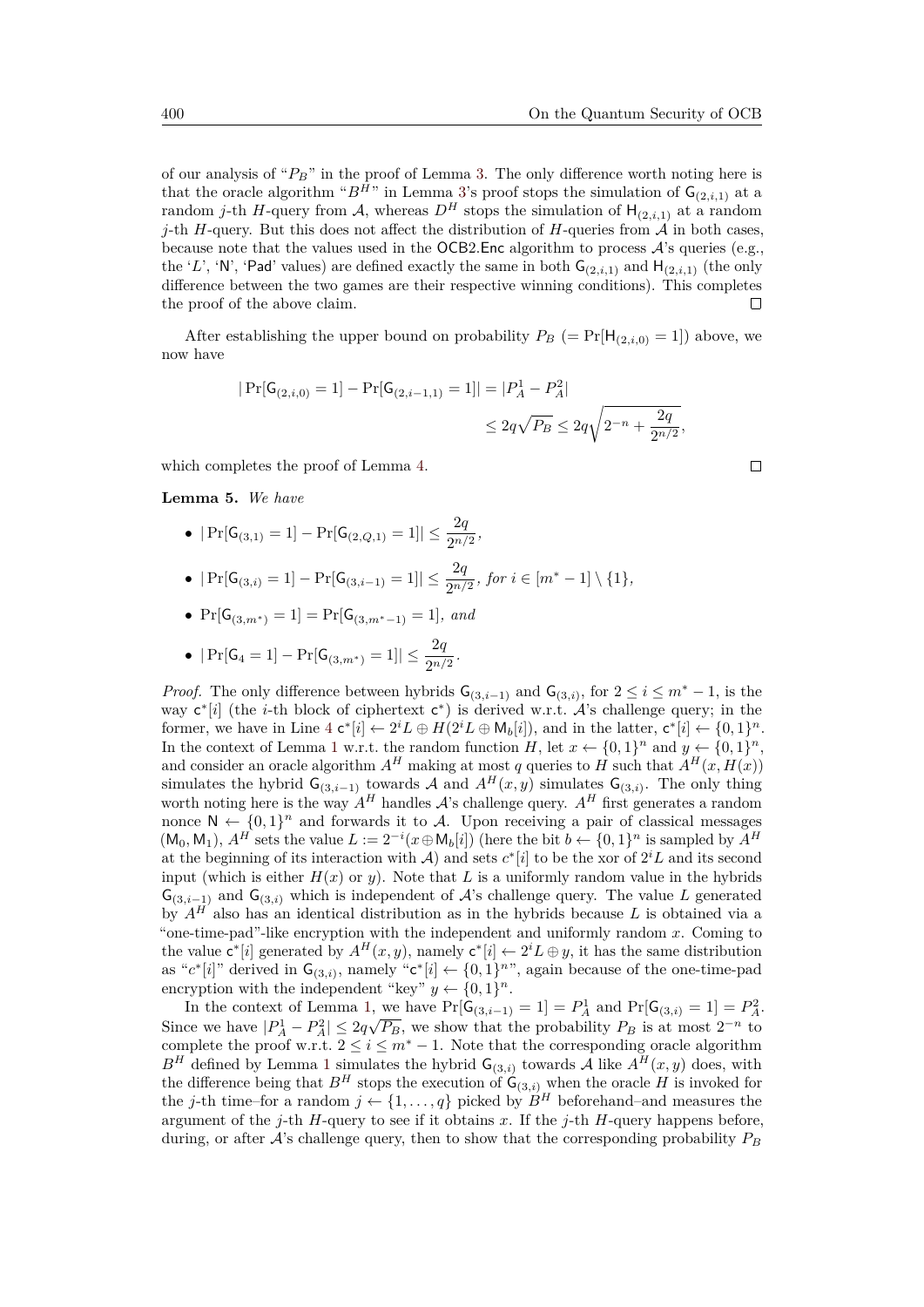is at most  $2^{-n}$ , we use a similar reasoning as in the "Before", "During" and "After" cases respectively in the proof of Lemma [3;](#page-17-0) note that when extending the arguments from the "During" case, we don't have to resort to the "commuting-measurement" strategy, because the values " $M_b[i]$ " and " $\Sigma$ " w.r.t. A's challenge query are classical – i.e., the analysis will be simpler. It's also not hard to see that the above reasoning extends to the pair of hybrids  $G_{(2,Q,1)}$  and  $G_{(3,1)}$  in an identical manner.

Regarding the hybrids  $\mathsf{G}_{(3,m^*-1)}$  and  $\mathsf{G}_{(3,m^*)}$ , the only difference is that in the former, we have  $\mathsf{c}[m^*] \leftarrow \mathsf{M}_b[m^*] \oplus \mathsf{msb}_{\mathsf{len}(\mathsf{M}_b[m^*])}(\mathsf{Pad})$ , and in the latter,  $\mathsf{c}[m^*] \leftarrow \{0,1\}^n$ . But we can see that these hybrids are information-theoretically indistinguishable because Pad  $\leftarrow \{0,1\}^n$  is derived independently of A's challenge query. So in the former hybrid,  $\mathsf{c}[m^*]$  is obtained via a one-time-pad encryption of  $\mathsf{M}_b[m^*]$  where the first "len( $\mathsf{M}_b[m^*])$ " bits of Pad are used as the key (note that this key is not used anywhere else in G(3*,m*∗−1) and  $\mathsf{G}_{(3,m^*)}$ , particularly in computing  $\Sigma$  where we can instead use the last " $n - \mathsf{len}(\mathsf{M}_b[m^*])$ " bits of Pad). Hence the distribution of  $c[m^*]$  is identical in both hybrids.

Finally, coming to the hybrids  $G_{(3,m^*)}$  and  $G_4$ , the only difference is with the derivation of tag  $t^*$ : in the former,  $t^* \leftarrow H(2^{m^*3}L \oplus \Sigma)$ , and in the latter,  $t^* \leftarrow \{0,1\}^n$ . This is equivalent to reprogramming the (internal) quantum random oracle *H* at the point  $x \leftarrow \{0,1\}^n$  $x \leftarrow \{0,1\}^n$  $x \leftarrow \{0,1\}^n$ , where  $x = 2^{m^*} 3L \oplus \Sigma$ . We can hence use Lemma 1 to argue about the indistinguishability of hybrids  $G_{(3,m^*)}$  and  $G_4$  in a similar fashion as above, where we considered the pair  $(G_{(3,i-1)}, G_{(3,i)})$  for  $2 \le i \le m^* - 1$ ; as part of applying Lemma [1,](#page-9-0) note that we don't have to consider the case when the *j*-th *H*-query happens during  $\mathcal{A}$ 's challenge query, because in  $G_4$ , the function  $H$  is not invoked at any point when responding to the challenge query. This finishes the proof. Additionally, note that since the values  $(c^*, t^*)$  are independent of the challenger's bit *b*, we have  $Pr[G_4 = 1] = 1/2$ .

Now we put together the bounds established w.r.t. consecutive hybrids in the above lemmas as follows. For the sake of brevity, we denote  $p[G_k] = \Pr[G_k = 1]$ . We hence have the IND-qCPA advantage of adversary A w.r.t. OCB2<sup>−</sup> to be

$$
Adv_{OCB2}^{\text{IND-QCPA}}(\mathcal{A}) = |p[G_0] - \frac{1}{2}| = |p[G_0] - p[G_4]| \le |p[G_0] - p[G_1]| + |p[G_1] - p[G_{(2,1,0)}]| +
$$
  

$$
\sum_{i=1}^{Q} (|p[G_{(2,i,0)}] - p[G_{(2,i,1)}]|) + \sum_{i=2}^{Q} (|p[G_{(2,i-1,1)}] - p[G_{(2,i,0)}]|) + |p[G_{(2,Q,1)}] - p[G_{(3,1)}]| +
$$
  

$$
\sum_{i=2}^{m^*} (|p[G_{(3,i-1)}] - p[G_{(3,i)}]|) + |p[G_{(3,m^*)}] - p[G_4]|
$$
  

$$
\leq Adv_{E_K}^{qPRF}(\mathcal{B}) + (Q + m^*) \cdot \frac{2q}{2^{n/2}} + Q \cdot 2q \sqrt{2^{-n} + \frac{2q}{2^{n/2}}}.
$$

Note that our above analysis considered the adversary  $A$  making a single challenge query of block-length  $m^*$ , wherein we used the sub-sequence of hybrids  $(G_{(3,1)}, G_{(3,2)}, \ldots, G_{(3,m^*)}, G_4)$ to effectively make the response  $(c^*, t^*)$  to that particular challenge query independent of bit *b*. This resulted in the term " $m^* \cdot \frac{2q}{2n/2}$ " – following Lemma [5](#page-21-0) – in the above bounds on Adv<sup>IND-qCPA</sup>(A). If A made *another* challenge query of block-length  $m^{**}$ , a similar sub-sequence of hybrids will result in an *additional* bound " $m^{**} \cdot \frac{2q}{2^{n/2}}$ " on  $\text{Adv}_{\text{OCB2}^-}^{\text{IND-qCPA}}(\mathcal{A})$ . Now note that the adversary A can make at-most *Q* challenge queries, each of block-length at-most *m* (i.e.,  $m^*$ ,  $m^{**} \leq m$ ) following our assumption in the statement of Theorem [1.](#page-16-2) Hence, we will obtain a *total* bound of " $Q \cdot m \cdot \frac{2q}{2^{n/2}}$ " for  $Q$  challenge queries, replacing the term " $m^* \cdot \frac{2q}{2n/2}$ " for a single challenge query above. Hence, we finally have the upper

 $\Box$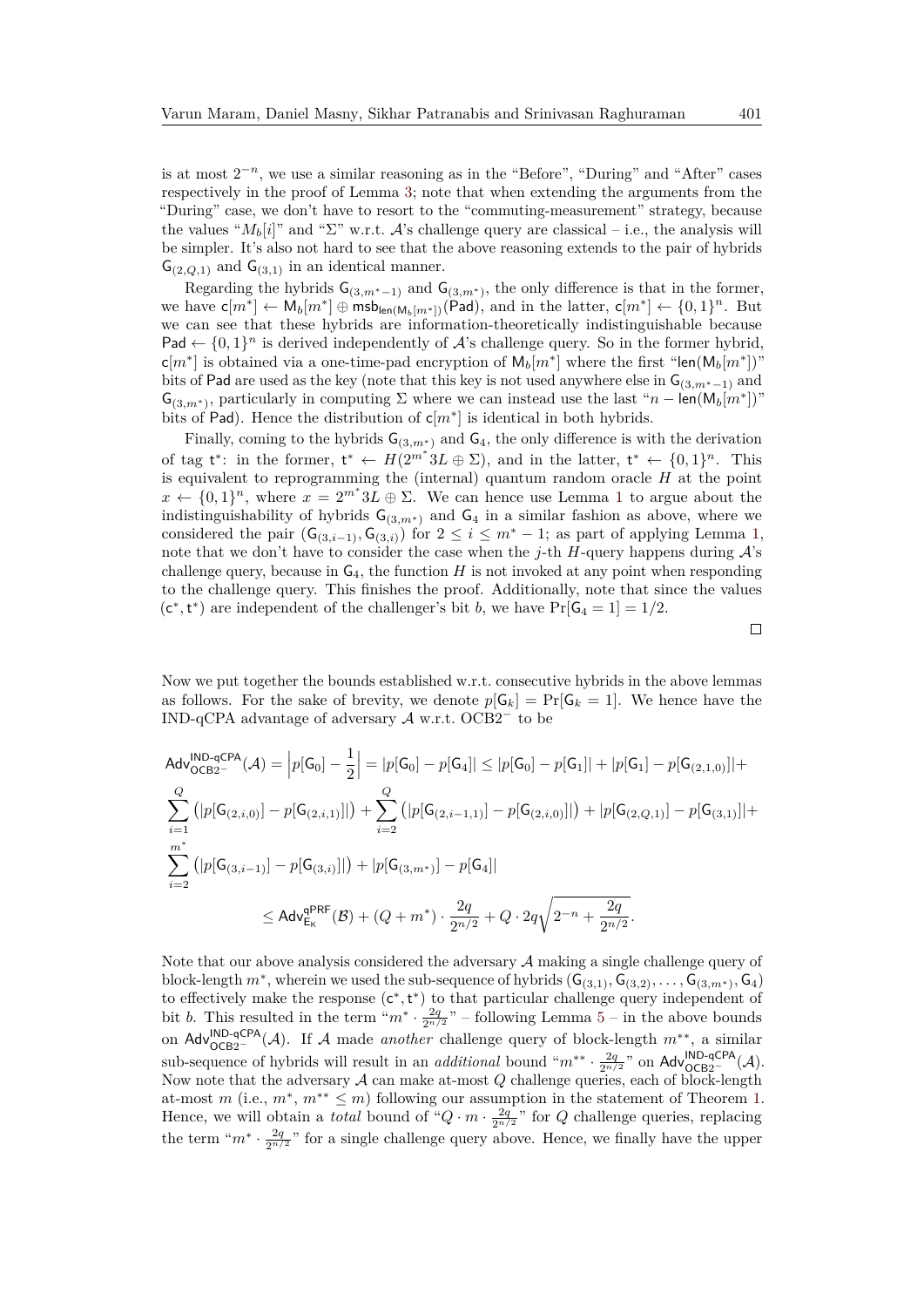bound on A's IND-qCPA advantage w.r.t. OCB2<sup>−</sup> to be

$$
\mathsf{Adv}_{\mathsf{OCB2}^-}^{\mathsf{IND}\text{-}\mathsf{qCPA}}(\mathcal{A}) \leq \mathsf{Adv}_{\mathsf{E_K}}^{\mathsf{qPRF}}(\mathcal{B}) + Q(1+m) \cdot \frac{2q}{2^{n/2}} + Q \cdot 2q\sqrt{2^{-n} + \frac{2q}{2^{n/2}}}.
$$

We consider it an interesting open question to improve the above concrete security bounds, thereby resulting in a tighter proof of IND-qCPA security for OCB2 when used without AD.

**Extension to OCB2f.** We know that OCB2 is an insecure mode *classically* as shown in [\[IIMP19\]](#page-34-8). As already mentioned earlier, a subsequent fix was proposed in [\[IIMP19\]](#page-34-8) with the resulting scheme termed as "OCB2f". The only (slight) difference between the schemes OCB2 and OCB2f is the way "Pad" values are computed; see Figure [3.](#page-14-3)

We now explain how our aforementioned IND-qCPA security analysis of OCB2, as formalized in Theorem [1,](#page-16-2) extends analogously to OCB2f – with empty AD – in a straightforward manner.

**Corollary 1.** If the underlying block-cipher  $E_K$  is a quantum-secure PRF, then  $OCB2f$ *mode results in an AE (without AD) scheme which is IND-qCPA secure with random nonces.*

*Proof sketch.* Note that to extend our positive IND-qCPA security analysis of OCB2 above to OCB2f in an analogous manner, it is sufficient to only modify accordingly the parts of Theorem [1'](#page-16-2)s proof that depend on the *exact* "Pad" values of the corresponding scheme (the sequence of hybrids  $\langle G_i \rangle$  remains the same).

Upon closer inspection, note that the only places that need some (slight) modification are in the proofs of Lemma [3](#page-17-0) and Claim [4.2](#page-19-0) above, specifically in the way we use Lemma [1](#page-9-0) to justify replacing OCB2's "Pad" values with uniformly random *n*-bit strings. Namely, in a formal IND-qCPA security proof for OCB2f similar to that of Theorem [1](#page-16-2) (with random nonces and empty AD), towards replacing OCB2f's new "Pad" values with random *n*-bit strings in hybrids  $G_{(2,i,1)}$  $G_{(2,i,1)}$  $G_{(2,i,1)}$  and  $H_{(2,i,1)}$ , the oracle algorithms  $A^H$  (in the proof of Lemma 1) and  $C^H$  (in the proof of Claim [4.2\)](#page-19-0) respectively will now set the value  $\mathsf{Pad}_{(Q-i+1)}$  to be their second input "*xored with*  $2^m L_{(Q-i+1)}$ " (in contrast to just setting  $\textsf{Pad}_{(Q-i+1)}$  to be their second input as in the corresponding proofs above w.r.t. OCB2). Note again that if  $A<sup>H</sup>$ 's (respectively,  $C<sup>H</sup>$ 's) second input is the uniformly random and independent value *y*, then we have  $\text{Pad}_{(Q-i+1)}$  to also be a uniformly random value just as in the hybrid  $\mathsf{G}_{(2,i,1)}$ (respectively,  $H_{(2,i,1)}$ ) because of a one-time-pad encryption with the independent "key" *y*.

It's also not hard to see that the rest of Theorem [1'](#page-16-2)s proof steps above apply to OCB2f in an identical fashion because they work with uniformly random "Pad" values; hence, the remainder of the proof works irrespective of the exact way "Pad" values are initially computed in the corresponding schemes.  $\Box$ 

#### <span id="page-23-0"></span>**4.3 IND-qCPA Insecurity of OCB2 with Associated Data**

Theorem [1](#page-16-2) shows that OCB2 is IND-qCPA secure with random nonces when used as a "pure" AE scheme like  $OCB1 - i.e.,$  not taking any associated data  $(AD)$  as input. We now show that OCB2 is *insecure* in the same setting (IND-qCPA with random nonces) when used as an AEAD scheme by exploiting the way AD is authenticated by the encryption algorithm.

Before we describe our IND-qCPA attack, let's consider a quantum forgery attack against OCB2 adapted from [\[KLLN16\]](#page-34-4) that uses Simon's algorithm. The attack exploits the processing of AD by OCB2*.*Enc(K*,* ·) as well. Specifically, we consider the following function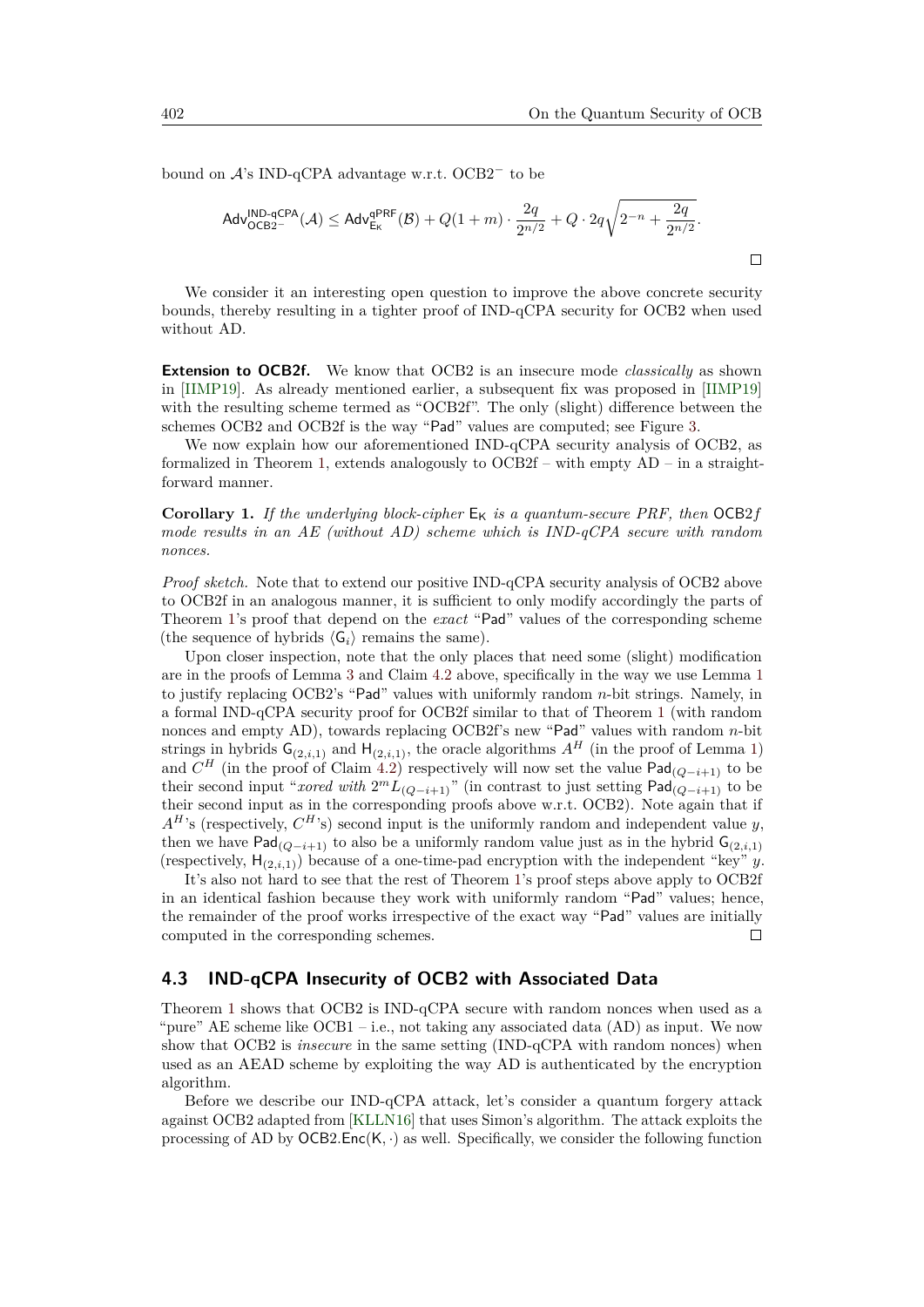$f_N: \{0,1\}^n \to \{0,1\}^n$  such that  $f_N(A) = OCB2$ *.*Enc<sub>K</sub>(N*,A*||A||0<sup>n</sup>,  $\epsilon$ ). From Figure [3,](#page-14-3) we can see that

$$
f_{\mathsf{N}}(\mathsf{A}) = \mathsf{E}_{\mathsf{K}}(3L) \oplus \mathsf{E}_{\mathsf{K}}(2^3 3V \oplus \mathsf{E}_{\mathsf{K}}(2V \oplus \mathsf{A}) \oplus \mathsf{E}_{\mathsf{K}}(2^2 V \oplus \mathsf{A})),
$$

where  $L = E_K(N)$  and  $V = 3^2 E_K(0^n)$ . Note that  $f_N(\cdot)$  is periodic with period  $2V \oplus 2^2 V$ . Hence, similar to quantum superposition attacks in [\[KLLN16\]](#page-34-4) against OCB1 and OCB3 discussed above, we can recover the value  $2V \oplus 2^2V$ -and therefore,  $E_K(0^n)$ -with  $O(n)$ quantum queries to the OCB2 encryption oracle using Simon's algorithm.

Now coming to our IND-qCPA attack against OCB2, on a high-level, we extend the recent (existential) forgery attacks against OCB3 presented in [\[BLNS21\]](#page-33-5) that use Deutsch's algorithm to gain *raw block-cipher access* w.r.t. OCB2; namely, the ability to evaluate  $E_K(inp)$  on arbitrary inputs inp of our choice when we only have quantum access to OCB2*.*Enc(K*, .*). This is sufficient to break the IND-qCPA security of OCB2.

Towards evaluating  $E_K(inp)$ , we first recover the value  $E_K(0^n)$  using Simon's algorithm, as discussed above. Then we fix two single-block AD inputs  $\alpha_0 := 2.3V$  and  $\alpha_1 := 2.3V \oplus \text{inp}$ , where  $V = 3^2 \mathsf{E}_{\mathsf{K}}(0^n)$ . Now similar to the attack strategy in [\[BLNS21\]](#page-33-5), we consider the  $f^{(i)}: \{0,1\} \rightarrow \{0,1\}$  such that  $f^{(i)}(b) = i$ th bit of  $\{OCB2.Enc(K, N, \alpha_b, \epsilon)\},$  for a random nonce N. From Figure [3,](#page-14-3) we have  $f^{(i)}(b) = i$ th bit of  $\{E_{\mathsf{K}}(3L) \oplus E_{\mathsf{K}}(2 \cdot 3V \oplus \alpha_b)\},$ where  $L = E_K(N)$ . Note that the function  $f^{(i)}$  can be computed in superposition with a *single* quantum query to the oracle  $OCB2.Enc(K, \cdot).$ <sup>[9](#page-24-0)</sup> Here we again use the techniques of [\[HS18,](#page-33-12) [BBC](#page-32-9)<sup>+</sup>21] to truncate the other  $(n-1)$  bits of the output of OCB2.Enc(K, ·). This allows us to apply Deutsch's algorithm on  $f^{(i)}$ , where with a single quantum query, we can recover the value

$$
f^{(i)}(0) \oplus f^{(i)}(1) = i\text{th bit of } \{ \mathsf{E}_{\mathsf{K}}(3L) \oplus \mathsf{E}_{\mathsf{K}}(0^n) \} \oplus i\text{th bit of } \{ \mathsf{E}_{\mathsf{K}}(3L) \oplus \mathsf{E}_{\mathsf{K}}(\text{inp}) \}
$$
  
= *i*th bit of  $\{ \mathsf{E}_{\mathsf{K}}(0^n) \oplus \mathsf{E}_{\mathsf{K}}(\text{inp}) \}.$ 

We can then recover all *n* bits of  $\{E_K(0^n) \oplus E_K(\text{inp})\}$  by applying Deutsch's algorithm to each of the *n* functions  $\langle f^{(i)} \rangle_{i \in [n]}$ ; note that even though the random nonce N may change with each subsequent application of Deutsch's algorithm, the value  ${E_K(0^n) \oplus E_K(inp)}$  is independent of N. The knowledge of  $E_K(0^n)$  thus allows us to obtain  $E_K(inp)$ .

We now sketch our IND-qCPA attack against OCB2 below.

- 1. Using  $O(n)$  *quantum* encryption queries, recover the value  $2V \oplus 2^2V$ -and hence,  $E_K(0^n)$ –via Simon's algorithm (similar to the quantum forgery attack in [\[KLLN16\]](#page-34-4) against OCB2 discussed above).
- 2. For the challenge query, pick arbitrary single-block messages  $M_0$ ,  $M_1$  such that  $M_0 \neq M_1$  and select  $A = \epsilon$ ; record the nonce N used by the challenger to encrypt either  $M_0$  or  $M_1$ .
- 3. Evaluate the value  $L = E_K(N)$  using *n* quantum encryption queries via Deutsch's algorithm (namely, the raw block-cipher access discussed above). Similarly, evaluate the value  $\text{Pad} = \text{E}_{\mathbf{K}}(2L \oplus n)$ .
- 4. Output  $b' = 0$  if  $c^* = M_0 \oplus$  Pad, and output  $b' = 1$  otherwise; here  $c^*$  is the ciphertext corresponding to the challenge query.

It's not hard to see that the above attack succeeds w.h.p., since we're essentially recomputing the values (e.g., *L* and Pad) involved in processing the challenge query in the IND-qCPA game.

<span id="page-24-0"></span><sup>&</sup>lt;sup>9</sup>Given a black-box quantum circuit for  $OCB2.Enc<sub>K</sub>(.)$ , the quantum circuit to evaluate  $f<sup>(i)</sup>$  will require a unitary gate that maps *b* to  $\alpha_b$ , similar to the quantum forgery attacks against CBC-MAC in [\[KLLN16\]](#page-34-4); see [\[KLLN16,](#page-34-4) Figures 2.1 and 10].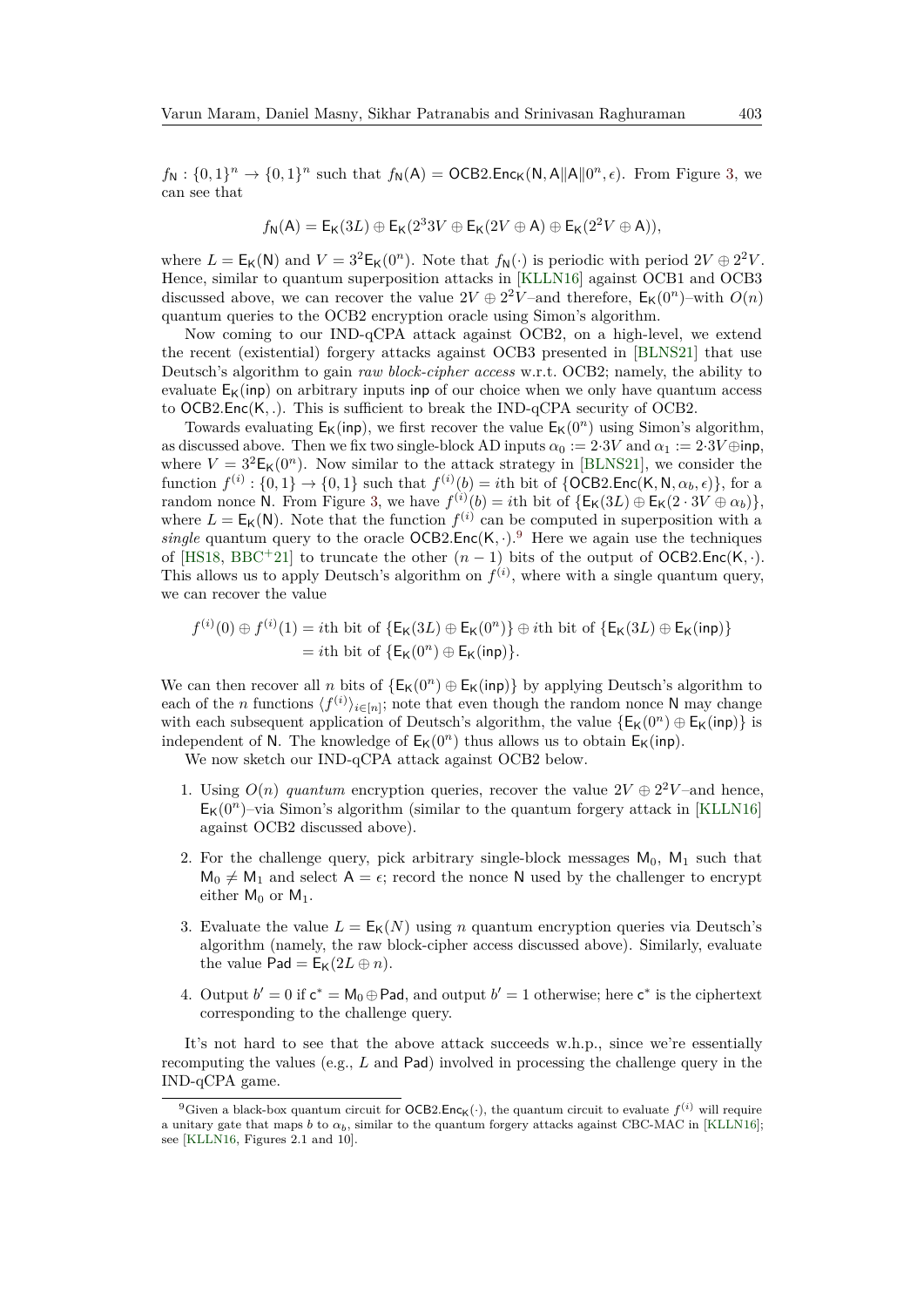Also there is another thing worth pointing out on how our results relate to the *classical* cryptanalysis of OCB2 in [\[IIMP19\]](#page-34-8). Namely, a key component of *all* classical attacks against OCB2 proposed in [\[IIMP19\]](#page-34-8) is that they query an empty AD. Therefore, another fix to OCB2 suggested in [\[IIMP19\]](#page-34-8) is to *always* keep the AD to be non-empty during encryption/decryption operations. This is in stark contrast to our IND-qCPA security analysis of OCB2 where we show a positive result when AD is always kept empty and a negative result – via an attack – which exploits the processing of (non-empty) AD during encryption.

**Extension to OCB2f.** When extending our above IND-qCPA attack against OCB2 to OCB2f, the *only* difference will be in Step 3 where we now evaluate the "Pad" value to be " $2L \oplus E_K(2L \oplus n)$ "; the rest of the steps stay the same. The main reason is that the application of Simon's and Deutsch's algorithms above in Steps 1 and 3 respectively extends to OCB2f *as-it-is*. This is because those steps query the encryption oracle on empty messages and non-empty AD, and the encryption algorithms of OCB2 and OCB2f process AD in an identical fashion via the PMAC subroutine (see Figure [3\)](#page-14-3).

#### <span id="page-25-1"></span>**4.4 IND-qCPA Insecurity of OCB2 for Adaptively Chosen Nonces**

We conclude our IND-qCPA security analysis in this section by describing another way to break the confidentiality of OCB2, this time used as a pure AE scheme – i.e., our attack does not exploit the processing of AD by the  $OCB2$ . Enc<sub>K</sub>( $\cdot$ ) algorithm, in contrast to the attack presented in Subsection [4.3.](#page-23-0) Namely, we consider a stronger adversarial setting where the adversary can *adaptively* pick the classical nonces for the encryption queries in the IND-qCPA security game.

On a high-level, we adapt a recent superposition attack presented in  $[BBC+21, Subsec [BBC+21, Subsec$ tion 3.2] that allows one to recover  $L = E_K(N)$  used in the encryption routine of OCB2 via Simon's algorithm.<sup>[10](#page-25-0)</sup> Similar to the attack strategy in  $[BBC+21]$  $[BBC+21]$ , consider the function

$$
g: \{0,1\}^{(2n+2)n+\tau} \to \{0,1\}^{(n+2)n+\tau}
$$
  

$$
g(\mathsf{c}_1, \mathsf{c}_2, \dots \mathsf{c}_{2n+1}, \mathsf{c}_{2n+2}, \mathsf{t}) = (\mathsf{c}_1, \mathsf{c}_2 \oplus \mathsf{c}_3, \mathsf{c}_4 \oplus \mathsf{c}_5, \dots, \mathsf{c}_{2n} \oplus \mathsf{c}_{2n+1}, \mathsf{c}_{2n+2}, \mathsf{t}).
$$

Here, the  $c_i$ s are *n*-bit blocks and t is a  $\tau$ -bit block. Now consider the following function  $f_{\mathsf{N}}: \{0,1\}^{n^2} \to \{0,1\}^{(n+2)n+\tau}$  such that

$$
f_{\mathsf{N}}(\mathsf{M}_1, \ldots \mathsf{M}_n) = g \circ \mathsf{OCB2}.\mathsf{Enc}(\mathsf{K}, \mathsf{N}, \epsilon, 0^n \|\mathsf{M}_1\|\mathsf{M}_1\|\ldots \|\mathsf{M}_n \|\mathsf{M}_n\|0^n)
$$

for some randomly chosen nonce N, where the M*i*s are *n*-bit blocks. Following the discussion in Subsection [3.1,](#page-10-3) and in [\[BBC](#page-32-9)<sup>+</sup>21, Subsection 3.2] w.r.t. the advanced superposition attack, it's not hard to see that  $f_N$  is periodic with *n* linearly independent periods  $\langle s_i \rangle_{i \in [n]}$ such that  $s_i = ((0^n)^{(i-1)}, 2^{2i}L \oplus 2^{2i+1}L, (0^n)^{(n-i)})$ , where  $L = E_K(N)$ . Also, we can see that g is a linear function, i.e.,  $g(c \oplus c') = g(c) \oplus g(c')$  for any two valid inputs c, c'. Hence we can use [\[BBC](#page-32-9)<sup>+</sup>21, Lemma 2] (i.e., computing a linear function of a quantum oracle's output) to compute  $f_N$  in superposition with a single quantum query to the OCB2.Enc(K, N, ·) oracle. This allows us to apply Simon's algorithm on  $f_N$ , where we use similar arguments as that of  $[BBC + 21]$  $[BBC + 21]$  towards showing the non-existence of "unwanted periods" in  $f_N$ . So with a single quantum query to  $f_N$ , Simon's algorithm recovers a vector  $y \in \{0,1\}^{n^2}$  orthogonal to *each* of the *n* periods  $\langle s_i \rangle_{i \in [n]}$ . If we write *y* as  $y = (y_1, y_2, \dots, y_n)$ , then we can solve the resulting *n* equations – namely, " $y_i \cdot (2^{2i}L \oplus 2^{2i+1}L) = 0$ ", for  $i \in [n]$  – to recover the value *L*. Also note that as part of Simon's algorithm, when we measure the quantum register corresponding to the output of  $f_N(\cdot)$ , we recover the *fixed* classical values of the

<span id="page-25-0"></span><sup>&</sup>lt;sup>10</sup>However, the authors of [\[BBC](#page-32-9)<sup>+</sup>21] do not expand on how the knowledge of  $L = E_K(N)$  allows one to break certain quantum-security notions (e.g., IND-qCPA, EUF-qCMA) w.r.t. the OCB modes.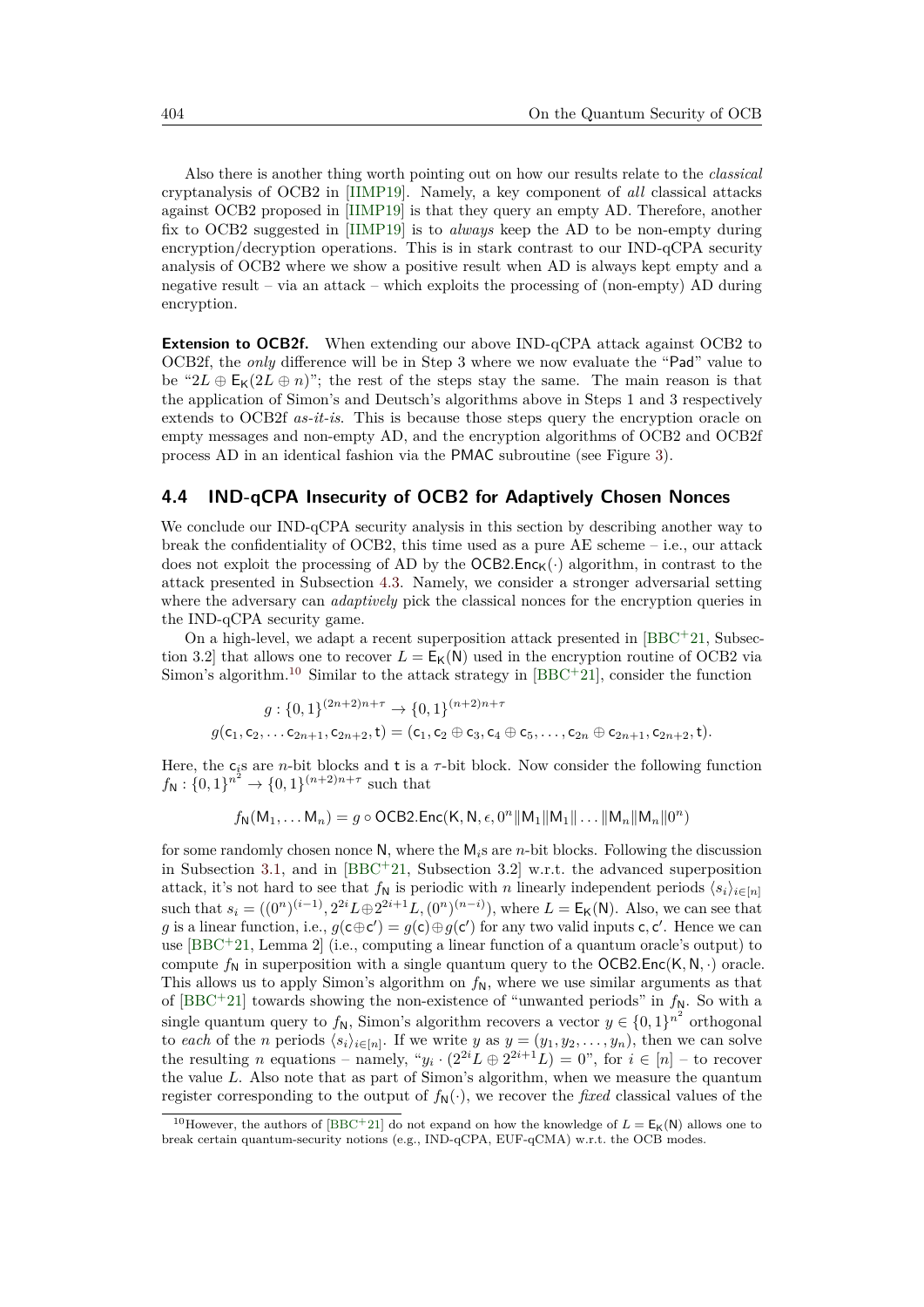first and last ciphertext blocks – namely,  $c_1 = 2^1L \oplus E_K(2^1L)$  and  $c_{2n+2} = E_K(2^{2n+2}L \oplus n)$ – along with the tag  $t = msb_\tau(E_K(2^{2n+2}3L))$ . This tag is also fixed as the checksum  $\Sigma$  of all messages in superposition that are queried w.r.t. the OCB2*.*Enc(K*,* N*,* ·) oracle is zero.

The knowledge of these classical values – in particular, *L* and  $c_1$  – will allow us to break the IND-qCPA security of OCB2, in a setting with *adaptively chosen* (non-repeating) nonces, with just a single quantum encryption query. We sketch our IND-qCPA attack below:

- 1. Pick a random nonce N and use a single *quantum* encryption query to recover the *classical* values  $L = E_K(N)$ ,  $c_1 = 2^1 L \oplus E_K(2^1 L)$ ,  $c_{2n+2} = E_K(2^{2n+2} L \oplus n)$  and  $t = msb_\tau(E_K(2^{2n+2}3L))$  via Simon's algorithm, as discussed above.
- 2. For the challenge query, select the nonce  $\mathsf{N}^*$  to be  $\mathsf{N}^* = 2^1 L^{11}$  $\mathsf{N}^* = 2^1 L^{11}$  $\mathsf{N}^* = 2^1 L^{11}$  By doing so, we know the corresponding initial offset  $L^*$  to be  $L^* = E_K(N^*) = c_1 \oplus N^*$ , where  $c_1$  is one of the values recovered in the previous step.
- 3. Define  $m_0 = 2^1 L^* \oplus N \in \{0,1\}^n$  and a random  $m_1 \in \{0,1\}^n$  such that  $m_1 \neq m_0$ , where N is the nonce used in the quantum encryption query above. Also choose an arbitrary  $m \in \{0,1\}^n$ . Select the two 2-block messages in the challenge query as  $M_0 = m_0 || m$ ,  $M_1 = m_1 || m$  and  $A = \epsilon$ .
- 4. Upon receiving the response  $(c^*, t^*)$  from the challenger, output bit  $b' = 0$  if we have  $c^*[1] \oplus 2^1 L^* = L$ , and output  $b' = 1$  otherwise. Here L is another value recovered in the first step.

It's not hard to see that the above attack succeeds w.h.p. Looking at Figure [3](#page-14-3) (Line [4\)](#page-14-4), if  $M_0$  was encrypted by the challenger, then we have

$$
\mathsf{c}^*[1]:=2^1L^*\oplus \mathsf{E}_{\mathsf{K}}(2^1L^*\oplus \mathsf{m}_0)=2^1L^*\oplus \mathsf{E}_{\mathsf{K}}(\mathsf{N})=2^1L^*\oplus L.
$$

And if  $M_1$  was encrypted by the challenger, we have

$$
c^*[1]:=2^1L^*\oplus \mathsf{E}_{{\sf K}}(2^1L^*\oplus {\sf m}_1)\neq 2^1L^*\oplus \mathsf{E}_{{\sf K}}(2^1L^*\oplus {\sf m}_0)\ (=2^1L^*\oplus L),
$$

where the inequality follows from the fact that  $E_K$  is a permutation.

**Extension to OCB2f.** It's again not hard to see that the above attack applies to OCB2f in a similar fashion. The *only* difference will be that, since OCB2f computes the value Pad differently (see Figure [3\)](#page-14-3), we recover a different value of  $c_{2n+2}$  in Step 1: namely,  $c_{2n+2} = 2^{2n+2}L \oplus \mathsf{E}_{\mathsf{K}}(2^{2n+2}L \oplus n)$ . Otherwise, the remaining steps of the above attack extend to OCB2f *as-it-is*. This is because those steps mainly focus on the way the *non-final* message blocks (i.e., all blocks of the message except the last block) are encrypted by the corresponding scheme, and OCB2 and OCB2f encrypt the non-final message blocks in an identical manner.

Hence, in conjunction with Theorem [1,](#page-16-2) the above attack necessitates the use of random nonces in  $OCB2(f)$  – in addition to not allowing AD as input – if we are aiming for confidentiality in a quantum setting.

<span id="page-26-0"></span><sup>&</sup>lt;sup>11</sup>Note that if  $E_K$  behaves as a secure PRP, then the probability that "N = N<sup>\*"</sup>, or equivalently, " $N = 2^1E_K(N)$ " can be considered to be negligible w.r.t. the random nonce N.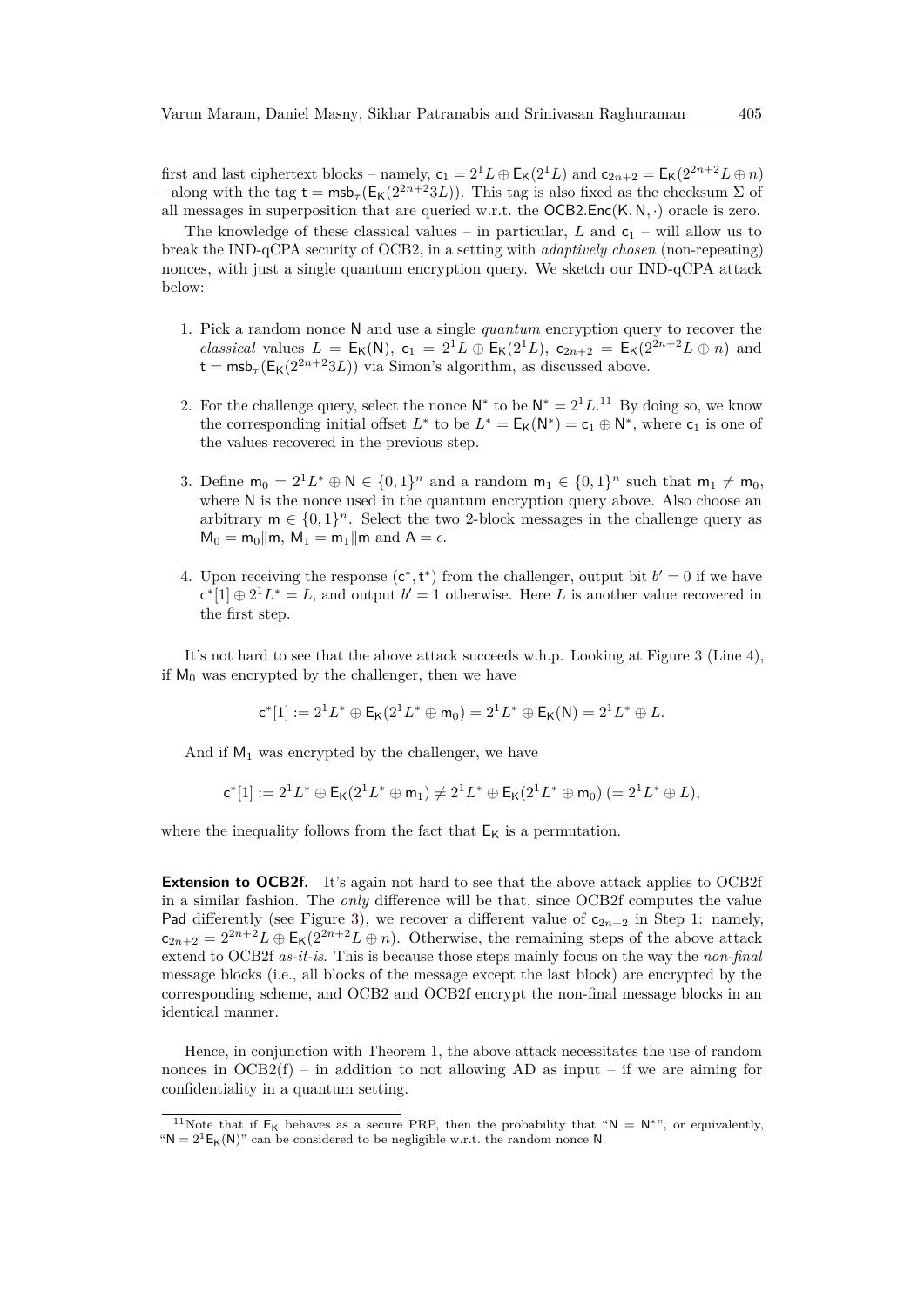### <span id="page-27-0"></span>**5 EUF-qCMA Security Analysis of OCB2(f)**

In Subsection [4.3,](#page-23-0) we have described an unforgeability (EUF-qCMA) attack against OCB2 from [\[KLLN16\]](#page-34-4) which exploits the processing of AD by the scheme. This is in contrast to the (alternative) EUF-qCMA attacks against OCB1 and OCB3 in [\[KLLN16\]](#page-34-4) (described in Subsection [3.1\)](#page-10-3) which only target the pure encryption parts of the respective schemes.

We now provide an unforgeability attack that breaks the EUF-qCMA security–with random nonces – of  $OCB2(f)$  when it is operated as a pure AE mode (i.e., with no input AD). On a high-level, we again adapt the advanced superposition attack presented in  $[BBC+21,$  $[BBC+21,$ Subsection 3.2 which allows one to recover  $L = E_K(N)$  used in OCB2.Enc<sub>K</sub>(N, ·) via Simon's algorithm. Since we know that OCB2 fails to satisfy existential unforgeability in a *classical* setting, as shown in [\[IIMP19\]](#page-34-8), we will be describing our attack w.r.t. OCB2f in the following.

The attack starts along similar lines as the first step of our IND-qCPA attack sketched above in Subsection [4.4.](#page-25-1) The only difference is that we instead consider the function  $f_{\mathsf{N}}: \{0,1\}^{n^2} \to \{0,1\}^{(n+2)n+\tau}$  such that

$$
f_{\mathsf{N}}(\mathsf{M}_1,\ldots \mathsf{M}_n)=g\circ \mathsf{OCB2f}.\mathsf{Enc}(\mathsf{K},\mathsf{N},\epsilon,n\|\mathsf{M}_1\|\mathsf{M}_1\|\ldots\|\mathsf{M}_n\|\mathsf{M}_n\|n)
$$

for some randomly chosen nonce N (and the M*i*s are *n*-bit blocks). Following our discussion in Subsection [4.4,](#page-25-1) it's not hard to see that by applying Simon's algorithm on  $f_N$  using a single quantum query, we recover the classical values of  $L = E_K(N)$ ,  $c_1 = 2^1 L \oplus E_K(2^1 L \oplus n)$ ,  $c_{2n+2} = n \oplus 2^{2n+2}L \oplus \mathsf{E}_{\mathsf{K}}(2^{2n+2}L \oplus n)$  and  $\mathsf{t} = \mathsf{msb}_{\tau}(\mathsf{E}_{\mathsf{K}}(2^{2n+2}3L)).$ 

The knowledge of these classical values will allow us to break the EUF-qCMA security of OCB2f, in a random nonce setting, with just a single encryption query (i.e.,  $q = 1$ ). Towards computing the forgeries, we additionally exploit the fact that the encryption algorithm of OCB2f processes the last block of messages differently (i.e., a "one-time-pad" type encryption is applied). We now sketch our EUF-qCMA attack below:

- 1. Upon receiving a random nonce N, use a single *quantum* encryption query to recover the *classical* values  $L = \mathsf{E}_{\mathsf{K}}(\mathsf{N}), \mathsf{c}_1 = 2^1 L \oplus \mathsf{E}_{\mathsf{K}}(2^1 L \oplus n), \mathsf{c}_{2n+2} = n \oplus 2^{2n+2} L \oplus$  $E_K(2^{2n+2}L \oplus n)$  and  $t = msb_\tau(E_K(2^{2n+2}3L))$  via Simon's algorithm, as discussed above.
- 2. Compute two forgeries w.r.t. the same nonce N and empty AD as follows:

Select a single-block message  $M' = 2^{2n+2}3L \oplus 2 \cdot 3L$ . It's not hard to see that the (one-time-pad) ciphertext c' corresponding to M' w.r.t. the OCB2f.Enc(K, ·) algorithm is  $c' = M' \oplus 2^1 L \oplus E_K(2^1 L \oplus n) = M' \oplus c_1$ . Similarly, we have the corresponding tag

$$
\mathsf{t}' = \mathsf{msb}_{\tau}(\mathsf{E}_{\mathsf{K}}(2 \cdot 3L \oplus \mathsf{M}')) = \mathsf{msb}_{\tau}(\mathsf{E}_{\mathsf{K}}(2^{2n+2}3L)) = \mathsf{t}.
$$

Therefore, output  $(N, c', t')$  as the first forgery.

Now select another single-block message  $M'' = 2^1L \oplus n \oplus 2 \cdot 3L$ . It's not hard to see that the (one-time-pad) ciphertext  $c''$  corresponding to M'' is  $c'' =$  $M'' \oplus 2^1 L \oplus E_K(2^1 L \oplus n) = M'' \oplus c_1$ . Similarly, we have the corresponding tag

$$
\mathsf{t}''=\mathsf{msb}_\tau(\mathsf{E_K}(2\cdot 3L\oplus \mathsf{M}''))=\mathsf{msb}_\tau(\mathsf{E_K}(2^1L\oplus n))=\mathsf{msb}_\tau(\mathsf{c}_1\oplus 2^1L).
$$

Therefore, output  $(N, c'', t'')$  as the second forgery.

The above attack succeeds w.h.p., since we have  $OCB2f, Dec(K, N, \varepsilon, c', t') = M' \neq \bot$ and  $OCB2f, Dec(K, N, \varepsilon, c'', t'') = M'' \neq \bot.$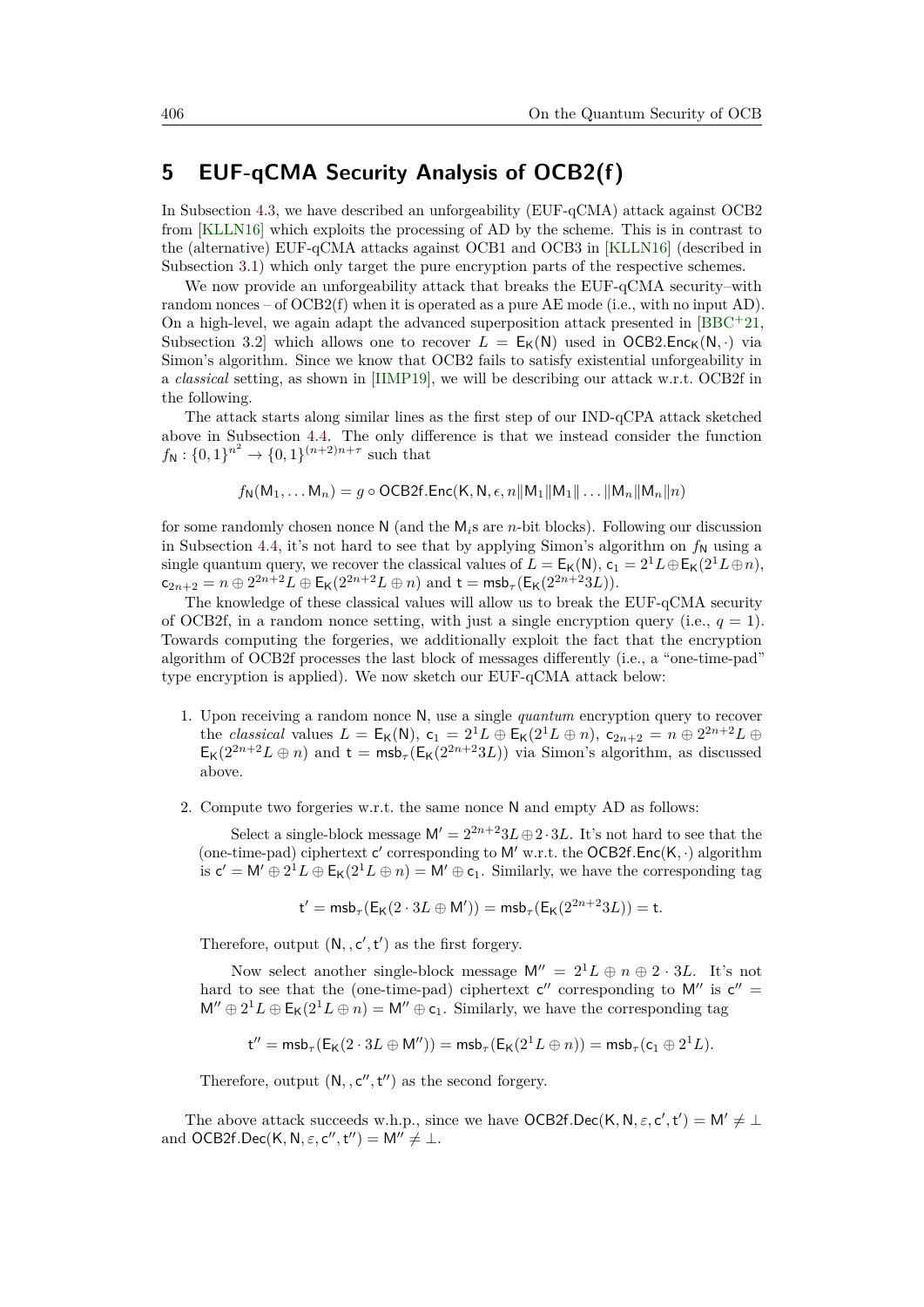### <span id="page-28-0"></span>**6 UUF-qCMA Security Analysis of OCB Modes**

As discussed above, it was shown in [\[KLLN16\]](#page-34-4) that *all* 3 versions of OCB do not offer authentication in a quantum setting – in the sense of *existential unforgeability*. Specifically, polynomial-time attacks that use Simon's algorithm were presented in [\[KLLN16\]](#page-34-4) which break the formal notion of EUF-qCMA security (as defined in [\[BZ13a\]](#page-33-1)) of each of the OCB modes by exploiting quantum access to their respective encryption oracles. In this section, we briefly describe more powerful quantum attacks targeting authentication – namely, *universal forgeries* – w.r.t. certain versions of OCB, thereby breaking their respective UUF-qCMA security (see Definition [4\)](#page-9-1).

If we first consider OCB2, then recall that towards attacking the IND-qCPA security of the scheme in Subsection [4.3,](#page-23-0) we were able to evaluate the underlying block-cipher  $E_K$  on arbitrary inputs of our choice. This raw block-cipher access allows us to compute universal forgeries w.r.t. *any* tuple  $(N^*, A^*, M^*)$  efficiently (polynomial-time): we simply execute the OCB2.Enc(K, ·) algorithm on input (N<sup>\*</sup>, A<sup>\*</sup>, M<sup>\*</sup>) *locally* by emulating all block-cipher evaluations involved via this raw access, in the setting with random nonces. This is quite similar to the *classical* universal forgery attacks presented in [\[IIMP19\]](#page-34-8) against OCB2. However, our quantum attack also succeeds in computing universal forgeries w.r.t. the fixed version of OCB2, namely OCB2f, proposed in [\[IIMP19\]](#page-34-8). Similarly, it's not hard to extend the "Deutsch's-algorithm-based" quantum forgery attack against OCB3 described in [\[BLNS21,](#page-33-5) Subsection 3.1] to obtain raw block-cipher access, just as we showed for OCB2 in Subsection [4.3.](#page-23-0) This access again leads to universal forgery attacks against OCB3 in a quantum setting (with random nonces).

When it comes to OCB1 however, note that the scheme does not take AD as input. Hence, our quantum universal forgery attacks against OCB2(f) and OCB3, which first obtain raw block-cipher access by exploiting the way AD is authenticated in their respective encryption algorithms, do not extend to OCB1. In other words, OCB1 surprisingly appears to be immune to universal forgeries in a quantum setting *with random nonces* in contrast to OCB2 and OCB3. We leave the task of formally proving/disproving the UUF-qCMA security of OCB1 with random nonces as an open question. However, if we give an adversary the ability to choose the classical nonces when querying the quantum encryption oracle (with a restriction that the nonces do not repeat in subsequent queries and cannot be equal to the challenge nonce  $N^*$ ), then there is a way to compute universal forgeries w.r.t. OCB1. Looking at the  $OCB1.Enc(K, \cdot)$  algorithm in Figure [1,](#page-11-0) note that w.r.t. an input nonce N, if we already know the values of  $L = \mathsf{E}_{\mathsf{K}}(0^n)$  and  $\Delta_0 = \mathsf{E}_{\mathsf{K}}(\mathsf{N} \oplus L)$ , then we can obtain raw-block cipher access by carefully picking our message M as follows: to evaluate  $E_K(inp)$ , we pick  $M := m_0||m_1$  such that  $m_0 = \Delta_1 \oplus \text{inp}$ , where  $\Delta_1 = \gamma_1 \cdot L \oplus \Delta_0$ , and  $m_1$  is an arbitrary single-block message. By querying (N*,* M) to the encryption oracle and obtaining the resulting ciphertext and tag (c, t), note that we simply have  $E_K(inp) = c[1] \oplus \Delta_1$ . This results in a universal forgery attack against OCB1 along similar lines to that against OCB2 in [\[IIMP19\]](#page-34-8). We give a sketch of the attack below. Given a target nonce  $N^*$  and message M<sup>\*</sup>, we compute the forged ciphertext and tag (c<sup>\*</sup>,t<sup>\*</sup>) ← OCB1.Enc(K, N<sup>\*</sup>, M<sup>\*</sup>) as follows:

- 1. Using  $O(n)$  *quantum* encryption queries, w.r.t. non-repeating nonces of our choice that are not equal to  $\mathsf{N}^*$ , recover the value  $L$  via Simon's algorithm (similar to the IND-qCPA attack against OCB1 in Subsection [3.2\)](#page-11-6).
- 2. Select the "initial" nonce  $N^{(0)} := L$  such that we have the corresponding initial offset  $\Delta_0^{(0)}$  to be  $\Delta_0^{(0)} = \mathsf{E}_{\mathsf{K}}(\mathsf{N}^{(0)} \oplus L) = L$ . Subsequently, pick sufficiently many (we denote this number with *k* and remark that it is sufficient for *k* to be the length of the message for the forgery attack) non-repeating nonces  $\langle N^{(i)} \rangle_{i \in [k]}$  where  $N^{(i)} \neq N^*$ .
- 3. Choose a  $(k+1)$ -block classical message M such that  $M[i] := \Delta_i^{(0)} \oplus (N^{(i)} \oplus L)$ , where  $\Delta_i^{(0)} = \gamma_i \cdot L \oplus \Delta_0^{(0)}$ , for  $i \in [k]$ . Pick the last message block  $M[k+1]$  arbitrarily.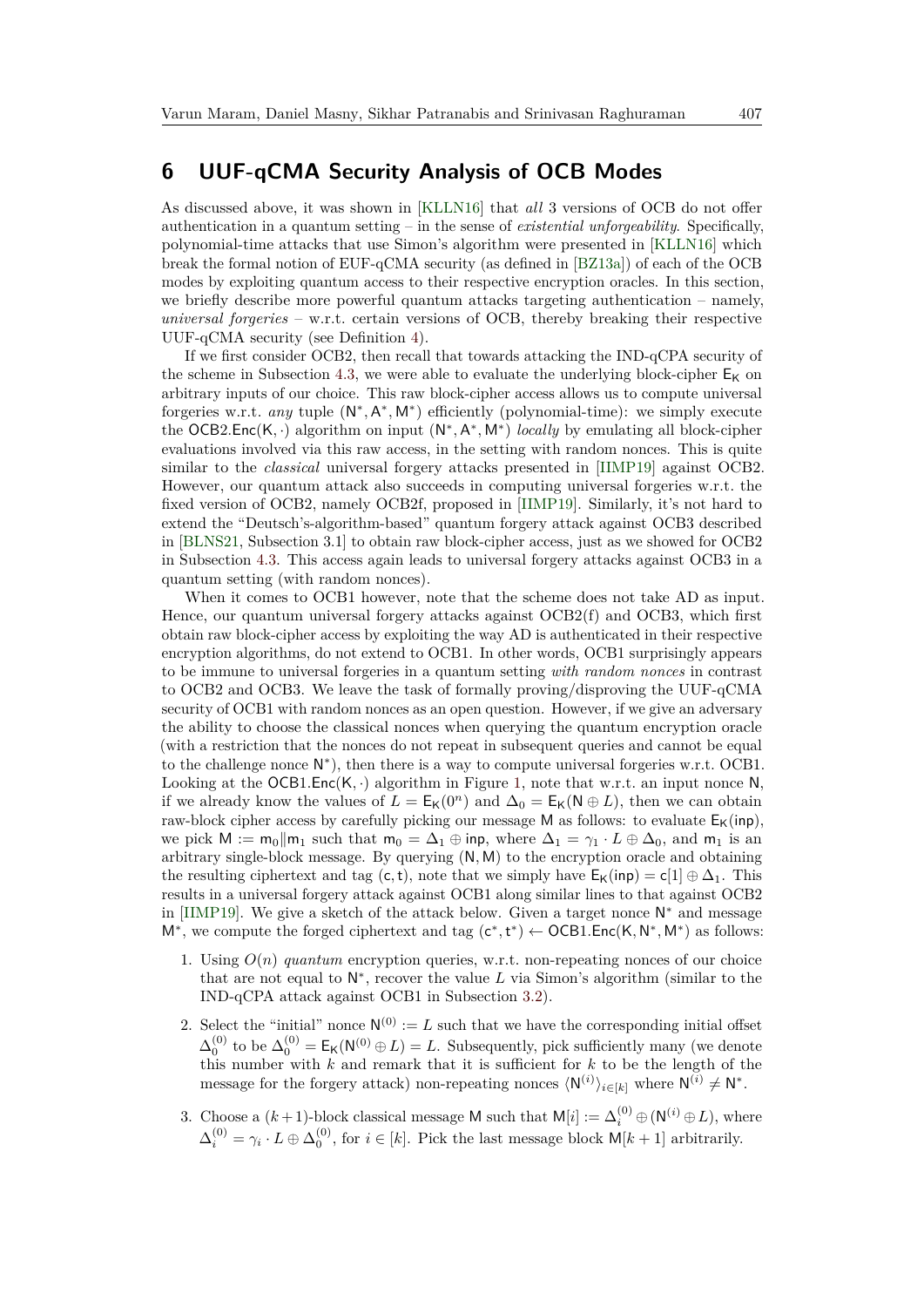```
Algorithm XTS.Enc(K,T, M):
 1 (K<sub>1</sub>, K<sub>2</sub>) ← K;
  2 L \leftarrow E_{\mathsf{K}_2}(\mathsf{T});\mathbf{3} \ (\mathsf{M}[1], \ldots, \mathsf{M}[m]) \leftarrow \mathsf{M};4 for i ← 1 to m − 1 do
  \mathsf{b} \mathsf{c}[i] \leftarrow \alpha^i L \oplus \mathsf{E}_{\mathsf{K}_1}(\alpha^i L \oplus \mathsf{M}[i]);6 end
 7 if len(M[m]) = n; then
  \mathbf{s} \quad | \quad \mathsf{c}[m] \leftarrow \alpha^m L \oplus \mathsf{E}_{\mathsf{K}_1}(\alpha^m L \oplus \mathsf{M}[m]);9 end
10 else
11 \vert c[m] ← msb<sub>len(M[m])(c[m − 1]);</sub>
12 X ← lsbn−len(M[m])(c[m − 1]);
\mathbf{13} \quad Y \leftarrow \mathsf{M}[m] \| X;\mathsf{14} c[m-1] \leftarrow \alpha^m L \oplus \mathsf{E}_{\mathsf{K}_1}(\alpha^m L \oplus Y);15 end
16 return c;
```
**Figure 5:** XTS block-cipher mode. Here T is the index of sector on which the encryption of data M is to be stored. In the context of OCB2, T can be seen as a "nonce". Also, *α* is a generator of the field  $\mathbb{F}_2^n$ .

- 4. Query  $(N^{(0)}, M)$  to the OCB1.Enc $(K, \cdot)$  oracle and obtain the resulting ciphertext and tag (c, t). Recover the initial offset values  $\Delta_0^{(i)}$  w.r.t. each of the nonces  $N^{(i)}$  as  $\Delta_0^{(i)} = \mathsf{E}_{\mathsf{K}}(\mathsf{N}^{(i)} \oplus L) = \mathsf{c}[i] \oplus \Delta_i^{(0)}.$
- 5. Emulate all block-cipher evaluations involved in execution of OCB1.Enc(K, N<sup>∗</sup>, M<sup>∗</sup>) by subsequently querying the encryption oracle with nonces  $\mathsf{N}^{(i)}$  and appropriately chosen messages  $M^{(i)}$ . Raw block-cipher access w.r.t. OCB1 is possible since we know the value *L* from Step 1 and initial offset values  $\Delta_0^{(i)}$  of nonces  $N^{(i)}$  from Step 4.

### <span id="page-29-0"></span>**7 Post-Quantum Security of XTS**

XTS is a block-cipher mode of operation for encrypting data on sector-level storage devices such as HDD. It has been standardized by IEEE [\[oEE08\]](#page-34-9) and recommended by NIST (with AES as the underlying block-cipher) [\[Dwo\]](#page-33-9) for storage encryption. As mentioned in Subsection [1.2,](#page-5-1) XTS is structurally quite similar to OCB2; see Figure [5](#page-29-1) for a detailed specification of XTS' encryption.

When compared to OCB2's encryption (described in Figure [3\)](#page-14-3), a main difference is that XTS uses *two* independent secret keys  $K_1$ ,  $K_2$ : the latter is used to compute the value L as " $L \leftarrow E_{K_2}(T)$ " and the former is used as a key in subsequent block-cipher invocations for encrypting each individual message block M[*i*]. Another difference is the way the last message block  $M[m]$  is processed: in contrast to the "one-time-pad" type encryption applied by OCB2, XTS uses the so-called *ciphertext stealing* technique (see Fig. [5\)](#page-29-1).

If we have XTS only encrypting messages whose last blocks are of *n* bits, thereby allowing us to ignore the effect of ciphertext stealing, then it's relatively straightforward to extend our formal proof of IND-qCPA security for OCB2–when operated as a pure AE mode–to XTS in a setting where the "nonces" T are chosen uniformly at random; i.e., when the XTS-encrypted data are written on *random* sectors of the corresponding storage device. We note that in practice, sectors are typically chosen according to a predefined order when writing data (as is the case, for example, in the *sequential write* feature of HDDs).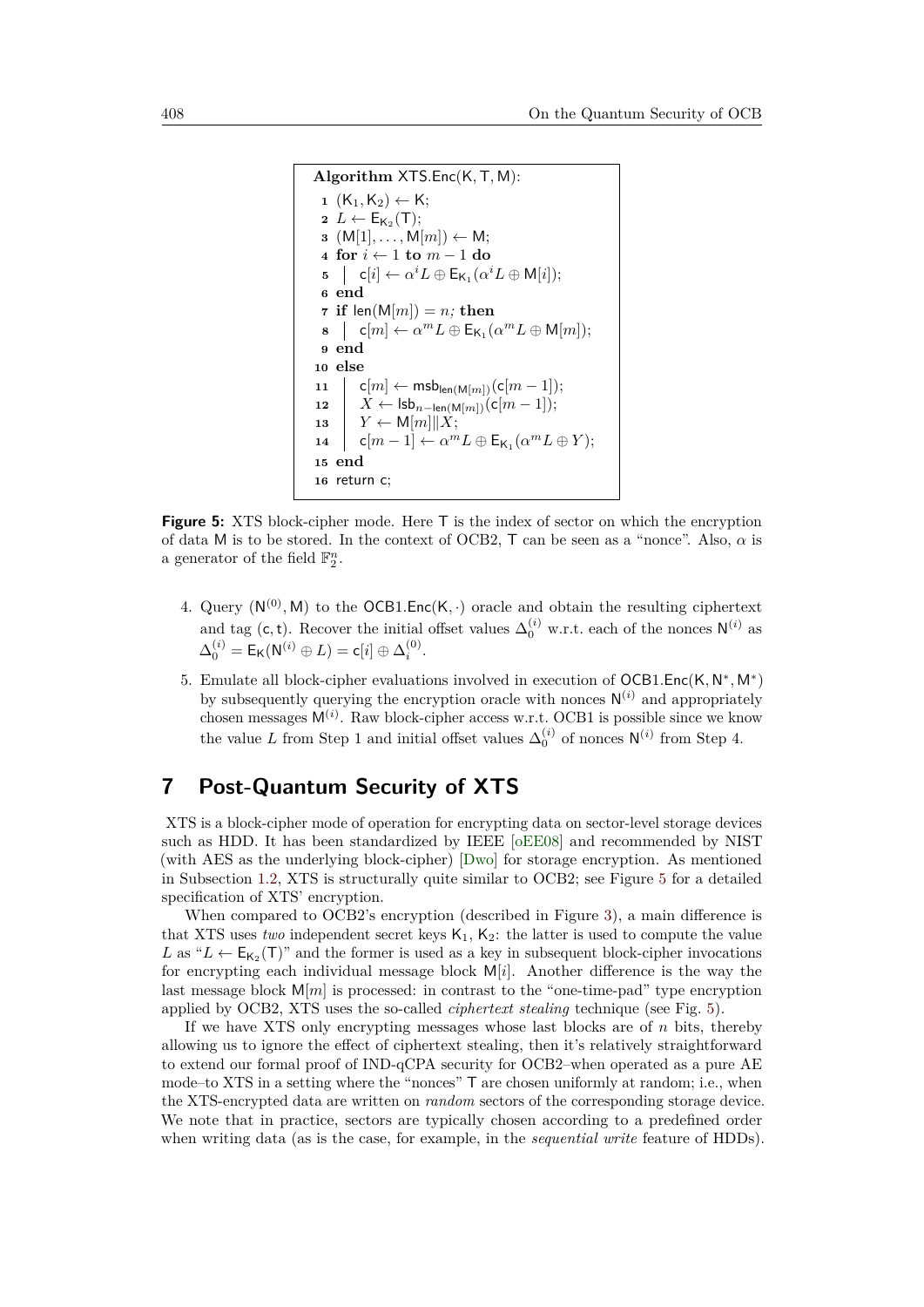So one can interpret our following positive IND-qCPA security result for XTS to be of theoretical interest wherein XTS is treated as a general tweakable encryption primitive. At the same time, it is worth pointing out that the setting with random sector indices T is not completely theoretical as it is closely related to the *random write* feature of HDDs (in contrast to *sequential write*). Hence, it would be interesting to assess the practical benefits of such a random write feature of sector-level storage devices in a post-quantum setting. We also remark that our above assumption of writing data on random disk sectors implicitly forbids an adversary to *overwrite* data on the same sector – a setting that is typically allowed in security models for disk encryption schemes in the literature [\[KMV17,](#page-34-10) [IM19\]](#page-34-11), as discussed in Subsection [1.2.](#page-5-1)

Now to give a sketch of the IND-qCPA security proof for XTS following that of Theorem [1,](#page-16-2) we proceed with a sequence of hybrids starting with the IND-qCPA game w.r.t. XTS with random "nonces". In the next hybrid, we replace  $E_{K_2}$  in the XTS. Enc algorithm with a truly random function  $H_2: \{0,1\}^n \to \{0,1\}^n$ , owing to the quantum security of  $E_{K_2}$ . This allows us to generate the values L in the next hybrid w.r.t. the adversary's queries in the IND-qCPA game as " $L \leftarrow \{0, 1\}^{n}$  $L \leftarrow \{0, 1\}^{n}$  $L \leftarrow \{0, 1\}^{n}$ ". Here we apply Lemma 1 in a similar fashion as in the proof of Lemma [4.](#page-19-0) But our analysis will be much simpler since we only need to consider Line [2](#page-29-2) (" $L \leftarrow H_2(T)$ ") of the XTS. Enc algorithm when measuring *H*2-queries as a part of applying Lemma [1.](#page-9-0) In the next hybrid, we replace  $E_{K_1}$  in the XTS. Enc algorithm with another truly random function  $H_1: \{0,1\}^n \to \{0,1\}^n$ , this time relying on the quantum security of  $E_{K_1}$ . Finally, we replace each block of the challenge ciphertext c <sup>∗</sup> with uniformly random values, similar to the sub-sequence of hybrids " $G_{(3,i)}$ ,  $i \in [m^*]$ " in the proof of Theorem [1.](#page-16-2) Here we apply Lemma [1](#page-9-0) in a similar fashion as in the proof of Lemma [5.](#page-21-0) Again our analysis will be simpler because, in contrast to OCB2, all individual message blocks in the challenge query are processed in a uniform manner – note that we're ignoring ciphertext stealing in this setting. Hence, it's not hard to obtain the following based on our IND-qCPA security analysis of OCB2, as formalized in Theorem [1:](#page-16-2)

#### **Corollary 2.** *The* XTS *mode results in an IND-qCPA secure disk-encryption scheme if*

- *the underyling block-cipher* E *is a quantum-secure PRF,*
- *the sector index* T *is chosen uniformly at random when encrypting a new message,*
- *and the length of messages is a multiple of n bits (the block size of* E*) .*

However, note that in Subsection [4.4,](#page-25-1) we showed a way to break the IND-qCPA security of OCB2 if an adversary can adaptively choose the nonces. Surprisingly, the attack does not extend to XTS in a straightforward manner when the adversary can pick the (non-repeating) sector indices T adaptively when making queries in the IND-qCPA game. To go into some more details, by applying Simon's algorithm in a similar way as in Subsection [4.4](#page-25-1) towards breaking the IND-qCPA security of XTS, we can evaluate  $E_{K_2}(\cdot)$ *only on a single input*; namely, we can only recover the value  $L = E_{K_2}(T)$  where T is the sector index chosen by the IND-qCPA adversary in the corresponding encryption query. But the knowledge of this value – along with arbitrary evaluations of  $E_{K_1}(\cdot)$  – does not appear to enable us to choose the "nonce"  $T^*$  for the challenge query in a way which allows us to win the IND-qCPA security game, in contrast to our attack in Subsection [4.4.](#page-25-1) The reason, at-least on a higher level, seems to be the fact that the "nonces" T and the message blocks  $M[i]$ s are processed by *separate* block-cipher instances in XTS.Enc: " $E_{K_2}(\cdot)$ " is used for the former and " $E_{K_1}(\cdot)$ " is used for the latter. We leave the task of formally proving/disproving the IND-qCPA security of XTS in this adaptive setting as an open question.

But if we instead consider a variant of XTS that uses a *single* block-cipher key, i.e.,  $K_1 = K_2 = K$ , then note that a single block-cipher instance " $E_K(\cdot)$ " is used throughout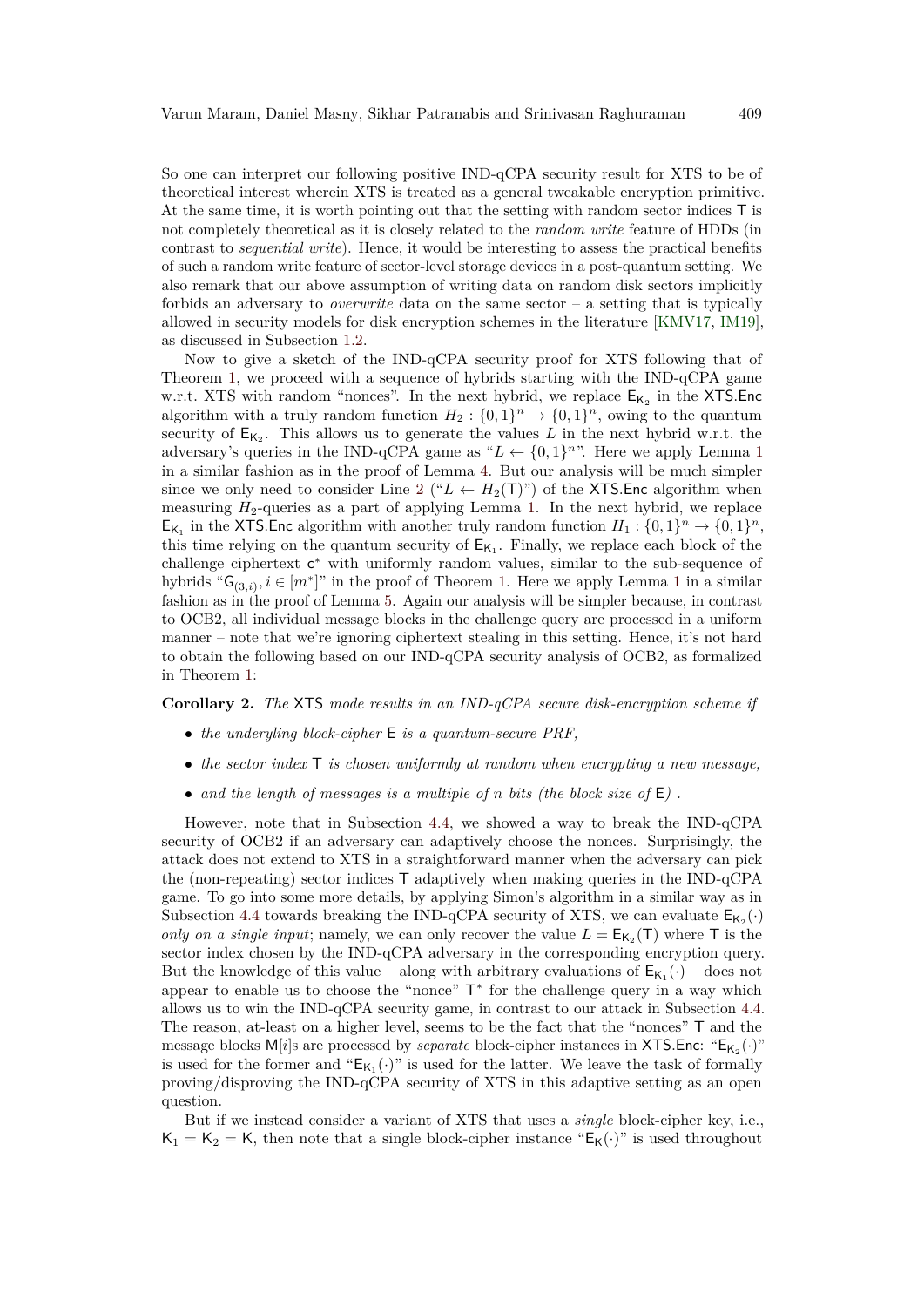the encryption algorithm, similar to OCB2*.*Enc. This allows us to extend our *adaptive* IND-qCPA attack against OCB2 from Subsection [4.4](#page-25-1) to this "single-key" variant of XTS in a straightforward manner. Again note that the attack works even if  $E_K$  were to be a quantum-secure PRP. We thereby partially answer the question raised by Liskov and Minematsu in [\[LM08\]](#page-34-12) on whether XTS offers any advantage over its "single-key" variant: the answer seems to lie with the ability of these schemes in providing confidentiality in a quantum setting.

# <span id="page-31-0"></span>**8 Conclusion and Open Questions**

In this paper, we made significant progress towards improving our understanding of the post-quantum security of OCB with respect to confidentiality and universal unforgeability. Our work gives rise to interesting open questions, which we summarize here.

**UUF-qCMA Security of OCB1 with Random Nonces.** Our universal unforgeability attack on OCB1 necessarily requires the quantum adversary to adaptively choose the nonces in the UUF-qCMA security game. We leave it open to extend our attack on OCB1 to the random nonce setting, or alternatively, to formally prove the post-quantum universal unforgeability of OCB1 in the random nonce setting. Establishing either of these would formally resolve the question of whether OCB1 is inherently more resistant to quantum universal forgery attacks in the random nonce setting as compared to OCB2(f) and OCB3.

**IND-qCPA Security of XTS for Arbitrary-Length Messages.** Our proof of IND-qCPA security of OCB2 when used as a pure AE mode (i.e., with empty AD) with uniformly random nonces can be extended to prove the IND-qCPA security of XTS when used as a disk encryption scheme, under the assumption that each sector number is uniformly randomly chosen and that the length of messages is a multiple of the block size of the underlying block-cipher of XTS. We leave it open to extend the analysis of IND-qCPA security of XTS for the setting where the length of messages can be arbitrary, i.e. not necessarily a multiple of the block size of the underlying block-cipher (while still assuming that each sector number is uniformly randomly chosen). We also leave it open to extend the IND-qCPA security analysis of XTS to the setting where sector numbers can be chosen adaptively (and in a non-repeating manner) by an adversary.

**Quantum Analysis of OCB Confidentiality beyond IND-qCPA.** Note that in this paper, we considered the notion of IND-qCPA security with regards to confidentiality. But there are other stronger quantum security notions in the literature. More recently, [\[CETU21\]](#page-33-10) showed that the so-called notions of "Left-or-Right" qIND-qCPA security in [\[GHS16\]](#page-33-4) and "Real-or-Random" RoP-qsCPA security in [\[MS16\]](#page-34-13) – which are individually strictly stronger than IND-qCPA security – together imply *all* possible quantum IND-CPA security notions.

Now note that our IND-qCPA attacks against the OCB modes in Sections [3](#page-10-0) and [4](#page-14-0) trivially extend to the above notions of qIND-qCPA and RoP-qsCPA security, as these notions are stronger than IND-qCPA security. However, an interesting open question here would be to analyze the quantum security of the OCB2 mode – without  $AD - w.r.t.$  these two notions, either deriving a positive result by possibly extending our IND-qCPA security proof in Subsection [4.2](#page-16-1) or a negative result via an efficient attack.

### **Acknowledgments**

It is our pleasure to thank Pratyay Mukherjee for helpful discussions during the early stages of this work. We also thank Xavier Bonnetain and the anonymous reviewers of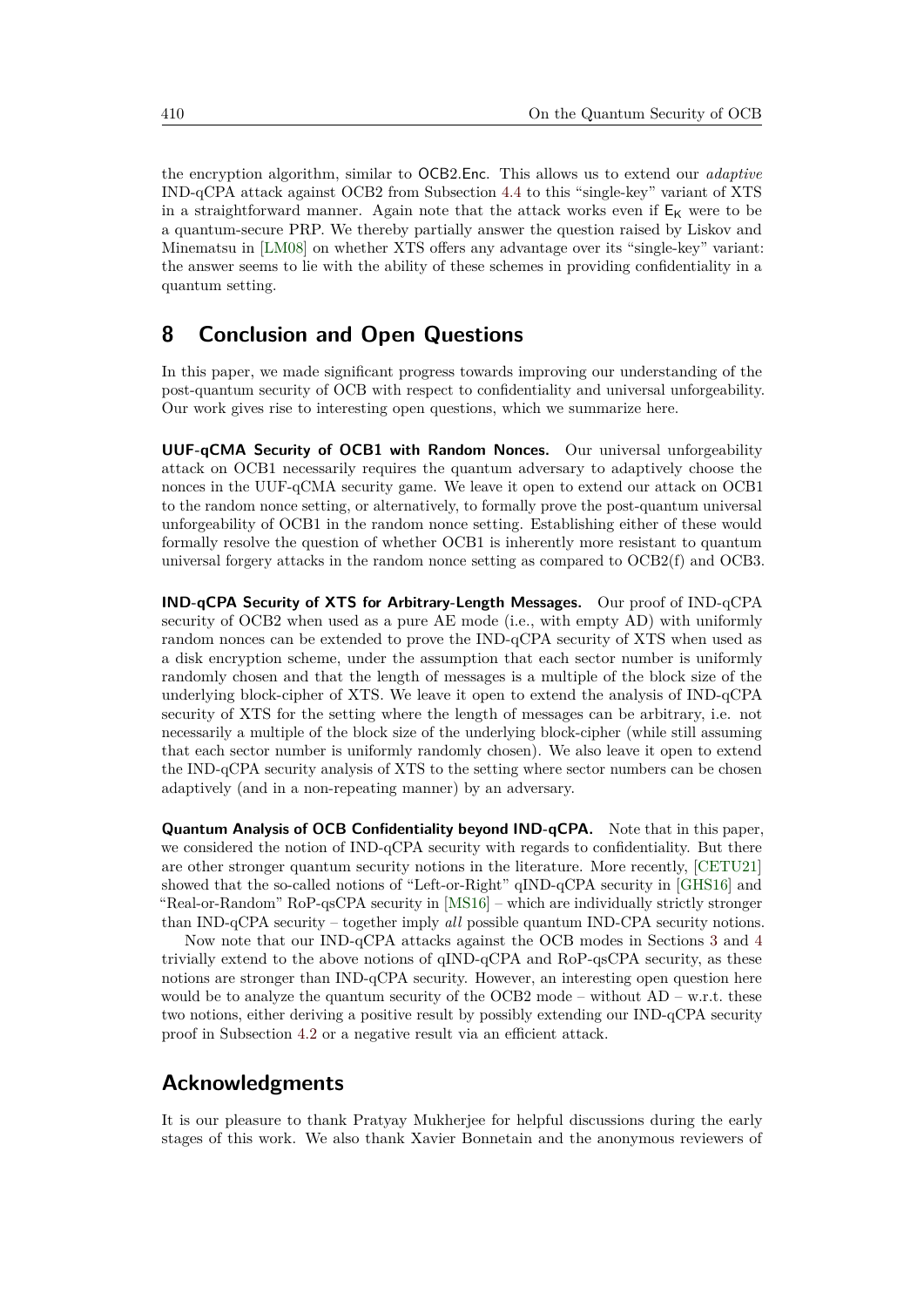ToSC 2022 for their constructive comments and suggestions on earlier drafts of this paper.

### **References**

- <span id="page-32-1"></span>[AAAS<sup>+</sup>19] Gorjan Alagic, Gorjan Alagic, Jacob Alperin-Sheriff, Daniel Apon, David Cooper, Quynh Dang, Yi-Kai Liu, Carl Miller, Dustin Moody, Rene Peralta, et al. *Status report on the first round of the NIST post-quantum cryptography standardization process*. US Department of Commerce, National Institute of Standards and Technology âĂę, 2019.
- <span id="page-32-2"></span>[AASA<sup>+</sup>20] Gorjan Alagic, Jacob Alperin-Sheriff, Daniel Apon, David Cooper, Quynh Dang, John Kelsey, Yi-Kai Liu, Carl Miller, Dustin Moody, Rene Peralta, et al. Status report on the second round of the nist post-quantum cryptography standardization process. *US Department of Commerce, NIST*, 2020.
- <span id="page-32-6"></span>[ABF<sup>+</sup>16] Gorjan Alagic, Anne Broadbent, Bill Fefferman, Tommaso Gagliardoni, Christian Schaffner, and Michael St. Jules. Computational security of quantum encryption. In Anderson C. A. Nascimento and Paulo Barreto, editors, *ICITS 16*, volume 10015 of *LNCS*, pages 47–71. Springer, Heidelberg, August 2016.
- <span id="page-32-0"></span>[AKC<sup>+</sup>17] Reza Azarderakhsh, Brian Koziel, Matt Campagna, Brian LaMacchia, Craig Costello, Patrick Longa, Luca De Feo, Michael Naehrig, Basil Hess, Joost Renes, Amir Jalali, Vladimir Soukharev, David Jao, and David Urbanik. Supersingular Isogeny Key Encapsulation, 2017.
- <span id="page-32-7"></span>[ATTU16] Mayuresh Vivekanand Anand, Ehsan Ebrahimi Targhi, Gelo Noel Tabia, and Dominique Unruh. Post-quantum security of the CBC, CFB, OFB, CTR, and XTS modes of operation. In Tsuyoshi Takagi, editor, *Post-Quantum Cryptography - 7th International Workshop, PQCrypto 2016*, pages 44–63. Springer, Heidelberg, 2016.
- <span id="page-32-9"></span>[BBC<sup>+</sup>21] Ritam Bhaumik, Xavier Bonnetain, André Chailloux, Gaëtan Leurent, María Naya-Plasencia, André Schrottenloher, and Yannick Seurin. QCB: efficient quantum-secure authenticated encryption. In Mehdi Tibouchi and Huaxiong Wang, editors, *ASIACRYPT 2021*, volume 13090 of *LNCS*, pages 668–698. Springer, 2021.
- <span id="page-32-4"></span>[BDF<sup>+</sup>11] Dan Boneh, Özgür Dagdelen, Marc Fischlin, Anja Lehmann, Christian Schaffner, and Mark Zhandry. Random oracles in a quantum world. In Dong Hoon Lee and Xiaoyun Wang, editors, *ASIACRYPT 2011*, volume 7073 of *LNCS*, pages 41–69. Springer, Heidelberg, December 2011.
- <span id="page-32-3"></span>[Ber09] Daniel J Bernstein. Introduction to post-quantum cryptography. In *Postquantum cryptography*, pages 1–14. Springer, 2009.
- <span id="page-32-8"></span>[BHN<sup>+</sup>19] Xavier Bonnetain, Akinori Hosoyamada, María Naya-Plasencia, Yu Sasaki, and André Schrottenloher. Quantum attacks without superposition queries: The offline Simon's algorithm. In Steven D. Galbraith and Shiho Moriai, editors, *ASIACRYPT 2019, Part I*, volume 11921 of *LNCS*, pages 552–583. Springer, Heidelberg, December 2019.
- <span id="page-32-5"></span>[BJ15] Anne Broadbent and Stacey Jeffery. Quantum homomorphic encryption for circuits of low T-gate complexity. In Rosario Gennaro and Matthew J. B. Robshaw, editors, *CRYPTO 2015, Part II*, volume 9216 of *LNCS*, pages 609–629. Springer, Heidelberg, August 2015.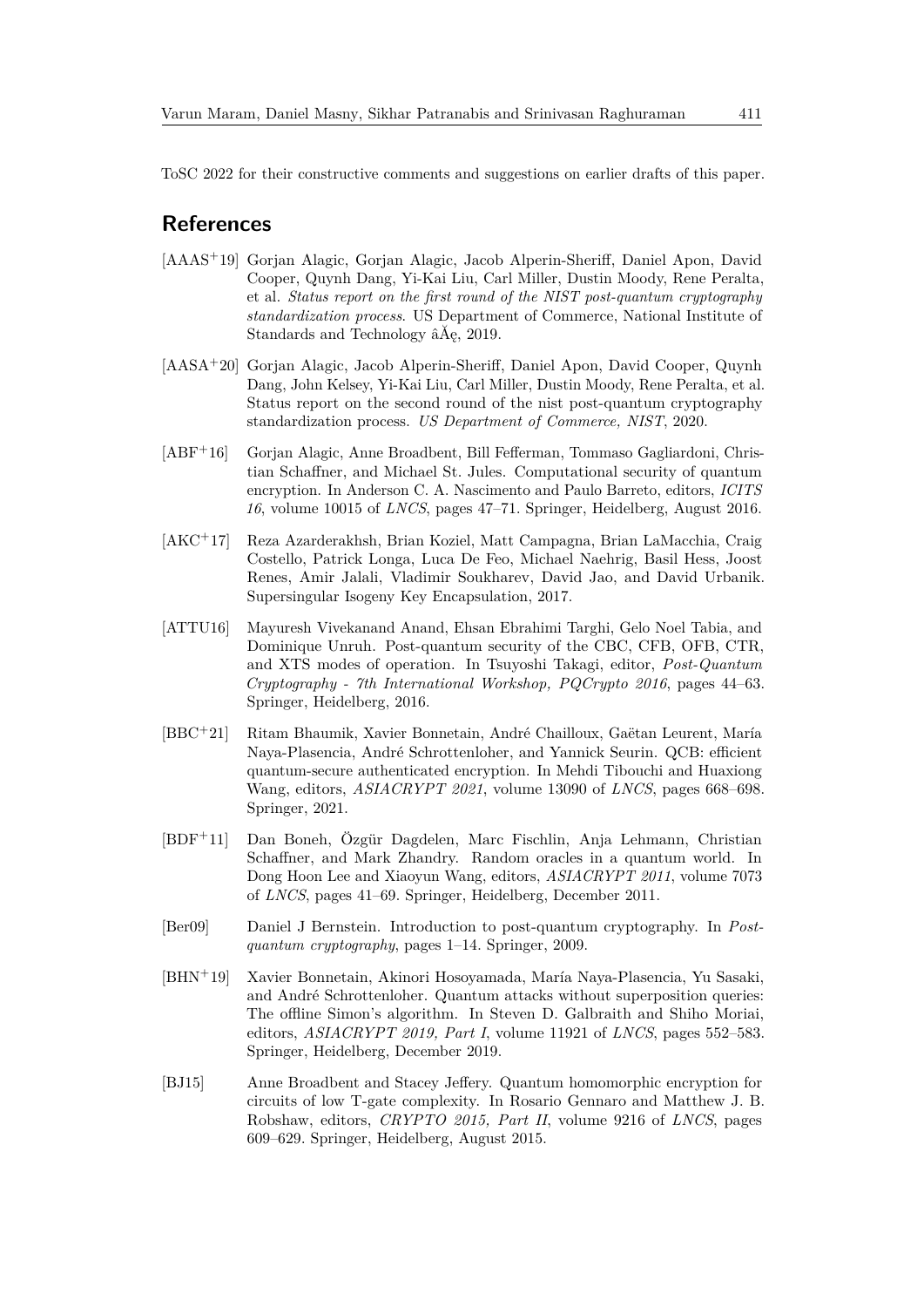- <span id="page-33-5"></span>[BLNS21] Xavier Bonnetain, Gaëtan Leurent, María Naya-Plasencia, and André Schrottenloher. Quantum linearization attacks. In Mehdi Tibouchi and Huaxiong Wang, editors, *ASIACRYPT 2021*, volume 13090 of *LNCS*, pages 422–452. Springer, 2021.
- <span id="page-33-7"></span>[BN17] Ritam Bhaumik and Mridul Nandi. Improved security for OCB3. In Tsuyoshi Takagi and Thomas Peyrin, editors, *ASIACRYPT 2017, Part II*, volume 10625 of *LNCS*, pages 638–666. Springer, Heidelberg, December 2017.
- <span id="page-33-1"></span>[BZ13a] Dan Boneh and Mark Zhandry. Quantum-secure message authentication codes. In Thomas Johansson and Phong Q. Nguyen, editors, *EUROCRYPT 2013*, volume 7881 of *LNCS*, pages 592–608. Springer, Heidelberg, May 2013.
- <span id="page-33-2"></span>[BZ13b] Dan Boneh and Mark Zhandry. Secure signatures and chosen ciphertext security in a quantum computing world. In Ran Canetti and Juan A. Garay, editors, *CRYPTO 2013, Part II*, volume 8043 of *LNCS*, pages 361–379. Springer, Heidelberg, August 2013.
- <span id="page-33-10"></span>[CETU21] Tore Vincent Carstens, Ehsan Ebrahimi, Gelo Noel Tabia, and Dominique Unruh. Relationships between quantum IND-CPA notions. In Kobbi Nissim and Brent Waters, editors, *TCC 2021*, volume 13042 of *LNCS*, pages 240–272. Springer, 2021.
- <span id="page-33-11"></span>[DDKA21] Mina Doosti, Mahshid Delavar, Elham Kashefi, and Myrto Arapinis. A unified framework for quantum unforgeability. *CoRR*, abs/2103.13994, 2021.
- <span id="page-33-8"></span>[Deu85] David Deutsch. Quantum theory, the church-turing principle and the universal quantum computer. *Proceedings of the Royal Society of London. Series A, Mathematical and Physical Sciences*, 400(1818):97–117, 1985.
- <span id="page-33-3"></span>[DFNS14] Ivan Damgård, Jakob Funder, Jesper Buus Nielsen, and Louis Salvail. Superposition attacks on cryptographic protocols. In Carles Padró, editor, *ICITS 13*, volume 8317 of *LNCS*, pages 142–161. Springer, Heidelberg, 2014.
- <span id="page-33-9"></span>[Dwo] Morris Dworkin. Recommendation for block cipher modes of operation: The xts-aes mode for confidentiality on storage devices, national institute of standards and technology. Technical report, Tech. Rep. 800-38E, 2010.[Online].
- <span id="page-33-6"></span>[fNE13] European Union Agency for Network and Information Security (ENISA). Algorithms, key sizes and parameters report - 2013 recommendations. 2013. [https://www.enisa.europa.eu/publications/](https://www.enisa.europa.eu/publications/algorithms-key-sizes-and-parameters-report) [algorithms-key-sizes-and-parameters-report](https://www.enisa.europa.eu/publications/algorithms-key-sizes-and-parameters-report).
- <span id="page-33-4"></span>[GHS16] Tommaso Gagliardoni, Andreas Hülsing, and Christian Schaffner. Semantic security and indistinguishability in the quantum world. In Matthew Robshaw and Jonathan Katz, editors, *CRYPTO 2016, Part III*, volume 9816 of *LNCS*, pages 60–89. Springer, Heidelberg, August 2016.
- <span id="page-33-0"></span>[Gro96] Lov K. Grover. A fast quantum mechanical algorithm for database search. In *28th ACM STOC*, pages 212–219. ACM Press, May 1996.
- <span id="page-33-12"></span>[HS18] Akinori Hosoyamada and Yu Sasaki. Quantum Demiric-Selçuk meet-in-themiddle attacks: Applications to 6-round generic Feistel constructions. In Dario Catalano and Roberto De Prisco, editors, *SCN 18*, volume 11035 of *LNCS*, pages 386–403. Springer, Heidelberg, September 2018.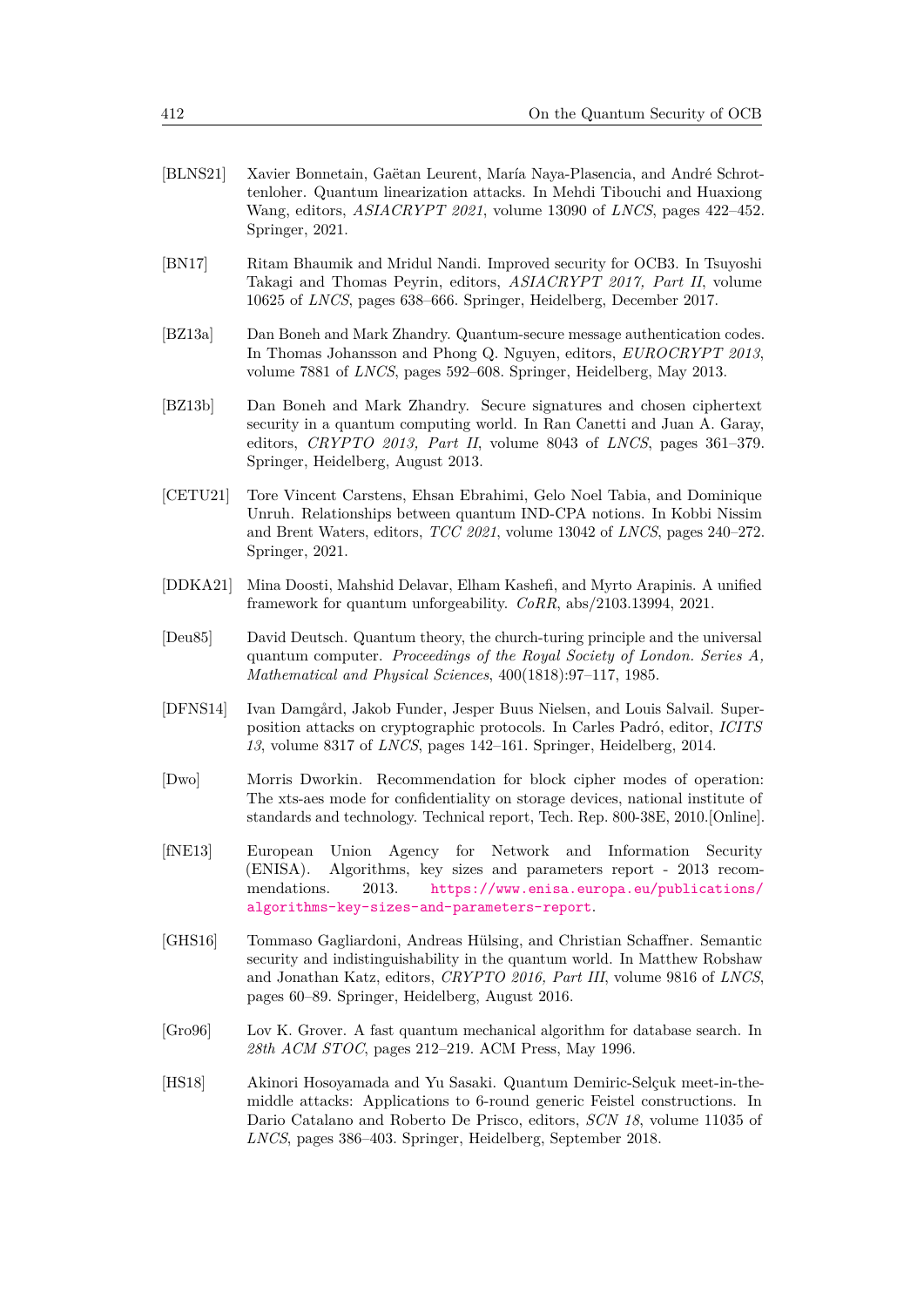- <span id="page-34-8"></span>[IIMP19] Akiko Inoue, Tetsu Iwata, Kazuhiko Minematsu, and Bertram Poettering. Cryptanalysis of OCB2: Attacks on authenticity and confidentiality. In Alexandra Boldyreva and Daniele Micciancio, editors, *CRYPTO 2019, Part I*, volume 11692 of *LNCS*, pages 3–31. Springer, Heidelberg, August 2019.
- <span id="page-34-11"></span>[IM19] Takanori Isobe and Kazuhiko Minematsu. Plaintext recovery attacks against XTS beyond collisions. In Kenneth G. Paterson and Douglas Stebila, editors, *SAC 2019*, volume 11959 of *LNCS*, pages 103–123. Springer, Heidelberg, August 2019.
- <span id="page-34-4"></span>[KLLN16] Marc Kaplan, Gaëtan Leurent, Anthony Leverrier, and María Naya-Plasencia. Breaking symmetric cryptosystems using quantum period finding. In Matthew Robshaw and Jonathan Katz, editors, *CRYPTO 2016, Part II*, volume 9815 of *LNCS*, pages 207–237. Springer, Heidelberg, August 2016.
- <span id="page-34-2"></span>[KM10] Hidenori Kuwakado and Masakatu Morii. Quantum distinguisher between the 3-round feistel cipher and the random permutation. In *ISIT 2010*, pages 2682–2685. IEEE, 2010.
- <span id="page-34-3"></span>[KM12] Hidenori Kuwakado and Masakatu Morii. Security on the quantum-type even-mansour cipher. In *ISITA 2012*, pages 312–316. IEEE, 2012.
- <span id="page-34-10"></span>[KMV17] Louiza Khati, Nicky Mouha, and Damien Vergnaud. Full disk encryption: Bridging theory and practice. In Helena Handschuh, editor, *CT-RSA 2017*, volume 10159 of *LNCS*, pages 241–257. Springer, Heidelberg, February 2017.
- <span id="page-34-7"></span>[KR11] Ted Krovetz and Phillip Rogaway. The software performance of authenticatedencryption modes. In Antoine Joux, editor, *FSE 2011*, volume 6733 of *LNCS*, pages 306–327. Springer, Heidelberg, February 2011.
- <span id="page-34-12"></span>[LM08] Moses Liskov and Kazuhiko Minematsu. Comments on XTS-AES. *Comments to NIST*, 2008. [https://csrc.nist.gov/CSRC/media/](https://csrc.nist.gov/CSRC/media/Projects/Block-Cipher-Techniques/documents/BCM/Comments/XTS//XTS_comments-Liskov_Minematsu.pdf) [Projects/Block-Cipher-Techniques/documents/BCM/Comments/XTS/](https://csrc.nist.gov/CSRC/media/Projects/Block-Cipher-Techniques/documents/BCM/Comments/XTS//XTS_comments-Liskov_Minematsu.pdf) [/XTS\\_comments-Liskov\\_Minematsu.pdf](https://csrc.nist.gov/CSRC/media/Projects/Block-Cipher-Techniques/documents/BCM/Comments/XTS//XTS_comments-Liskov_Minematsu.pdf).
- <span id="page-34-13"></span>[MS16] Shahram Mossayebi and Rüdiger Schack. Concrete security against adversaries with quantum superposition access to encryption and decryption oracles. *CoRR*, abs/1609.03780, 2016.
- <span id="page-34-9"></span>[oEE08] Institute of Electrical and Electronics Engineers. IEEE Std. 1619-2007, IEEE standard for cryptographic protection of data on block-oriented storage devices. 2008.
- <span id="page-34-5"></span>[RBBK01] Phillip Rogaway, Mihir Bellare, John Black, and Ted Krovetz. OCB: A blockcipher mode of operation for efficient authenticated encryption. In Michael K. Reiter and Pierangela Samarati, editors, *ACM CCS 2001*, pages 196–205. ACM Press, November 2001.
- <span id="page-34-0"></span>[Reg02] Oded Regev. Quantum computation and lattice problems. In *43rd FOCS*, pages 520–529. IEEE Computer Society Press, November 2002.
- <span id="page-34-1"></span>[Reg10] Oded Regev. On the complexity of lattice problems with polynomial approximation factors. ISC, pages 475–496. Springer, Heidelberg, 2010.
- <span id="page-34-6"></span>[Rog04] Phillip Rogaway. Efficient instantiations of tweakable blockciphers and refinements to modes OCB and PMAC. In Pil Joong Lee, editor, *ASIACRYPT 2004*, volume 3329 of *LNCS*, pages 16–31. Springer, Heidelberg, December 2004.